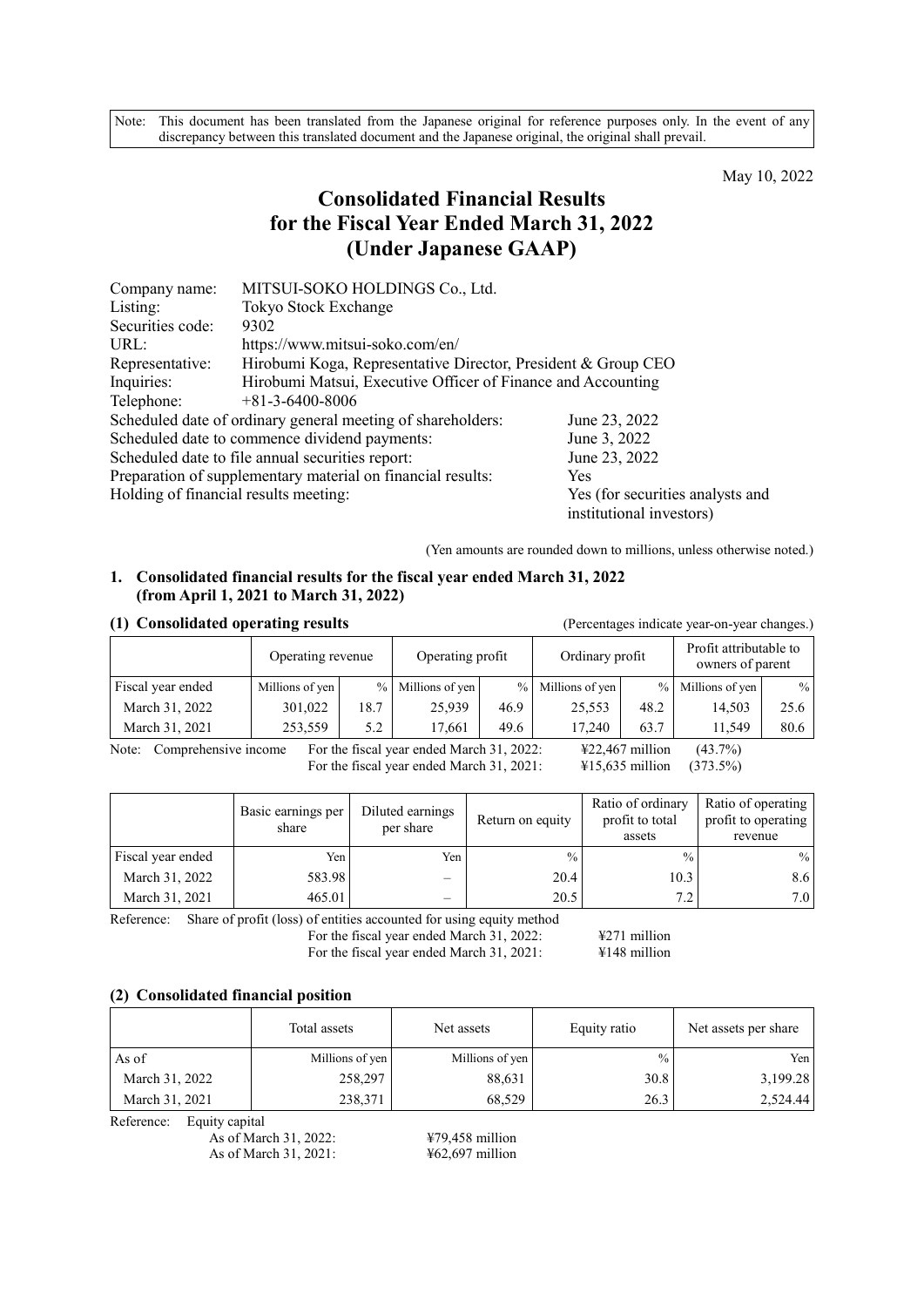### **(3) Consolidated cash flows**

|                   | Cash flows from<br>operating activities | Cash flows from<br>investing activities | Cash flows from<br>financing activities | Cash and cash<br>equivalents at end of<br>period |
|-------------------|-----------------------------------------|-----------------------------------------|-----------------------------------------|--------------------------------------------------|
| Fiscal year ended | Millions of yen                         | Millions of yen                         | Millions of yen                         | Millions of yen                                  |
| March 31, 2022    | 23,123                                  | (7,049)                                 | (17,218)                                | 22,822                                           |
| March 31, 2021    | 21,257                                  | 803                                     | (21,683)                                | 22,718                                           |

# **2. Cash dividends**

|                                                       |                          |                       | Annual dividends per share |                     |        | Ratio of                      |                                        |                                                      |
|-------------------------------------------------------|--------------------------|-----------------------|----------------------------|---------------------|--------|-------------------------------|----------------------------------------|------------------------------------------------------|
|                                                       | First quarter-<br>end    | Second<br>quarter-end | Third<br>quarter-end       | Fiscal year-<br>end | Total  | Total<br>dividends<br>(Total) | Payout<br>ratio<br>(Consoli-<br>dated) | dividends<br>to net<br>assets<br>(Consoli-<br>dated) |
|                                                       | Yen                      | Yen                   | Yen                        | Yen                 | Yen    | Millions of<br>yen            | $\%$                                   | $\frac{0}{0}$                                        |
| Fiscal year<br>ended<br>March 31, 2021                | $\qquad \qquad -$        | 25.00                 | $\overline{\phantom{0}}$   | 30.00               | 55.00  | 1,365                         | 11.8                                   | 2.4                                                  |
| Fiscal year<br>ended<br>March 31, 2022                | $\overline{\phantom{0}}$ | 35.00                 | -                          | 94.00               | 129.00 | 3,203                         | 22.1                                   | 4.5                                                  |
| Fiscal year<br>ending<br>March 31, 2023<br>(Forecast) | $\qquad \qquad$          | 72.00                 | -                          | 72.00               | 144.00 |                               | 30.3                                   |                                                      |

\* The amount of year-end dividend per share for the fiscal year ended March 31, 2022 has been changed from ¥35 to ¥94.

### **3. Consolidated earnings forecasts for the fiscal year ending March 31, 2023 (April 1, 2022 to March 31, 2023)**

|                                            |                   |               |                  |        |                 |               |                                            |        | (Percentages indicate year-on-year changes.) |
|--------------------------------------------|-------------------|---------------|------------------|--------|-----------------|---------------|--------------------------------------------|--------|----------------------------------------------|
|                                            | Operating revenue |               | Operating profit |        | Ordinary profit |               | Profit attributable to<br>owners of parent |        | Basic<br>earnings per<br>share               |
|                                            | Millions of yen   | $\frac{0}{0}$ | Millions of yen  | $\%$   | Millions of yen | $\frac{0}{0}$ | Millions of yen                            | $\%$   | Yen                                          |
| Six months ending<br>September 30,<br>2022 | 147,000           | 5.0           | 11,000           | (5.5)  | 10,800          | (7.9)         | 6,300                                      | (6.5)  | 253.66                                       |
| Fiscal year ending<br>March 31, 2023       | 290,000           | (3.7)         | 21,000           | (19.0) | 20,300          | (20.6)        | 11,800                                     | (18.6) | 475.11                                       |

### **4. Non-consolidated earnings forecasts for the fiscal year ending March 31, 2023 (April 1, 2022 to March 31, 2023)**

(Percentages indicate year-on-year changes.)

|                                            | Operating revenue |               | Operating profit |        | Ordinary profit |        | Profit            |               | Basic<br>earnings per<br>share |
|--------------------------------------------|-------------------|---------------|------------------|--------|-----------------|--------|-------------------|---------------|--------------------------------|
|                                            | Millions of yen   | $\frac{0}{0}$ | Millions of yen  | $\%$   | Millions of yen |        | % Millions of yen | $\frac{0}{0}$ | Yen                            |
| Six months ending<br>September 30,<br>2022 | 11,500            | (3.1)         | 4,100            | (18.4) | 3,900           | (18.7) | 4,000             | (11.6)        | 161.05                         |
| Fiscal year ending<br>March 31, 2023       | 20,300            | (3.0)         | 5,100            | (25.7) | 4.600           | (24.6) | 4.600             | (18.5)        | 185.21                         |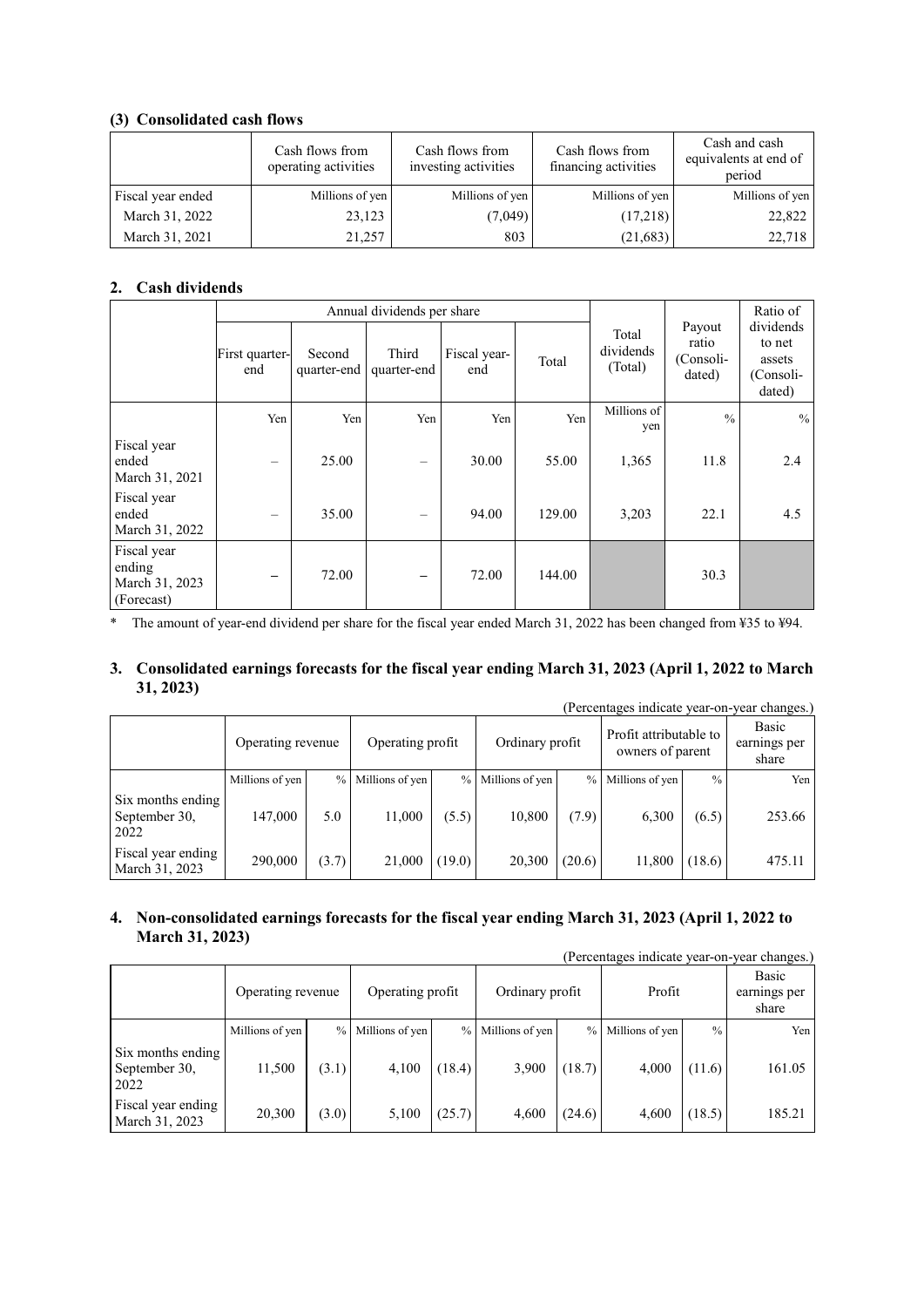### **\* Notes**

(1) Changes in significant subsidiaries during the period (changes in specified subsidiaries resulting in the change in scope of consolidation): None

Newly included: -

Excluded:

- (2) Changes in accounting policies, changes in accounting estimates, and restatement
	- a. Changes in accounting policies due to revisions to accounting standards and other regulations: Yes
	- b. Changes in accounting policies due to other reasons: None
	- c. Changes in accounting estimates: None
	- d. Restatement: None
	- **\*** For details, please refer to "Changes in accounting policies" of "(5) Notes to consolidated financial statements" under "5. Consolidated financial statements and significant notes thereto" on page 20 of the attached materials.
- (3) Number of issued shares (common shares)
	- a. Total number of issued shares at the end of the period (including treasury shares)

| As of March 31, 2022 | 24,883,002 shares |
|----------------------|-------------------|
| As of March 31, 2021 | 24,883,002 shares |

b. Number of treasury shares at the end of the period

| $\text{As of March } 31, 2022$  | $46.684$ shares |
|---------------------------------|-----------------|
| $\textsf{As}$ of March 31, 2021 | $46,639$ shares |

c. Average number of shares outstanding during the period

| Fiscal year ended March 31, 2022 | 24,836,324 shares |
|----------------------------------|-------------------|
| Fiscal year ended March 31, 2021 | 24,836,364 shares |

- **\*** Financial results reports are exempt from audit conducted by certified public accountants or an audit corporation.
- **\*** Proper use of earnings forecasts, and other special matters

Figures for the forecasts, outlooks, and targets described in this report that are not historical facts are calculated based on the currently available information and uncertain factors that may have an effect on future performance. The actual results may differ from the forecasts. For matters concerning earnings forecasts, please refer to "b. Outlook for the next fiscal year" of "(1) Analysis of operating results" under "1. Overview of operating results and others" on page 2.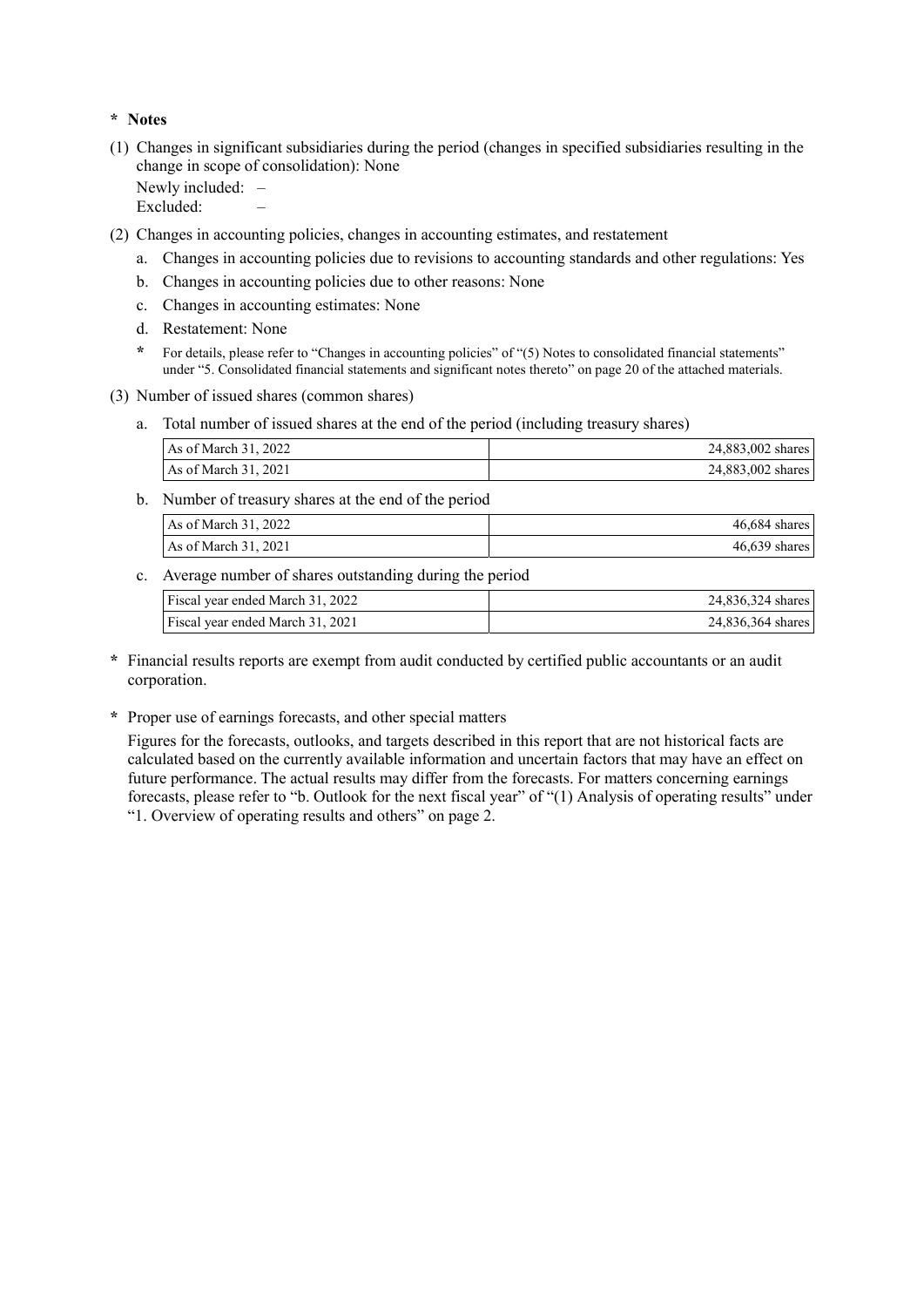# **Attached Materials**

# **Index**

|    | (3) Basic policy on profit distribution and cash dividends for the fiscal year under review and the |  |
|----|-----------------------------------------------------------------------------------------------------|--|
| 2. |                                                                                                     |  |
| 3. |                                                                                                     |  |
| 4. |                                                                                                     |  |
| 5. |                                                                                                     |  |
|    |                                                                                                     |  |
|    | (2) Consolidated statement of income and consolidated statement of comprehensive income  10         |  |
|    |                                                                                                     |  |
|    |                                                                                                     |  |
|    |                                                                                                     |  |
|    |                                                                                                     |  |
|    |                                                                                                     |  |
|    |                                                                                                     |  |
|    | Significant accounting policies for preparation of consolidated financial statements 17             |  |
|    |                                                                                                     |  |
|    |                                                                                                     |  |
|    |                                                                                                     |  |
|    |                                                                                                     |  |
|    |                                                                                                     |  |
|    |                                                                                                     |  |
|    |                                                                                                     |  |
|    |                                                                                                     |  |
|    |                                                                                                     |  |
|    |                                                                                                     |  |
|    |                                                                                                     |  |
|    |                                                                                                     |  |
|    |                                                                                                     |  |
| 6. |                                                                                                     |  |
|    |                                                                                                     |  |
|    |                                                                                                     |  |
|    |                                                                                                     |  |
| 7. |                                                                                                     |  |
|    | Reference materials on the financial results for the fiscal year ended March 31, 202237             |  |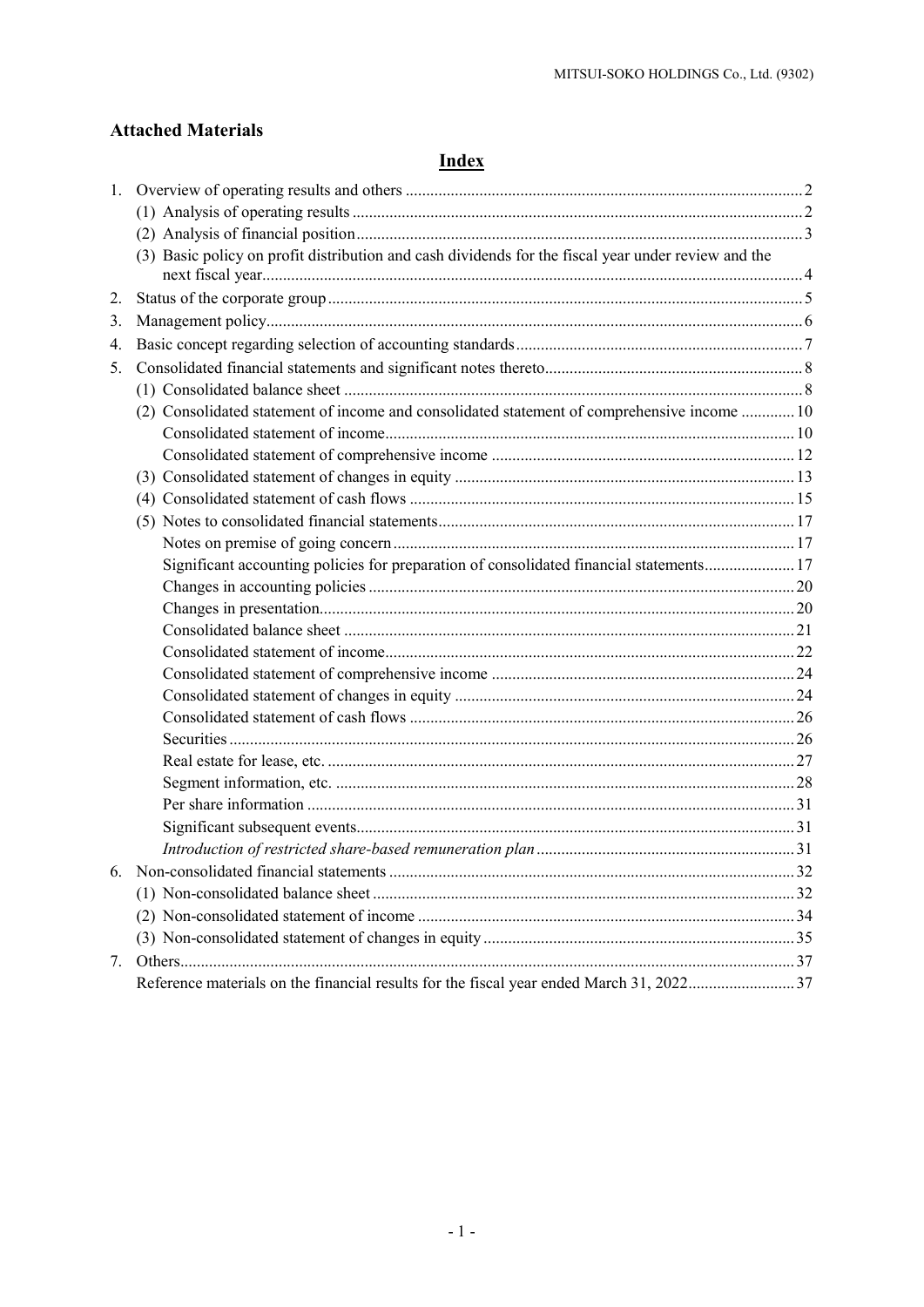### **1. Overview of operating results and others**

#### **(1) Analysis of operating results**

- a. Overview of the fiscal year under review
	- (i) Overall summary

During the fiscal year under review, the Japanese economy saw a gradual trend towards normalization of social and economic activity with the indices of industrial production showing signs of recovery, despite the protracted impact of COVID-19. Meanwhile, in the environment of the logistics industry, it remained difficult to see an end to the global disruption that has enveloped supply chains, despite a recovering trend in imports and exports from the previous fiscal year.

In this economic environment, in the fiscal year under review, which was the final fiscal year of the "Medium-Term Management Plan 2017," MITSUI-SOKO HOLDINGS Co., Ltd. (the "Company") and its group companies (the "Group") worked to achieve sustainable growth through the construction of overwhelming field capabilities and the construction of end-to-end integrated solution service, and responded to customers' needs to review their supply chains. Through these efforts, the Group achieved significant growth in its earnings, despite the uncertain environment.

The operating situation of the Group included an increase in container handling volume in the freight forwarding and port transportation businesses associated with the recovery in imports and exports. In addition, there was an increase in handling volume driven by a shift from sea transportation to air transportation against the backdrop of a shortage of marine containers, and an increase in the handling volume of air cargo, overseas storage, and transportation services involved in the procurement of components and so forth for maintaining customers' production. As a result, consolidated operating revenue amounted to  $\text{\textsterling}301,022$  million, up  $\text{\textsterling}47,462$  million year on year, consolidated operating profit was ¥25,939 million, up ¥8,278 million, consolidated ordinary profit was ¥25,553 million, up ¥8,312 million, and profit attributable to owners of parent was ¥14,503 million, up ¥2,954 million, setting a new record-high profit for the second year in a row.

- (ii) Segment overview
- i) Logistics Business

In addition to an increase in container handling volume in the freight forwarding and port transportation businesses associated with the recovery in imports and exports, there was also a shift from sea transportation to air transportation and a steep rise in airfares associated with supply chain disruption including a shortage of marine containers, an increase in handling volume for air cargo, overseas storage, and transportation services involved in the procurement of components for maintaining customers' production. Moreover, in areas the Company is focusing on, the Company saw the start of new projects in the solution-type logistics services and the start of new operations in healthcare logistics. Furthermore, handling volumes in home appliancerelated logistics also increased due to the demand related to the Tokyo Olympic and Paralympic Games. As a result, operating revenue amounted to ¥292,213 million, up ¥47,568 million year on year, and operating profit was ¥23,734 million, up ¥8,749 million.

ii) Real Estate Business

Operating revenue amounted to ¥9,574 million, down ¥46 million year on year, and operating profit was ¥5,798 million, down ¥34 million, both of which are nearly unchanged from the level as the previous fiscal year.

b. Outlook for the next fiscal year

Under the new five-year plan, Medium-term Management Plan 2022 (from the fiscal year ending March 31, 2023 to the fiscal year ending March 31, 2027), the Group will achieve further growth as it goes on the offensive with aggressive investment beginning from the plan's initial fiscal year ending March 31, 2023.

As for the business environment, extraordinary factors are likely to taper off toward the end of the fiscal year, amid a return to normal with respect to increased air cargo handling volume due to a shift away from sea cargo associated with global supply chain disruption along with surging freight costs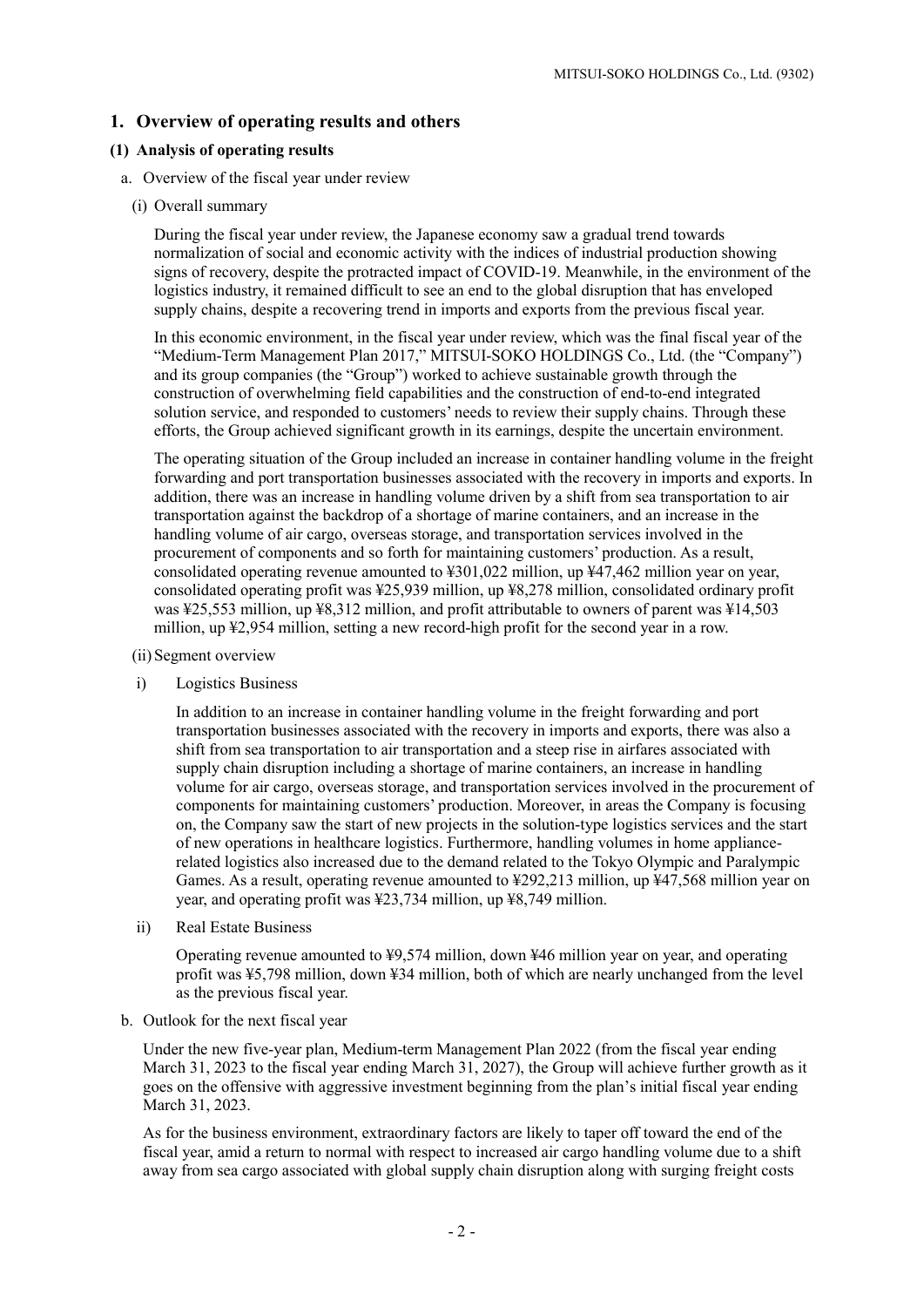associated with tight supply relative to demand. Meanwhile, we anticipate a positive contribution to profits in terms of full-year results from a warehouse dedicated to healthcare logistics newly established during the fiscal year under review and a logistics center for e-commerce and mass merchandisers of consumer electronics also newly established during the fiscal year under review. We also anticipate an increase in handling volume amid robust cargo movement against a backdrop of economic activity returning to normal. The Company has also incurred upfront costs associated with DX investment. As a result of these developments, for the next fiscal year we anticipate consolidated operating revenue of ¥290.0 billion (down 3.7% year on year), consolidated operating profit of ¥21.0 billion (down 19.0%), consolidated ordinary profit of ¥20.3 billion (down 20.6%), and profit attributable to owners of parent of ¥11.8 billion (down 18.6%).

Primary factors of increase and decrease in consolidated operating profit results for the fiscal year under review and forecast for the next fiscal year (Billions of yen)

| Consolidated operating profit for the fiscal year ended March 31, 2022 |                                                                                                                                    |        |  |  |
|------------------------------------------------------------------------|------------------------------------------------------------------------------------------------------------------------------------|--------|--|--|
| Tapering off of<br>extraordinary                                       | Situation returning to normal with respect to more air cargo and surge in<br>freight costs associated with supply chain disruption | (5.9)  |  |  |
| factors                                                                | <b>Subtotal</b>                                                                                                                    | (5.9)  |  |  |
| Strategic<br>investment                                                | Full-year contribution of new logistics centers for e-commerce and mass<br>merchandisers of consumer electronics                   | $+0.3$ |  |  |
| projects                                                               | Full-year contribution of new warehouse dedicated to healthcare logistics                                                          | $+0.2$ |  |  |
| Subtotal                                                               |                                                                                                                                    |        |  |  |
| Others                                                                 | Increased handling volume of routine transport services amid robust cargo<br>movement                                              | $+1.1$ |  |  |
|                                                                        | Upfront systems-related costs incurred in association with DX investment                                                           | (0.7)  |  |  |
|                                                                        | Others                                                                                                                             | $+0.1$ |  |  |
| Subtotal                                                               |                                                                                                                                    |        |  |  |
|                                                                        | Consolidated operating profit forecast for the fiscal year ending March 31, 2023                                                   | 21.0   |  |  |

#### **(2) Analysis of financial position**

- a. Overview of the fiscal year under review
	- (i) Overall summary

Total assets as of March 31, 2022 stood at ¥258,297 million, an increase of ¥19,925 million from the end of the previous fiscal year, due mainly to an increase in trade receivables following an increase in operating revenue and acquisition of property, plant and equipment.

Net assets stood at ¥88,631 million, an increase of ¥20,101 million from the end of the previous fiscal year, due mainly to the recording of profit attributable to owners of parent.

(ii) Status of cash flows

Net cash provided by operating activities during the fiscal year ended March 31, 2022 amounted to ¥23,123 million, an increase of ¥1,865 million year on year due to an increase in profit before income taxes.

Net cash used in investing activities amounted to  $\frac{1}{4}7.049$  million, an increase of  $\frac{1}{4}7.853$  million year on year, as a result of paying a part of the construction costs related to Kanto P&M Center Building B, a new warehouse dedicated to healthcare logistics, which is a field the Company is focusing on.

Net cash used in financing activities amounted to ¥17,218 million, a decrease of ¥4,465 million year on year, due mainly to the repayments of borrowings and payment of dividends.

As a result of the above, the balance of cash and cash equivalents as of March 31, 2022 was ¥22,822 million, an increase of ¥104 million from the end of the previous fiscal year.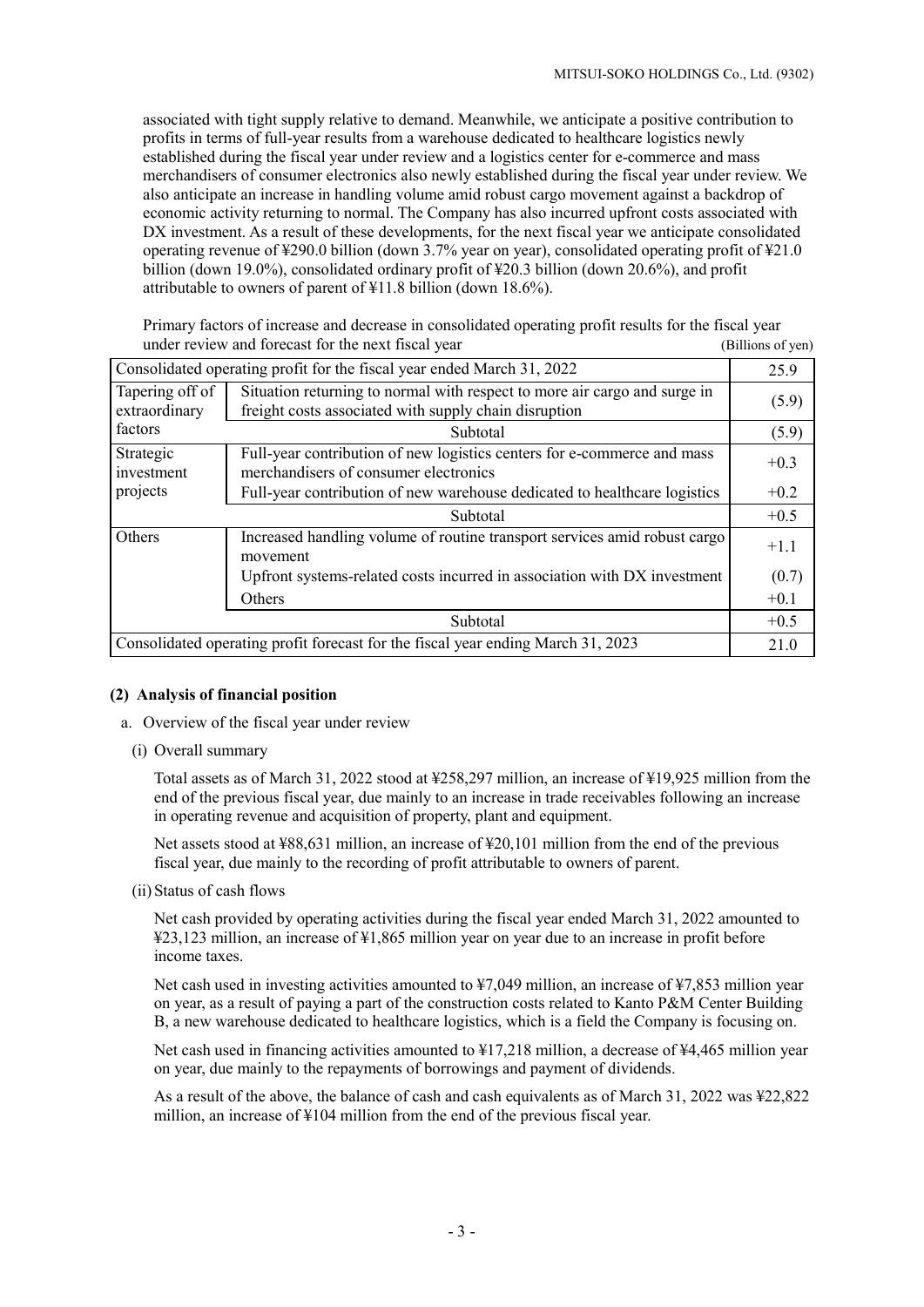#### b. Outlook for the next fiscal year

The Company forecasts net cash provided by operating activities of ¥26.0 billion largely based on profits in the next fiscal year, depreciation, and funds retained from amortization of goodwill. Cash and cash equivalents as of March 31, 2023 are expected to be at the same level as at the end of the fiscal year under review.

|                                          | Fiscal year ended<br>March 31, 2019 | Fiscal year ended<br>March 31, 2020 | Fiscal year ended<br>March 31, 2021 | Fiscal year ended<br>March 31, 2022 |
|------------------------------------------|-------------------------------------|-------------------------------------|-------------------------------------|-------------------------------------|
| Equity ratio $(\%)$                      | 18.8                                | 20.8                                | 26.3                                | 30.8                                |
| Equity ratio based on market value (%)   | 17.9                                | 14.5                                | 22.6                                | 24.1                                |
| Interest-bearing debt to cash flow ratio | 7.7                                 | 6.0                                 | 5.1                                 | 4.1                                 |
| Interest coverage ratio                  | 14.1                                | 17.5                                | 21.2                                | 27.1                                |

c. Changes in cash flow-related indicators

Notes: Equity ratio: Equity capital/Total assets

Equity ratio based on market value: Market capitalization/Total assets

Interest-bearing debt to cash flow ratio: Interest-bearing debt/Cash flow

Interest coverage ratio: Cash flow/Interest payments

- 1. Each of the above indicators are calculated based on consolidated financial figures.
- 2. Market capitalization is calculated as follows: Final stock price at the end of the period x Total number of issued shares at the end of the period (excluding treasury shares).
- 3. The figure used for cash flow is "Net cash provided by (used in) operating activities" on the consolidated statement of cash flows. Interest-bearing debt includes all liabilities recorded on the consolidated balance sheet on which interest is paid. Furthermore, regarding the interest payments, the figure for "Interest paid" on the consolidated statement of cash flows is used.

#### **(3) Basic policy on profit distribution and cash dividends for the fiscal year under review and the next fiscal year**

Under the Medium-term Management Plan 2022 (from the fiscal year ending March 31, 2023 to the fiscal year ending March 31, 2027), the Company's basic policy on distribution of funds is to achieve both proactive investment and enhanced shareholder returns. For dividends, we have decided on a policy of implementing flexible dividends linked to performance, with a consolidated dividend payout ratio of 30% as our standard.

Pursuant to this policy, for the dividend for the fiscal year under review, we have decided to pay a yearend dividend of ¥94.00 per share for a consolidated dividend payout ratio of around 30% on the second-half earnings, combined with the interim dividend (¥35.00 per share) for an annual dividend of ¥129.00 per share.

Meanwhile, the annual dividend for the next fiscal year has been provisionally set at ¥144.00 per share, consisting of an interim dividend of ¥72.00 per share and a year-end dividend of ¥72.00 per share based on the above dividend policy.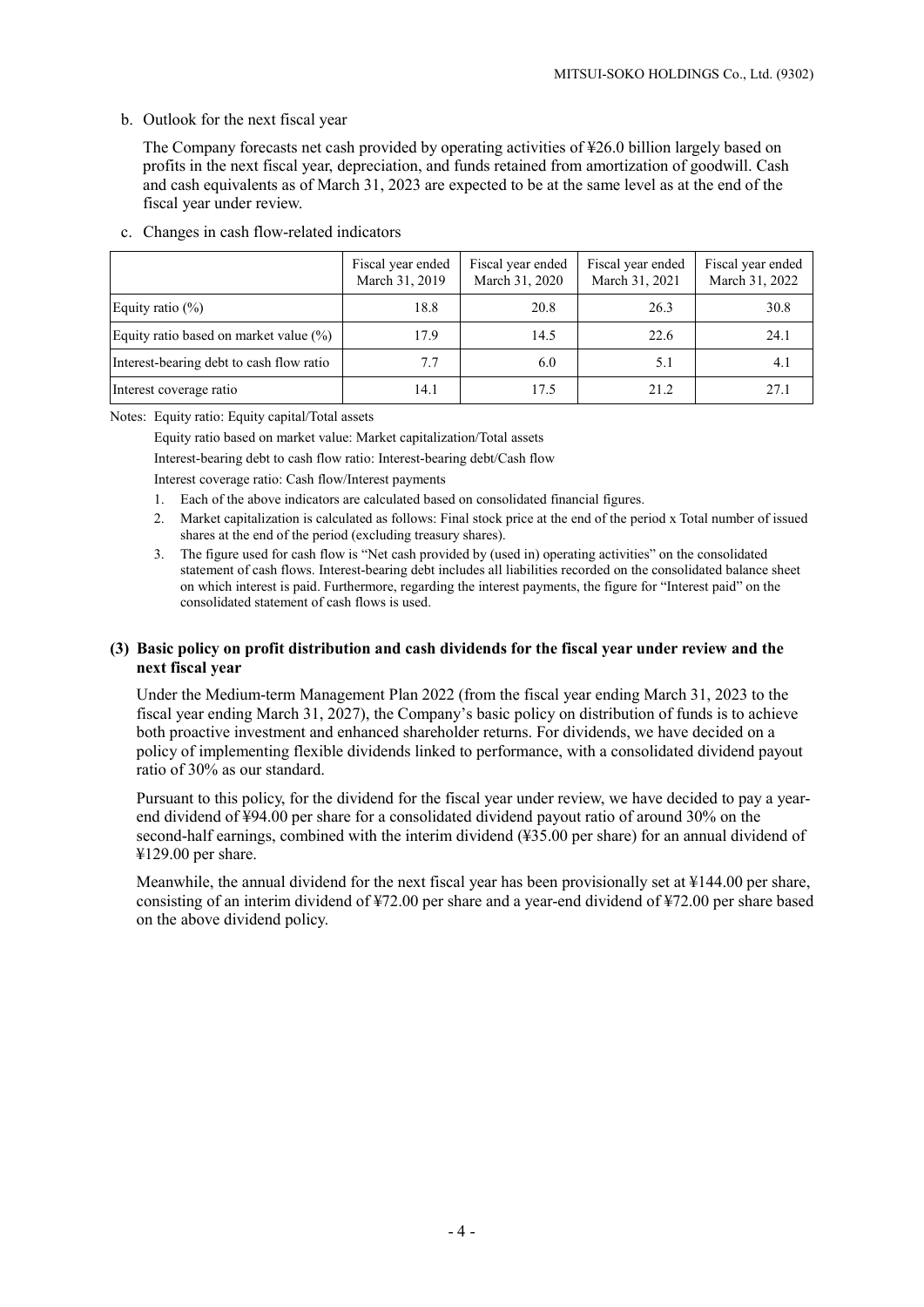# **2. Status of the corporate group**

The Group consists of the Company, 80 subsidiaries, and 9 associates. The Group's operations consist of the Logistics Business and the Real Estate Business. The Logistics Business organically and efficiently provides various logistics services to its customers, such that include warehousing and cargo handling, port-related work and transport, overseas logistics services, multimodal forwarding, airfreight forwarding, third-party logistics (3PL), supply chain management support, and land transportation. The Real Estate Business is centered on building leases.

The Company's consolidated financial statements encompass the results of 6 associates accounted for using equity method along with 79 consolidated subsidiaries, based on standards for determining materiality. The following depicts the corporate structure as it relates to the business segments.

| MITSUI-SOKO Group<br>Domestic consolidated subsidiaries: 37, Foreign consolidated subsidiaries: 42, Associates<br>accounted for using equity method: 6 |                                                                            |                                                                                                                                                                                                                                                                                                                                                                                                                                                                                                            |                                                                                                                                                                                                                                                                                                                                                                                                                                                                                                                                                                                                                                                                                                                                                                                                                                                                                                                                                                                                                                                                                                                                                                                                                                                                                                                                                                                                                                                                                                                                                                                                                                                                                                                                                                                                                                                                                         |                                                                                                                                                                                                                                                                                                                                                              | Customers |                                                                                                                                                   |
|--------------------------------------------------------------------------------------------------------------------------------------------------------|----------------------------------------------------------------------------|------------------------------------------------------------------------------------------------------------------------------------------------------------------------------------------------------------------------------------------------------------------------------------------------------------------------------------------------------------------------------------------------------------------------------------------------------------------------------------------------------------|-----------------------------------------------------------------------------------------------------------------------------------------------------------------------------------------------------------------------------------------------------------------------------------------------------------------------------------------------------------------------------------------------------------------------------------------------------------------------------------------------------------------------------------------------------------------------------------------------------------------------------------------------------------------------------------------------------------------------------------------------------------------------------------------------------------------------------------------------------------------------------------------------------------------------------------------------------------------------------------------------------------------------------------------------------------------------------------------------------------------------------------------------------------------------------------------------------------------------------------------------------------------------------------------------------------------------------------------------------------------------------------------------------------------------------------------------------------------------------------------------------------------------------------------------------------------------------------------------------------------------------------------------------------------------------------------------------------------------------------------------------------------------------------------------------------------------------------------------------------------------------------------|--------------------------------------------------------------------------------------------------------------------------------------------------------------------------------------------------------------------------------------------------------------------------------------------------------------------------------------------------------------|-----------|---------------------------------------------------------------------------------------------------------------------------------------------------|
| Name of<br>Provided services<br>business                                                                                                               |                                                                            |                                                                                                                                                                                                                                                                                                                                                                                                                                                                                                            |                                                                                                                                                                                                                                                                                                                                                                                                                                                                                                                                                                                                                                                                                                                                                                                                                                                                                                                                                                                                                                                                                                                                                                                                                                                                                                                                                                                                                                                                                                                                                                                                                                                                                                                                                                                                                                                                                         | Company name                                                                                                                                                                                                                                                                                                                                                 |           |                                                                                                                                                   |
|                                                                                                                                                        | Warehousing, port<br>transportation, and<br>overseas logistics<br>services |                                                                                                                                                                                                                                                                                                                                                                                                                                                                                                            | Business company: MITSUI-SOKO Co., Ltd.<br>(Other consolidated subsidiaries)<br>Mitsui-Soko Kyushu Co., Ltd., Mitsui-Soko Business Partners Co., Ltd., IM Express Co., Ltd.,<br>Sanso K.K., Toko Maruraku Transportation Co., Ltd., Sanso Kouun Co., Ltd., Sanko Trucking<br>Co., Ltd., Sanei K.K., Mitsunori Corporation, Mitsui Warehouse Terminal Service Co., Ltd.,<br>Sanyu Service Co., Ltd., Kobe Sunso Koun Co., Ltd., Sun Transport Co., Ltd., MK Services<br>Co., Ltd., Seiyu Koun Co., Ltd., Hakata Sanso-Butsuryu Co., Ltd., Naha International Container<br>Terminal, Inc., Mitsui-Soko NEA Co., Ltd., Mitsui-Soko (China) Investment Co., Ltd., Mitsui-<br>Soko International Pte. Ltd., Mitex Logistics, (Shanghai) Co., Ltd., MSC Trading (Shanghai)<br>Co., Ltd., Shanghai MITS Commerce & Trade Co., Ltd., Mitex Shenzhen Logistics Co., Ltd.,<br>Mitex International (Hong Kong) Ltd., Mitex Multimodal Express Ltd., Noble Business<br>International Ltd., Mitex (Tianjin) Co., Ltd., Mitsui-Soko (Taiwan) Co., Ltd., Mitsui-Soko<br>(Korea) Co., Ltd., Mitsui-Soko (Singapore) Pte. Ltd., Mitsui-Soko Southeast Asia Pte. Ltd.,<br>Mitsui-Soko Vietnam Co. Ltd., Mitsui-Soko (Thailand) Co., Ltd., Mitsui-Soko (Chiangmai)<br>Co., Ltd., Mits Logistics (Thailand) Co., Ltd., Mits Transport (Thailand) Co., Ltd., MS North<br>Star Logistics Co., Ltd., Mitsui-Soko (Malaysia) Sdn. Bhd., Mitsui-Soko Agencies (Malaysia)<br>Sdn. Bhd., Integrated Mits Sdn. Bhd., PT Mitsui-Soko Indonesia, Mitsui-Soko (U.S.A.) Inc.,<br>Mitsui-Soko (Americas) Inc., Mitsui-Soko Mexico S.A. de C.V., Mitsui-Soko (Europe) s.r.o.,<br>PST CLC, a.s., PST Hungary Kft.<br>(Associates accounted for using equity method)<br>Shanghai Jinjiang Mitsui-Soko International Logistics Co., Ltd., Nantong Sinavico International<br>Logistics Co., Ltd., AW Rostamani Logistics LLC. |                                                                                                                                                                                                                                                                                                                                                              |           |                                                                                                                                                   |
| Logistics<br><b>Business</b>                                                                                                                           | Airfreight forwarding,<br>multimodal forwarding                            | LTD.<br>INDIA PVT. LTD.                                                                                                                                                                                                                                                                                                                                                                                                                                                                                    |                                                                                                                                                                                                                                                                                                                                                                                                                                                                                                                                                                                                                                                                                                                                                                                                                                                                                                                                                                                                                                                                                                                                                                                                                                                                                                                                                                                                                                                                                                                                                                                                                                                                                                                                                                                                                                                                                         | Business company: MITSUI-SOKO EXPRESS Co., Ltd.<br>(Other consolidated subsidiaries)<br>MSE CHINA (GUANGZHOU) CO., LTD., MSE EXPRESS AMERICA, INC., MSE<br>EXPRESS MEXICO, S.A. DE C.V., MSE do Brasil Logistica Ltda., MSE EXPRESS<br>(THAILAND) CO., LTD., N.V. MSE EUROPE S.A., MSE EUROPE TASIMACILIK,<br>(Associates accounted for using equity method) |           | ORGANIZASYON, LOJISTIK LIMITED SIRKETI, MS EXPRESS SOUTH AFRICA (PTY)<br>MSE CHINA (BEIJING) CO., LTD., PT. PUNINAR MSE INDONESIA, MSE FORWARDERS |
|                                                                                                                                                        | 3PL                                                                        | Co., Ltd., Co-next Inc.                                                                                                                                                                                                                                                                                                                                                                                                                                                                                    |                                                                                                                                                                                                                                                                                                                                                                                                                                                                                                                                                                                                                                                                                                                                                                                                                                                                                                                                                                                                                                                                                                                                                                                                                                                                                                                                                                                                                                                                                                                                                                                                                                                                                                                                                                                                                                                                                         | Business company: MITSUI-SOKO LOGISTICS Co., Ltd.                                                                                                                                                                                                                                                                                                            |           | (Other consolidated subsidiaries) Hokkaimitsui-Soko Logistics Co., Ltd., MS Logitech Service                                                      |
|                                                                                                                                                        | Supply chain<br>management support                                         | Business company: MITSUI-SOKO Supply Chain Solutions, Inc.<br>(Other consolidated subsidiaries) Logistics Operation Service Co., Ltd., MS Supply Chain<br>Solutions (Thailand) Ltd., MS Supply Chain Solutions (Malaysia) Sdn. Bhd.                                                                                                                                                                                                                                                                        |                                                                                                                                                                                                                                                                                                                                                                                                                                                                                                                                                                                                                                                                                                                                                                                                                                                                                                                                                                                                                                                                                                                                                                                                                                                                                                                                                                                                                                                                                                                                                                                                                                                                                                                                                                                                                                                                                         |                                                                                                                                                                                                                                                                                                                                                              |           |                                                                                                                                                   |
|                                                                                                                                                        | Land transportation                                                        | Business company: MITSUI-SOKO TRANSPORT Co., Ltd.<br>(Other consolidated subsidiaries)<br>Marukyo Logistics Co., Ltd. (Osaka), Marukyo Logistics Co., Ltd. (Ehime), AMT Co., Ltd.,<br>Marukyo Transportation Co., Ltd. (Kyushu), Marukyo Group Cooperative, Swallow Logistics<br>Co., Ltd., Fujimatsu Unyu Souko Co., Ltd., Marukyo Shokusan Co., Ltd., Kiwa General Service<br>Co., Ltd., Shanghai Marukyo Transportation Co., Ltd., Zhangjiagang Bonded Area Marukyo<br>Transportation & Trade Co., Ltd. |                                                                                                                                                                                                                                                                                                                                                                                                                                                                                                                                                                                                                                                                                                                                                                                                                                                                                                                                                                                                                                                                                                                                                                                                                                                                                                                                                                                                                                                                                                                                                                                                                                                                                                                                                                                                                                                                                         |                                                                                                                                                                                                                                                                                                                                                              |           |                                                                                                                                                   |
| Real Estate                                                                                                                                            | Others                                                                     |                                                                                                                                                                                                                                                                                                                                                                                                                                                                                                            |                                                                                                                                                                                                                                                                                                                                                                                                                                                                                                                                                                                                                                                                                                                                                                                                                                                                                                                                                                                                                                                                                                                                                                                                                                                                                                                                                                                                                                                                                                                                                                                                                                                                                                                                                                                                                                                                                         | Mitsui-Soko Bizport Co., Ltd.                                                                                                                                                                                                                                                                                                                                |           |                                                                                                                                                   |
| <b>Business</b>                                                                                                                                        | Real estate leasing                                                        |                                                                                                                                                                                                                                                                                                                                                                                                                                                                                                            |                                                                                                                                                                                                                                                                                                                                                                                                                                                                                                                                                                                                                                                                                                                                                                                                                                                                                                                                                                                                                                                                                                                                                                                                                                                                                                                                                                                                                                                                                                                                                                                                                                                                                                                                                                                                                                                                                         | Holding company (the Company): MITSUI-SOKO HOLDINGS Co., Ltd.                                                                                                                                                                                                                                                                                                |           |                                                                                                                                                   |
| Ltd.                                                                                                                                                   | (Unconsolidated subsidiary: 1) Fukumitsu-Shouji Co.,                       |                                                                                                                                                                                                                                                                                                                                                                                                                                                                                                            |                                                                                                                                                                                                                                                                                                                                                                                                                                                                                                                                                                                                                                                                                                                                                                                                                                                                                                                                                                                                                                                                                                                                                                                                                                                                                                                                                                                                                                                                                                                                                                                                                                                                                                                                                                                                                                                                                         | Co., Ltd. and others                                                                                                                                                                                                                                                                                                                                         |           | (Associates not accounted for using equity method: 3) American Terminal Service                                                                   |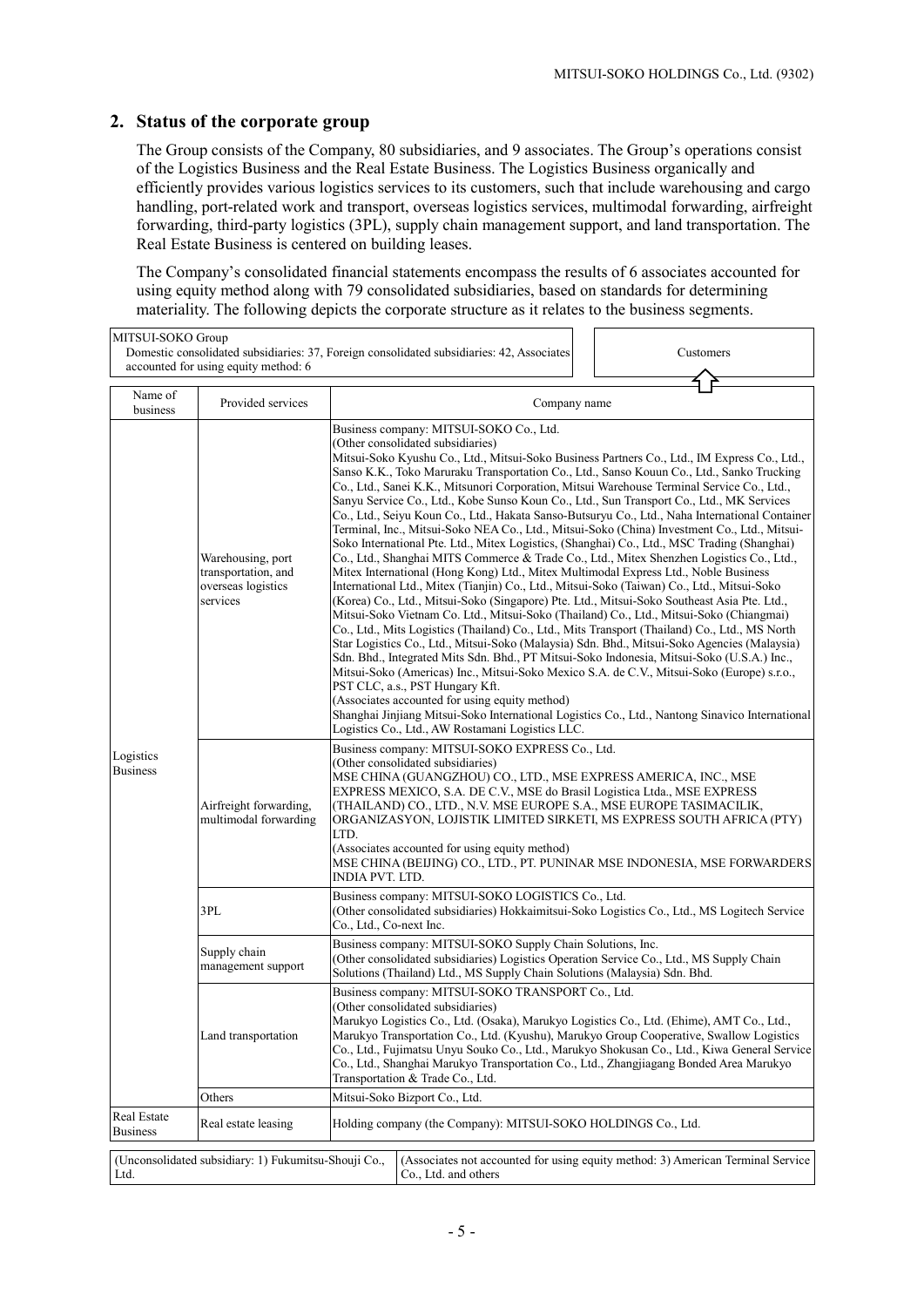# **3. Management policy**

Having recognized a need to review its raison d'être as a corporate group in order to achieve a further leap forward and sustainable growth under a rapidly changing business environment, the Group formulated a new "Group Philosophy (Purpose, Vision, Values)" in May 2022, as well as a five-year plan, the "Medium-term Management Plan 2022," starting in the fiscal year ending March 31, 2023 and ending in the fiscal year ending March 31, 2027.

<Group Philosophy>

Going forward, this Group Philosophy will be positioned as the highest management concept. By promoting the new medium-term management plan that we have formulated under this philosophy, we will work to increase corporate value over the medium to long term and build a sustainable society, thereby meeting the expectations of our stakeholders and society.

Purpose (meaning of our existence)

"Empower society, encourage progress"

Vision (what we want to become in the medium- to long-term span)

"The co-creative logistics solutions partner. For everyday, emergency, and always will be"

Values (corporate values and action guidelines)

| PRIDE            | Responsibility and pride in empowering our society                                       |
|------------------|------------------------------------------------------------------------------------------|
| <b>CHALLENGE</b> | Strive to create and execute sustainable proposals for both our customers and<br>society |
| <b>GEMBA</b>     | Our frontline: The base of potential, power, and progress                                |
| <b>RESPECT</b>   | Embrace diverse ideas, co-create new value                                               |

<Medium-term Management Plan 2022>

In our previous Medium-term Management Plan 2017, we positioned the first three years as a reversal period, focusing on strengthening our business profitability and rebuilding our financial base. In the last two years of the plan, we primarily worked on the three key areas for sustainable growth: Construction of Overwhelming Field Capabilities, Establishment of End-to-end Integrated Solution Services, and ESG Management. As a result, we successfully achieved all of our numerical targets, attained the reversal of our business, and laid the foundation for sustainable growth in the future.

Under the new Medium-term Management Plan 2022, we aim to achieve further growth by deepening our efforts to date. As the first-call company that can be trusted by our customers, we will go on the offensive with aggressive investment, focusing on the three pillars of our growth strategy: Top-line Growth by Mobilizing the Group's Collective Strength, Reinforcement of Operational Competitiveness, and Building Management Foundations to Support the Deepening.

Growth Strategy

a. Top-line Growth by Mobilizing the Group's Collective Strength

We will promote a deepening of our integrated solution services, which is our unique business model, expanding our sustainability-oriented business with our competitive abilities to make and execute proposals, and digging deeper into our inter-industry operations by making the most of the Group's broad customer base and various logistics features.

- b. Reinforcement of Operational Competitiveness By deepening our efforts toward thorough standardization, we will realize our "overwhelming field capabilities" that combine the power of people with the power of technology. We also aim to secure a competitive advantage by improving the quality of our operations, and furthermore, to improve profitability by lowering the cost of operations.
- c. Building Management Foundation to Support the Deepening We will strengthen our management base in the following four aspects:

DX Transformation of business models and reform of corporate culture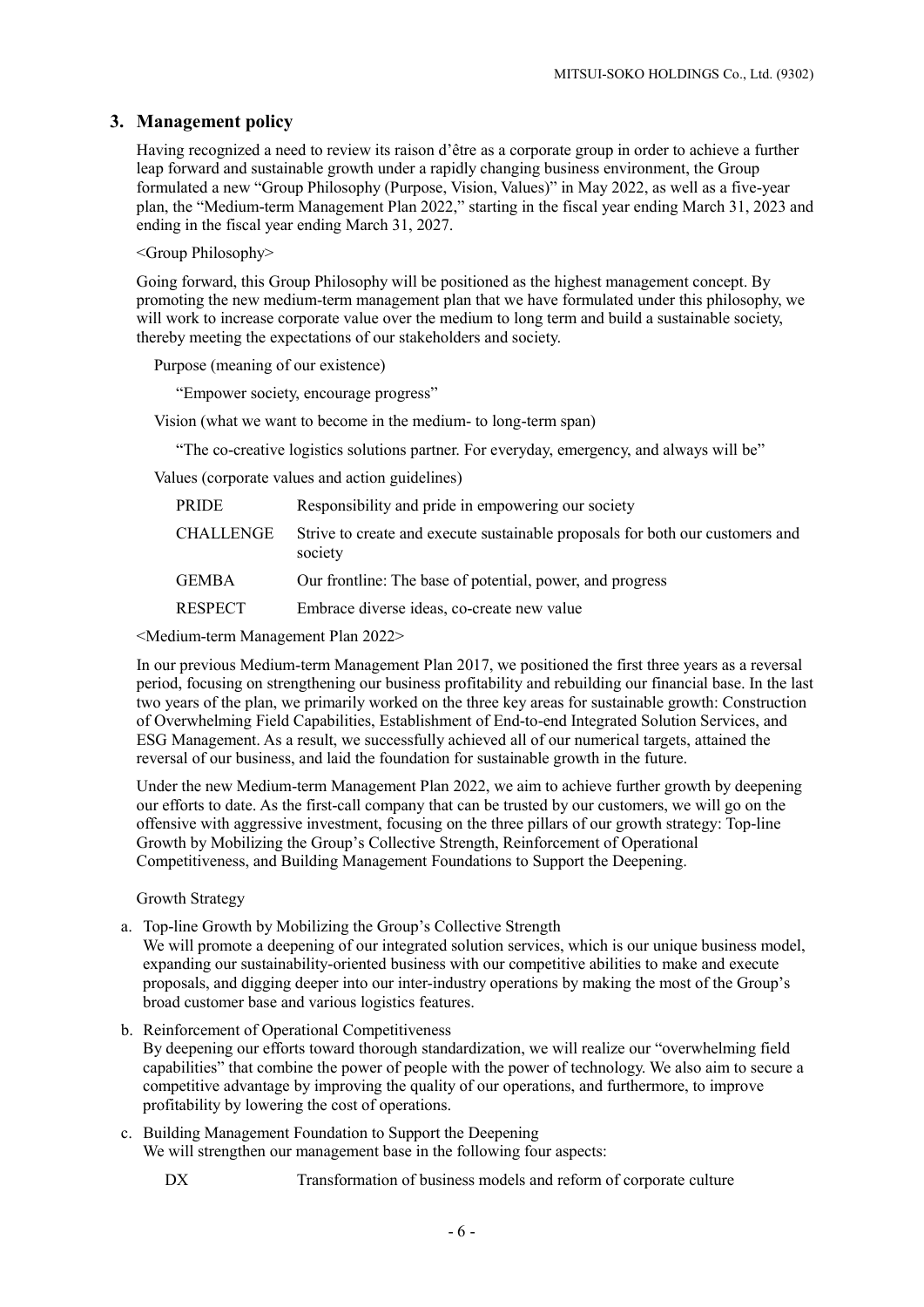| Co-creation            | Creation of mechanisms to generate innovation and the strengthening of<br>alliances with various platformers                                                           |
|------------------------|------------------------------------------------------------------------------------------------------------------------------------------------------------------------|
| <b>Business Assets</b> | Development of new office buildings and logistics facilities, enhancement of<br>the asset value of existing facilities, and the improvement of the work<br>environment |
| ESG                    | Reinforcement of efforts to realize a decarbonized society, an expansion of<br>investment in human capital, and the enhancement of governance                          |

### Financial Strategy

In the Medium-term Management Plan 2017, we restrained investment and reduced interest-bearing debt in order to rebuild our financial base. In the Medium-term Management Plan 2022, we aim to achieve both proactive investment and enhanced shareholder returns based on the financial base and profitability established in the previous medium-term management plan.

- Make an investment of ¥130 billion in total.
	- ¥100 billion for strategic investment in growth areas, such as DX investment, investment in new equipment (physical distribution/real estate), and M&A
	- ¥30 billion for ordinary investment (investment in maintenance/renewal of existing facilities)
- Strengthen shareholder returns based on a payout ratio of 30%.
- Procure and operate based on the optimal debt-to-equity ratio of 1.0.
- Set a target of return of equity (ROE) of over 12%, aiming to maintain a high level of capital efficiency.

Numerical Targets (End of March 31, 2027)

|                     | (Billions of yen) |
|---------------------|-------------------|
| Operating revenue   | 350               |
| Operating profit    |                   |
| Operating cash flow |                   |

### **4. Basic concept regarding selection of accounting standards**

The Group has adopted Japanese GAAP for the time being, but has been considering the possibility of adopting the International Financial Reporting Standards (IFRS) in view of the trend toward adopting the IFRS in Japan.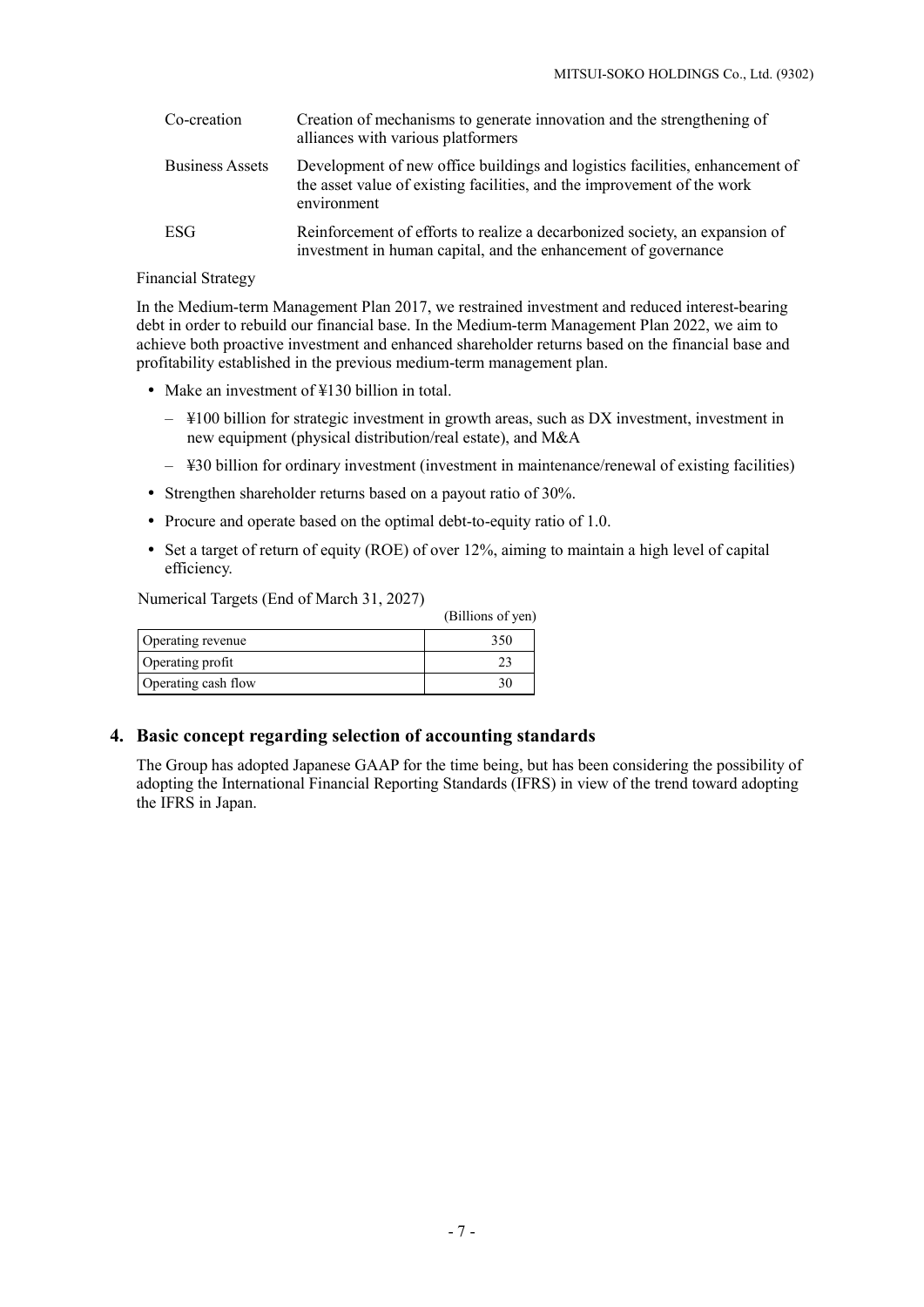# **5. Consolidated financial statements and significant notes thereto**

# **(1) Consolidated balance sheet**

|                                                   |         |                      |         | (Millions of yen)    |
|---------------------------------------------------|---------|----------------------|---------|----------------------|
|                                                   |         | As of March 31, 2021 |         | As of March 31, 2022 |
| Assets                                            |         |                      |         |                      |
| Current assets                                    |         |                      |         |                      |
| Cash and deposits                                 |         | 23,225               |         | 23,109               |
| Trade notes and accounts receivable               |         | 32,402               |         |                      |
| Trade notes and accounts receivable, and contract |         |                      |         | 41,155               |
| assets                                            |         |                      |         |                      |
| Inventories                                       |         | 843                  |         | 2,045                |
| Other                                             |         | 6,991                |         | 11,112               |
| Allowance for doubtful accounts                   |         | (55)                 |         | (67)                 |
| Total current assets                              |         | 63,407               |         | 77,354               |
| Non-current assets                                |         |                      |         |                      |
| Property, plant and equipment                     |         |                      |         |                      |
| Buildings and structures                          |         | 205,346              |         | 214,242              |
| Accumulated depreciation                          | $*_{6}$ | (135, 136)           | $*_{6}$ | (140, 632)           |
| Buildings and structures, net                     | $*2$    | 70,209               | $*2$    | 73,609               |
| Machinery, equipment and vehicles                 |         | 25,110               |         | 27,524               |
| Accumulated depreciation                          | $*_{6}$ | (20, 848)            | *6      | (21, 803)            |
| Machinery, equipment and vehicles, net            |         | 4,262                |         | 5,721                |
| Land                                              | $*2$    | 55,920               | $*2$    | 56,496               |
| Construction in progress                          |         | 3,158                |         | 43                   |
| Other                                             |         | 13,384               |         | 15,276               |
| Accumulated depreciation                          | $*6$    | (10,677)             | $*_{6}$ | (11, 653)            |
| Other, net                                        |         | 2,707                |         | 3,623                |
| Total property, plant and equipment               |         | 136,258              |         | 139,493              |
| Intangible assets                                 |         |                      |         |                      |
| Goodwill                                          |         | 2,549                |         | 1,917                |
| Other                                             |         | 5,740                |         | 6,783                |
| Total intangible assets                           |         | 8,289                |         | 8,700                |
| Investments and other assets                      |         |                      |         |                      |
| Investment securities                             | $*1$    | 10,009               | $*1$    | 9,883                |
| Long-term loans receivable                        |         | 325                  |         | 331                  |
| Deferred tax assets                               |         | 4,107                |         | 4,818                |
| Retirement benefit asset                          |         | 4,847                |         | 5,329                |
| Other                                             | $*1$    | 11,672               | $*1$    | 12,988               |
| Allowance for doubtful accounts                   |         | (547)                |         | (603)                |
| Total investments and other assets                |         | 30,415               |         | 32,748               |
| Total non-current assets                          |         | 174,964              |         | 180,942              |
| Total assets                                      |         | 238,371              |         | 258,297              |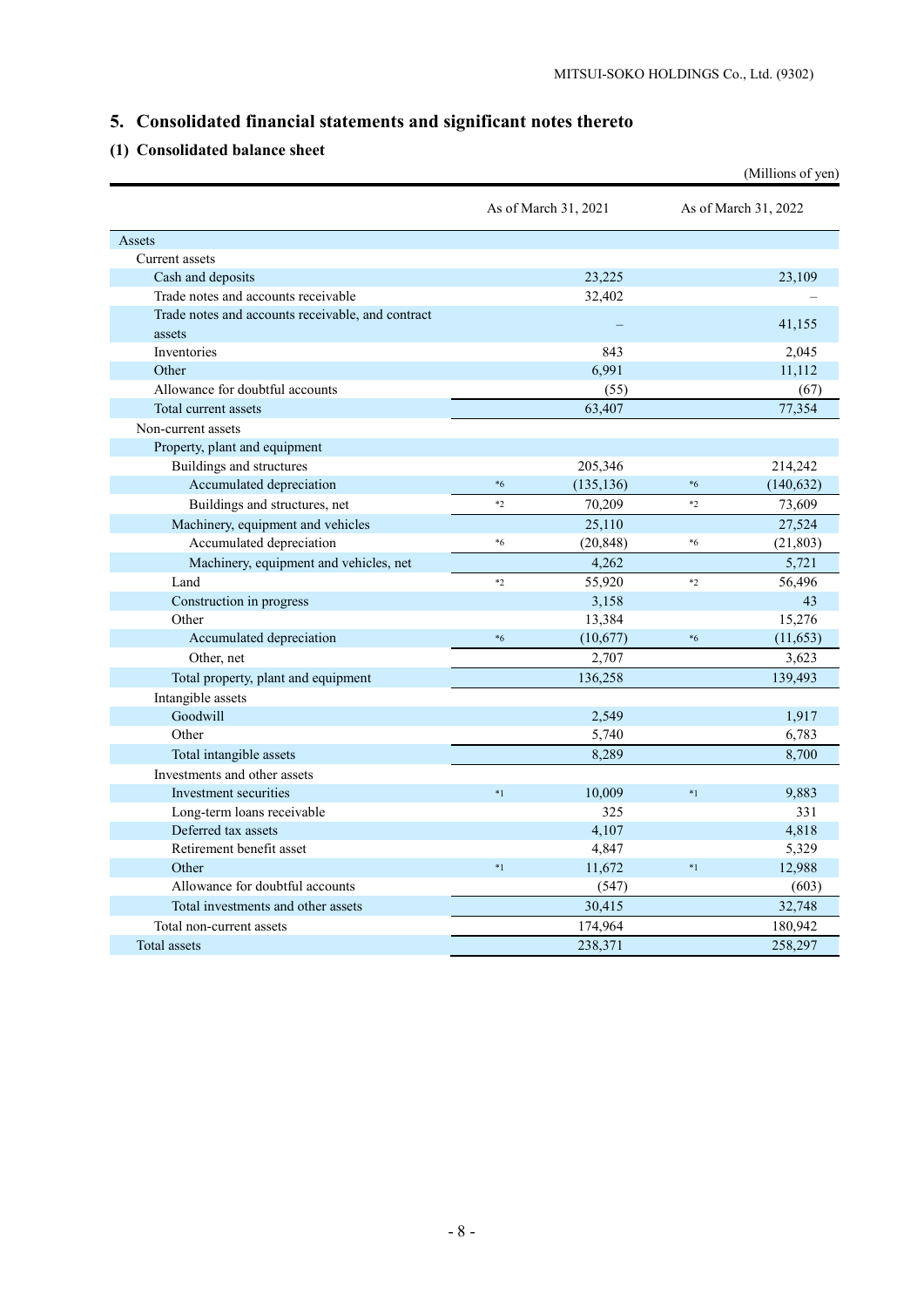|                                                       |      |                      |      | (Millions of yen)    |
|-------------------------------------------------------|------|----------------------|------|----------------------|
|                                                       |      | As of March 31, 2021 |      | As of March 31, 2022 |
| Liabilities                                           |      |                      |      |                      |
| Current liabilities                                   |      |                      |      |                      |
| Trade notes and accounts payable                      |      | 18,367               |      | 22,604               |
| Short-term borrowings                                 | $*2$ | 6,440                | $*2$ | 2,049                |
| Current portion of long-term borrowings               | $*2$ | 12,168               | $*2$ | 9.630                |
| Lease liabilities                                     |      | 779                  |      | 1,223                |
| Income taxes payable                                  |      | 5,427                |      | 4,631                |
| Provision for bonuses                                 |      | 3,467                |      | 3,863                |
| Other                                                 |      | 17,063               |      | 21,440               |
| Total current liabilities                             |      | 63,715               |      | 65,441               |
| Non-current liabilities                               |      |                      |      |                      |
| Bonds payable                                         |      | 25,000               |      | 25,000               |
| Long-term borrowings                                  | $*2$ | 64,270               | $*2$ | 57,317               |
| Lease liabilities                                     |      | 1,033                |      | 4,174                |
| Deferred tax liabilities                              |      | 4,434                |      | 4,780                |
| Retirement benefit liability                          |      | 6,630                |      | 6,562                |
| Other                                                 |      | 4,757                |      | 6,388                |
| Total non-current liabilities                         |      | 106,126              |      | 104,224              |
| <b>Total liabilities</b>                              |      | 169,842              |      | 169,666              |
| Net assets                                            |      |                      |      |                      |
| Shareholders' equity                                  |      |                      |      |                      |
| Share capital                                         |      | 11,100               |      | 11,100               |
| Capital surplus                                       |      | 5,548                |      | 5,548                |
| Retained earnings                                     |      | 39,898               |      | 52,752               |
| Treasury shares                                       |      | (103)                |      | (103)                |
| Total shareholders' equity                            |      | 56,444               |      | 69,298               |
| Accumulated other comprehensive income                |      |                      |      |                      |
| Valuation difference on available-for-sale securities |      | 3,852                |      | 3,568                |
| Deferred gains or losses on hedges                    |      | $\mathbf{0}$         |      | $\overline{2}$       |
| Foreign currency translation adjustment               |      | 1,036                |      | 4,665                |
| Remeasurements of defined benefit plans               |      | 1,364                |      | 1,924                |
| Total accumulated other comprehensive income          |      | 6,253                |      | 10,159               |
| Non-controlling interests                             |      | 5,831                |      | 9,172                |
| Total net assets                                      |      | 68,529               |      | 88,631               |
| Total liabilities and net assets                      |      | 238,371              |      | 258,297              |

#### MITSUI-SOKO HOLDINGS Co., Ltd. (9302)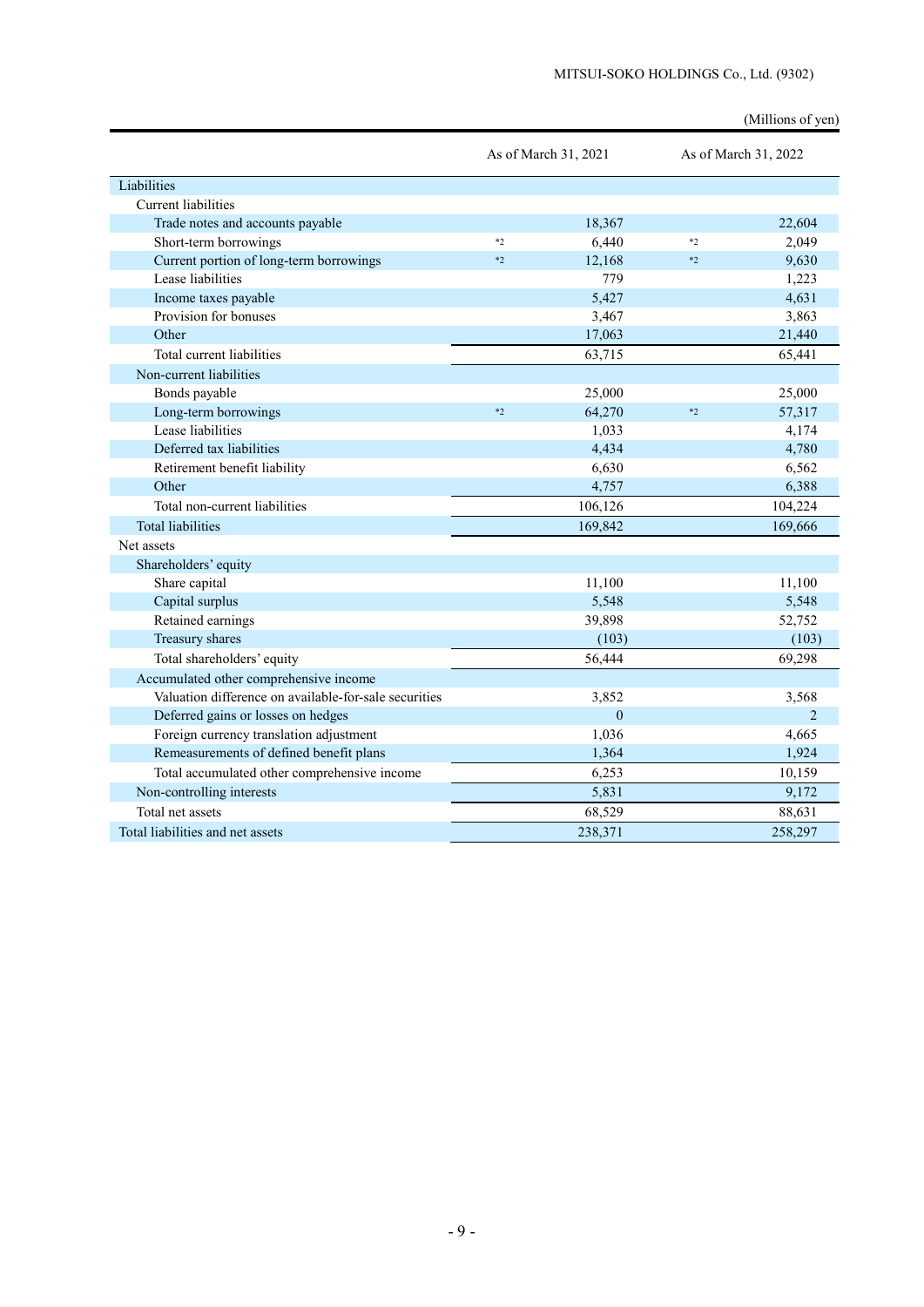|                                                        |                                     | (Millions of yen)                   |
|--------------------------------------------------------|-------------------------------------|-------------------------------------|
|                                                        | Fiscal year ended<br>March 31, 2021 | Fiscal year ended<br>March 31, 2022 |
| Operating revenue                                      |                                     |                                     |
| Warehousing fee income                                 | 35,500                              | 35,037                              |
| Stevedoring income                                     | 31,090                              | 31,603                              |
| Port terminal fee income                               | 15,720                              | 17,019                              |
| Transportation income                                  | 123,359                             | 164,367                             |
| Real estate income                                     | 8,914                               | 8,808                               |
| Other                                                  | 38,974                              | 44,185                              |
| Total operating revenue                                | 253,559                             | 301,022                             |
| Operating costs                                        |                                     |                                     |
| Direct operation expenses                              | 120,853                             | 155,892                             |
| Rent expenses                                          | 17,797                              | 19,794                              |
| Depreciation                                           | 7,548                               | 7,449                               |
| Taxes and dues                                         | 2,207                               | 2,274                               |
| Salaries and allowances                                | 35,071                              | 34,142                              |
| Provision for bonuses                                  | 1,685                               | 2,019                               |
| Retirement benefit expenses                            | 805                                 | 804                                 |
| Other                                                  | 32,124                              | 34,365                              |
| Total operating costs                                  | 218,094                             | 256,743                             |
| Operating gross profit                                 | 35,465                              | 44,278                              |
| Selling, general and administrative expenses           |                                     |                                     |
| Remuneration, salaries and allowances                  | 5,675                               | 5,655                               |
| Provision for bonuses                                  | 2,026                               | 2,135                               |
| Retirement benefit expenses                            | 848                                 | 833                                 |
| Depreciation                                           | 1,234                               | 1,271                               |
| Amortization of goodwill                               | 1,053                               | 720                                 |
| Taxes and dues                                         | 725                                 | 660                                 |
| Provision of allowance for doubtful accounts           |                                     | 7                                   |
| Other                                                  | 6,239                               | 7,055                               |
| Total selling, general and administrative expenses     | 17,804                              | 18,338                              |
| Operating profit                                       | 17,661                              | 25,939                              |
| Non-operating income                                   |                                     |                                     |
| Interest income                                        | 126                                 | 127                                 |
| Dividend income                                        | 435                                 | 305                                 |
| Share of profit of entities accounted for using equity |                                     |                                     |
| method                                                 | 148                                 | 271                                 |
| Subsidy income                                         | 214                                 |                                     |
| Other                                                  | 674                                 | 611                                 |
| Total non-operating income                             | 1,599                               | 1,316                               |
| Non-operating expenses                                 |                                     |                                     |
| Interest expenses                                      | 969                                 | 859                                 |
| Commission expenses                                    | 78                                  | 56                                  |
| Foreign exchange losses                                | 227                                 | 263                                 |
| Loss on retirement of non-current assets               | 136                                 | 135                                 |
| Other                                                  | 607                                 | 388                                 |
| Total non-operating expenses                           | 2,019                               | 1,702                               |
| Ordinary profit                                        | 17,240                              | 25,553                              |
|                                                        |                                     |                                     |

# **(2) Consolidated statement of income and consolidated statement of comprehensive income Consolidated statement of income**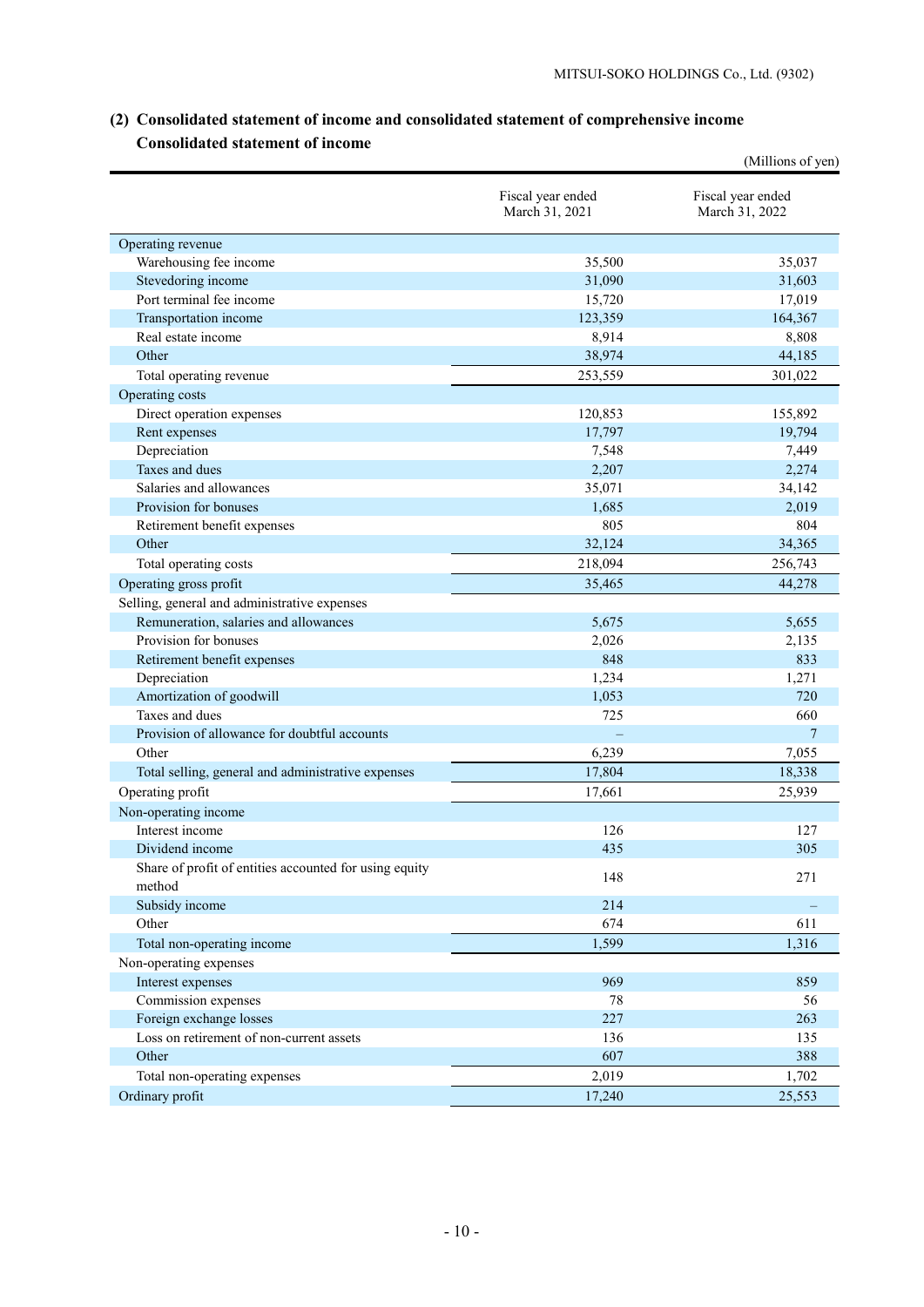(Millions of yen)

|                                                                          | Fiscal year ended<br>March 31, 2021 |          | Fiscal year ended<br>March 31, 2022 |
|--------------------------------------------------------------------------|-------------------------------------|----------|-------------------------------------|
| Extraordinary income                                                     |                                     |          |                                     |
| Gain on sale of investment securities                                    |                                     | 5,487    |                                     |
| Gain on sale of investments in capital of subsidiaries<br>and associates |                                     | 3        |                                     |
| Other                                                                    |                                     | 191      |                                     |
| Total extraordinary income                                               |                                     | 5,683    |                                     |
| <b>Extraordinary losses</b>                                              |                                     |          |                                     |
| Impairment losses                                                        | $*1$                                | 3,407    |                                     |
| Loss on sale of shares of subsidiaries and associates                    |                                     | 475      |                                     |
| Total extraordinary losses                                               |                                     | 3,883    |                                     |
| Profit before income taxes                                               |                                     | 19,040   | 25,553                              |
| Income taxes - current                                                   |                                     | 7,967    | 7,921                               |
| Income taxes - deferred                                                  |                                     | (1, 437) | (484)                               |
| Total income taxes                                                       |                                     | 6,530    | 7,437                               |
| Profit                                                                   |                                     | 12,510   | 18,115                              |
| Profit attributable to non-controlling interests                         |                                     | 961      | 3,611                               |
| Profit attributable to owners of parent                                  |                                     | 11,549   | 14,503                              |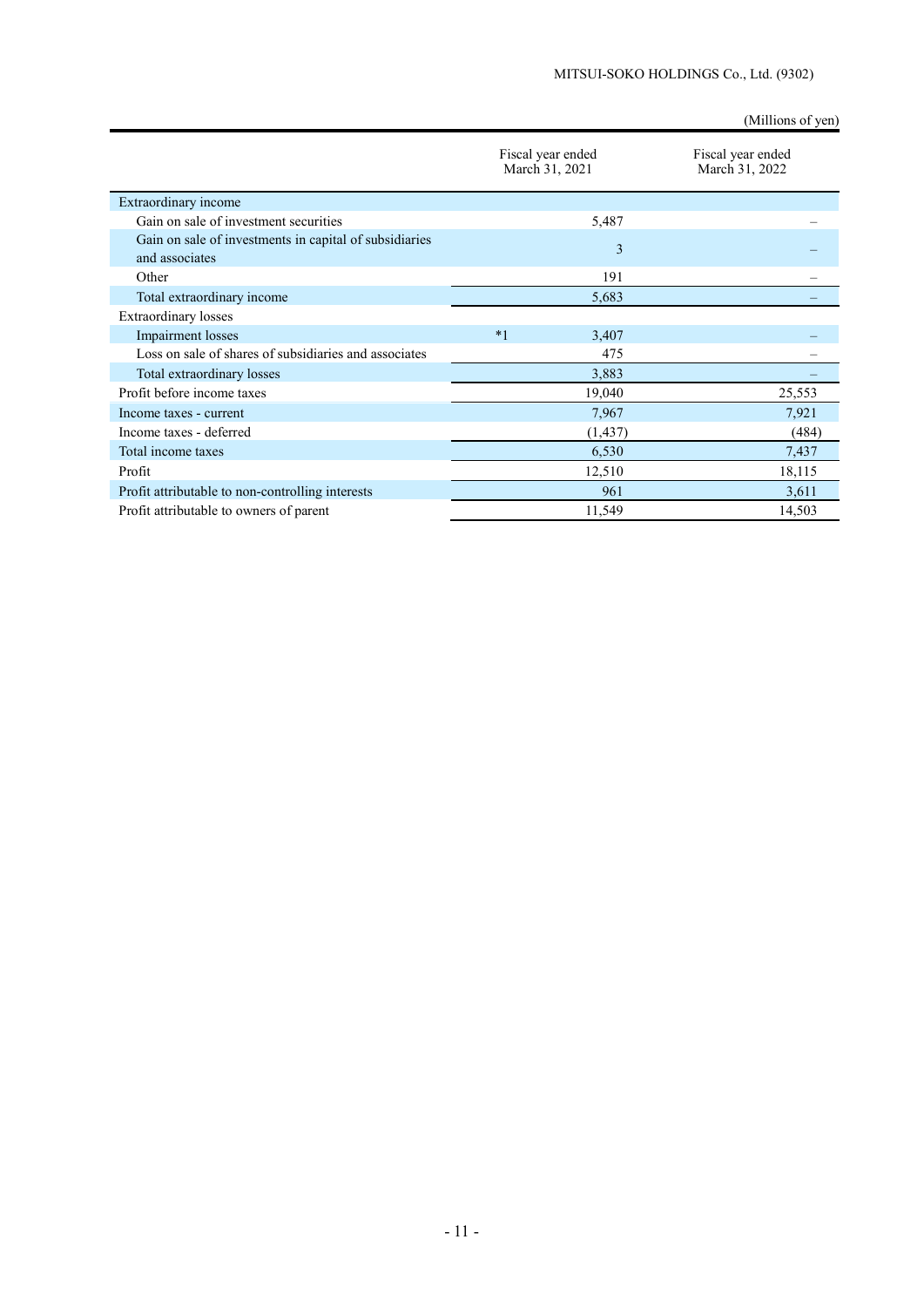# **Consolidated statement of comprehensive income**

|                                                                                      |                                     | (Millions of yen)                   |
|--------------------------------------------------------------------------------------|-------------------------------------|-------------------------------------|
|                                                                                      | Fiscal year ended<br>March 31, 2021 | Fiscal year ended<br>March 31, 2022 |
| Profit                                                                               | 12,510                              | 18,115                              |
| Other comprehensive income                                                           |                                     |                                     |
| Valuation difference on available-for-sale securities                                | (1,352)                             | (284)                               |
| Deferred gains or losses on hedges                                                   | 0                                   |                                     |
| Foreign currency translation adjustment                                              | 2,875                               | 3,454                               |
| Remeasurements of defined benefit plans, net of tax                                  | 1,183                               | 564                                 |
| Share of other comprehensive income of entities<br>accounted for using equity method | 418                                 | 614                                 |
| Total other comprehensive income                                                     | 3,125<br>$\ast$                     | 4,351<br>$\frac{1}{2}$              |
| Comprehensive income                                                                 | 15,635                              | 22,467                              |
| Comprehensive income attributable to                                                 |                                     |                                     |
| Comprehensive income attributable to owners of parent                                | 14,221                              | 18,410                              |
| Comprehensive income attributable to non-controlling<br>interests                    | 1,413                               | 4,057                               |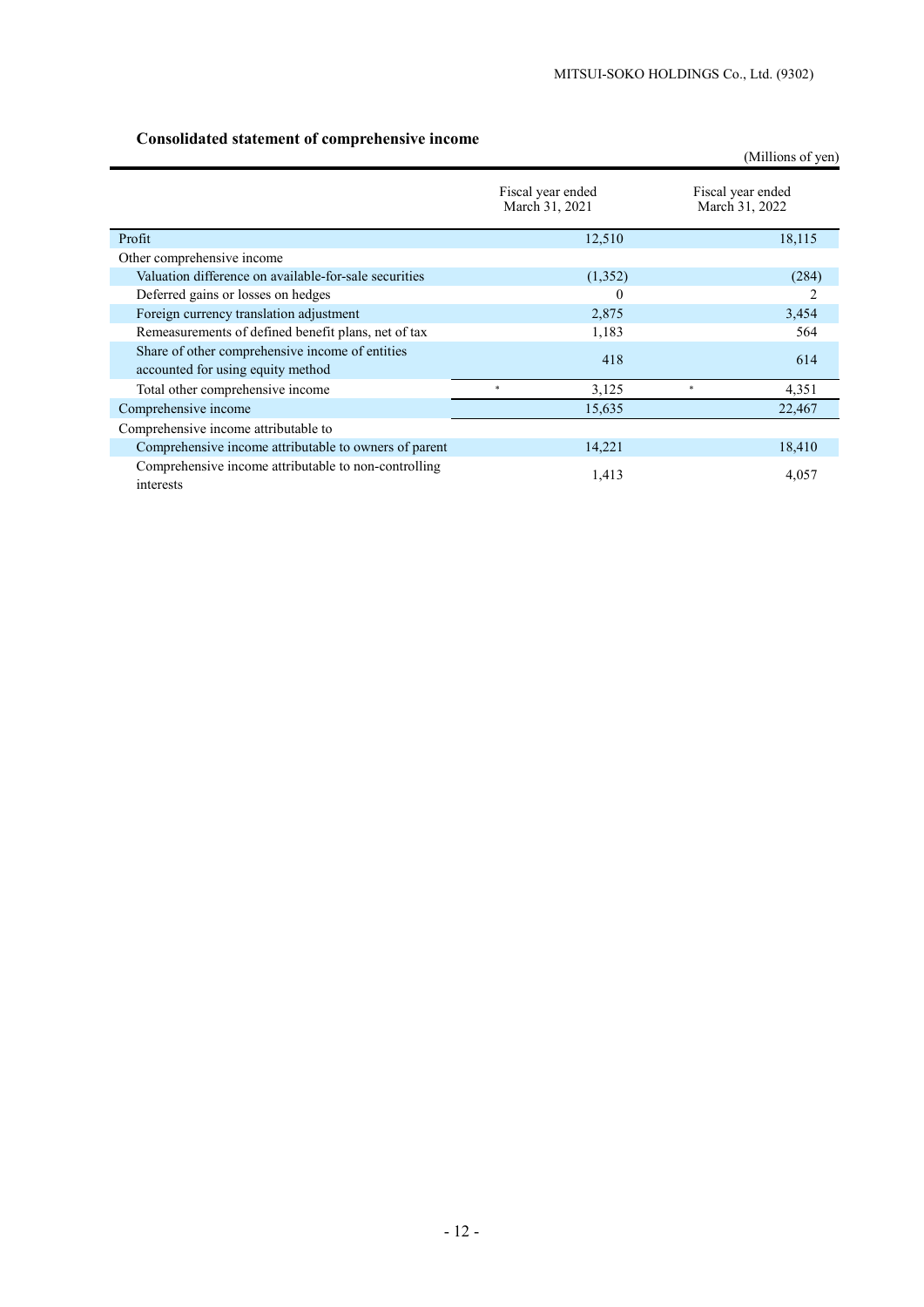# **(3) Consolidated statement of changes in equity**

Fiscal year ended March 31, 2021 (from April 1, 2020 to March 31, 2021)

|                                                                                                 |                          |                 |                          |                 | (Millions of yen)             |
|-------------------------------------------------------------------------------------------------|--------------------------|-----------------|--------------------------|-----------------|-------------------------------|
|                                                                                                 | Shareholders' equity     |                 |                          |                 |                               |
|                                                                                                 | Share capital            | Capital surplus | Retained earnings        | Treasury shares | Total shareholders'<br>equity |
| Balance at beginning of period                                                                  | 11,100                   | 5,536           | 29,591                   | (103)           | 46,125                        |
| Cumulative effects of changes<br>in accounting policies                                         |                          |                 | $\overline{\phantom{0}}$ |                 |                               |
| Restated balance                                                                                | 11,100                   | 5,536           | 29,591                   | (103)           | 46,125                        |
| Changes during period                                                                           |                          |                 |                          |                 |                               |
| Dividends of surplus                                                                            |                          |                 | (1,241)                  |                 | (1,241)                       |
| Profit attributable to owners of<br>parent                                                      |                          |                 | 11,549                   |                 | 11,549                        |
| Purchase of treasury shares                                                                     |                          |                 |                          | (0)             | (0)                           |
| Change in ownership interest<br>of parent due to transactions<br>with non-controlling interests |                          | 11              |                          |                 | 11                            |
| Net changes in items other<br>than shareholders' equity                                         |                          |                 |                          |                 |                               |
| Total changes during period                                                                     | $\overline{\phantom{0}}$ | 11              | 10,307                   | (0)             | 10,319                        |
| Balance at end of period                                                                        | 11,100                   | 5,548           | 39,898                   | (103)           | 56,444                        |

|                                                                                                 | Accumulated other comprehensive income                         |                                             |                                                  |                                               |                                                       |                                  |                  |
|-------------------------------------------------------------------------------------------------|----------------------------------------------------------------|---------------------------------------------|--------------------------------------------------|-----------------------------------------------|-------------------------------------------------------|----------------------------------|------------------|
|                                                                                                 | Valuation<br>difference on<br>available-for-sale<br>securities | Deferred<br>gains or<br>losses on<br>hedges | Foreign<br>currency<br>translation<br>adjustment | Remeasurements<br>of defined benefit<br>plans | Total accumulated<br>other<br>comprehensive<br>income | Non-<br>controlling<br>interests | Total net assets |
| Balance at beginning of period                                                                  | 5,205                                                          | $\theta$                                    | (1,809)                                          | 184                                           | 3,580                                                 | 5,136                            | 54,842           |
| Cumulative effects of changes<br>in accounting policies                                         |                                                                |                                             |                                                  |                                               |                                                       |                                  |                  |
| <b>Restated balance</b>                                                                         | 5,205                                                          | $\mathbf{0}$                                | (1,809)                                          | 184                                           | 3,580                                                 | 5,136                            | 54,842           |
| Changes during period                                                                           |                                                                |                                             |                                                  |                                               |                                                       |                                  |                  |
| Dividends of surplus                                                                            |                                                                |                                             |                                                  |                                               |                                                       |                                  | (1,241)          |
| Profit attributable to owners of<br>parent                                                      |                                                                |                                             |                                                  |                                               |                                                       |                                  | 11,549           |
| Purchase of treasury shares                                                                     |                                                                |                                             |                                                  |                                               |                                                       |                                  | (0)              |
| Change in ownership interest<br>of parent due to transactions<br>with non-controlling interests |                                                                |                                             |                                                  |                                               |                                                       |                                  | 11               |
| Net changes in items other<br>than shareholders' equity                                         | (1,352)                                                        | $\theta$                                    | 2,846                                            | 1,179                                         | 2,672                                                 | 694                              | 3,367            |
| Total changes during period                                                                     | (1, 352)                                                       | $\theta$                                    | 2,846                                            | 1,179                                         | 2,672                                                 | 694                              | 13,686           |
| Balance at end of period                                                                        | 3,852                                                          | $\theta$                                    | 1,036                                            | 1,364                                         | 6,253                                                 | 5,831                            | 68,529           |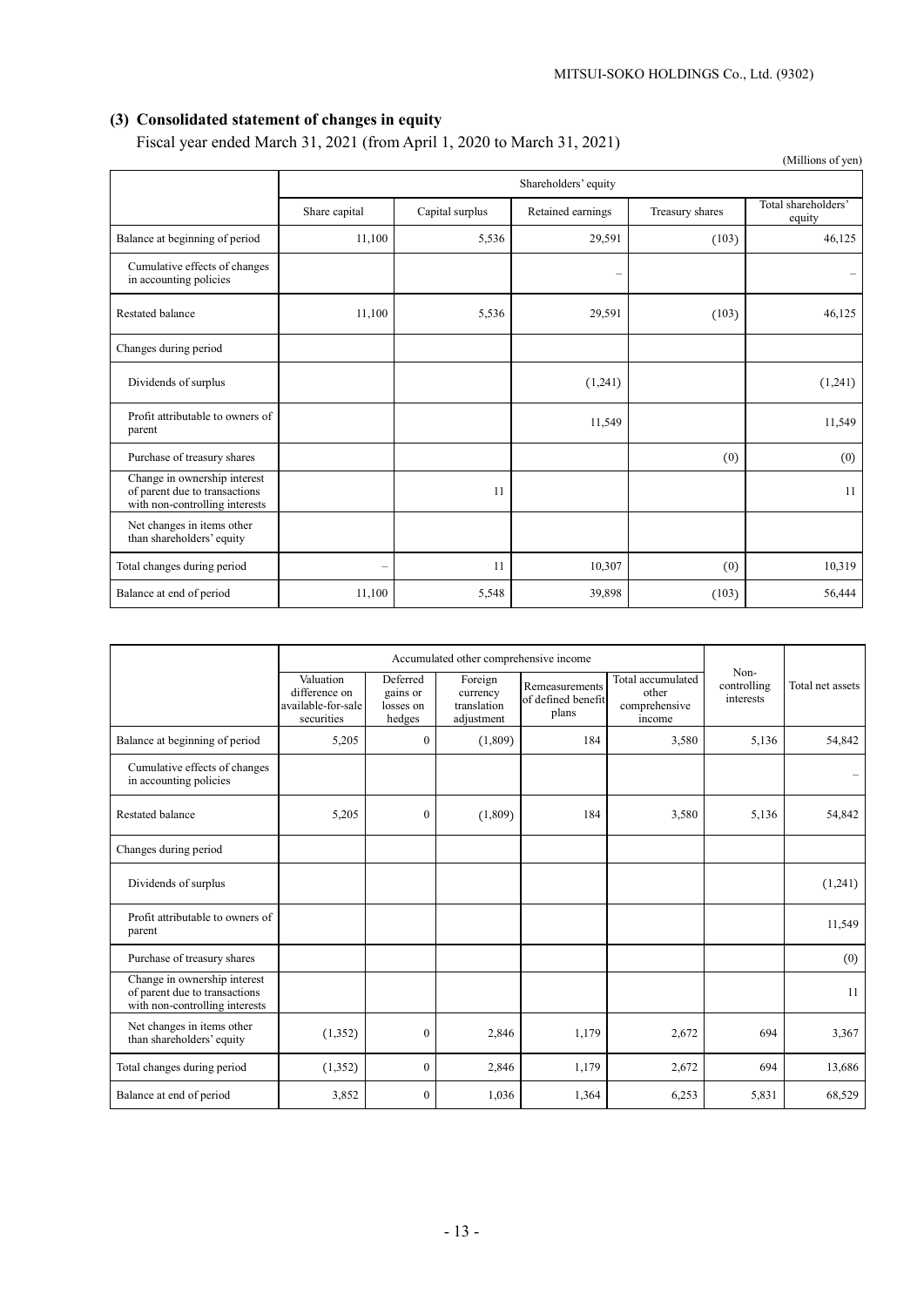# Fiscal year ended March 31, 2022 (from April 1, 2021 to March 31, 2022)

|                                                                                                 |                          |                          |                   |                 | (Millions of yen)            |  |
|-------------------------------------------------------------------------------------------------|--------------------------|--------------------------|-------------------|-----------------|------------------------------|--|
|                                                                                                 | Shareholders' equity     |                          |                   |                 |                              |  |
|                                                                                                 | Share capital            | Capital surplus          | Retained earnings | Treasury shares | Total shareholder'<br>equity |  |
| Balance at beginning of period                                                                  | 11,100                   | 5,548                    | 39,898            | (103)           | 56,444                       |  |
| Cumulative effects of changes<br>in accounting policies                                         |                          |                          | (35)              |                 | (35)                         |  |
| <b>Restated balance</b>                                                                         | 11,100                   | 5,548                    | 39,863            | (103)           | 56,408                       |  |
| Changes during period                                                                           |                          |                          |                   |                 |                              |  |
| Dividends of surplus                                                                            |                          |                          | (1,614)           |                 | (1,614)                      |  |
| Profit attributable to owners of<br>parent                                                      |                          |                          | 14,503            |                 | 14,503                       |  |
| Purchase of treasury shares                                                                     |                          |                          |                   | (0)             | (0)                          |  |
| Change in ownership interest<br>of parent due to transactions<br>with non-controlling interests |                          | $\overline{\phantom{0}}$ |                   |                 | —                            |  |
| Net changes in items other<br>than shareholders' equity                                         |                          |                          |                   |                 |                              |  |
| Total changes during period                                                                     | $\overline{\phantom{m}}$ | $\overline{\phantom{0}}$ | 12,889            | (0)             | 12,889                       |  |
| Balance at end of period                                                                        | 11,100                   | 5,548                    | 52,752            | (103)           | 69,298                       |  |

|                                                                                                 | Accumulated other comprehensive income                         |                                             |                                                  |                                               |                                                       |                                  |                  |
|-------------------------------------------------------------------------------------------------|----------------------------------------------------------------|---------------------------------------------|--------------------------------------------------|-----------------------------------------------|-------------------------------------------------------|----------------------------------|------------------|
|                                                                                                 | Valuation<br>difference on<br>available-for-sale<br>securities | Deferred<br>gains or<br>losses on<br>hedges | Foreign<br>currency<br>translation<br>adjustment | Remeasurements<br>of defined benefit<br>plans | Total accumulated<br>other<br>comprehensive<br>income | Non-<br>controlling<br>interests | Total net assets |
| Balance at beginning of period                                                                  | 3,852                                                          | $\overline{0}$                              | 1,036                                            | 1,364                                         | 6,253                                                 | 5,831                            | 68,529           |
| Cumulative effects of changes<br>in accounting policies                                         |                                                                |                                             |                                                  |                                               |                                                       |                                  | (35)             |
| <b>Restated balance</b>                                                                         | 3,852                                                          | $\mathbf{0}$                                | 1,036                                            | 1,364                                         | 6,253                                                 | 5,831                            | 68,493           |
| Changes during period                                                                           |                                                                |                                             |                                                  |                                               |                                                       |                                  |                  |
| Dividends of surplus                                                                            |                                                                |                                             |                                                  |                                               |                                                       |                                  | (1,614)          |
| Profit attributable to owners of<br>parent                                                      |                                                                |                                             |                                                  |                                               |                                                       |                                  | 14,503           |
| Purchase of treasury shares                                                                     |                                                                |                                             |                                                  |                                               |                                                       |                                  | (0)              |
| Change in ownership interest<br>of parent due to transactions<br>with non-controlling interests |                                                                |                                             |                                                  |                                               |                                                       |                                  |                  |
| Net changes in items other<br>than shareholders' equity                                         | (284)                                                          | $\overline{2}$                              | 3,628                                            | 560                                           | 3,906                                                 | 3,341                            | 7,247            |
| Total changes during period                                                                     | (284)                                                          | $\overline{2}$                              | 3,628                                            | 560                                           | 3,906                                                 | 3,341                            | 20,137           |
| Balance at end of period                                                                        | 3,568                                                          | $\overline{2}$                              | 4,665                                            | 1,924                                         | 10,159                                                | 9,172                            | 88,631           |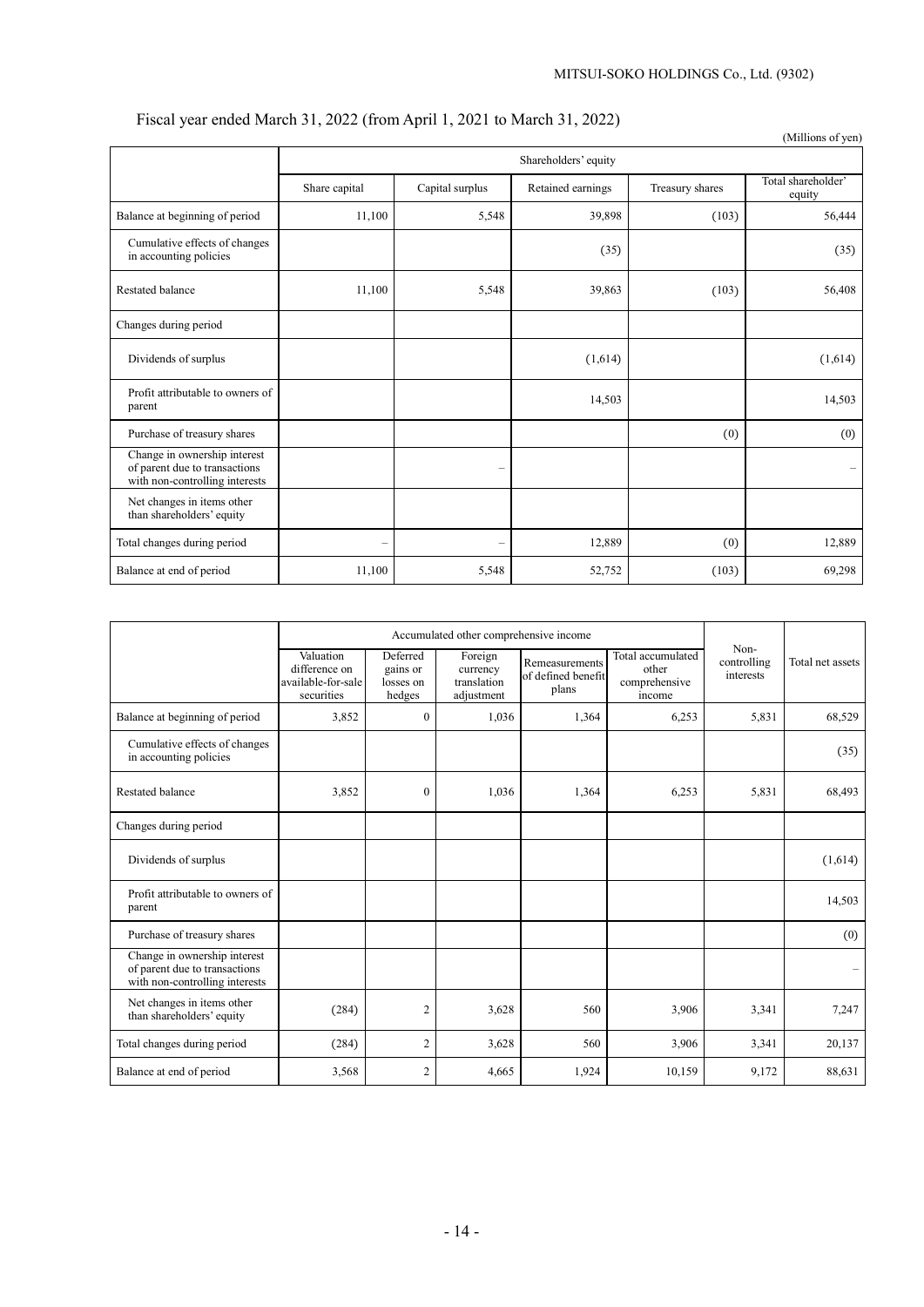# **(4) Consolidated statement of cash flows**

|                                                                         |                                     | (Millions of yen)                   |
|-------------------------------------------------------------------------|-------------------------------------|-------------------------------------|
|                                                                         | Fiscal year ended<br>March 31, 2021 | Fiscal year ended<br>March 31, 2022 |
| Cash flows from operating activities                                    |                                     |                                     |
| Profit before income taxes                                              | 19,040                              | 25,553                              |
| Depreciation                                                            | 8,783                               | 8,721                               |
| Amortization of goodwill                                                | 1,053                               | 720                                 |
| <b>Impairment</b> losses                                                | 3,407                               |                                     |
| Increase (decrease) in allowance for doubtful accounts                  | (251)                               | 43                                  |
| Increase (decrease) in provision for bonuses                            | 454                                 | 363                                 |
| Increase (decrease) in retirement benefit liability                     | 102                                 | (90)                                |
| Interest and dividend income                                            | (562)                               | (433)                               |
| Interest expenses                                                       | 969                                 | 859                                 |
| Share of loss (profit) of entities accounted for using<br>equity method | (148)                               | (271)                               |
| Loss (gain) on sale of property, plant and equipment                    | 24                                  | (20)                                |
| Loss on retirement of non-current assets                                | 136                                 | 135                                 |
| Loss (gain) on sale of investment securities                            | (5,487)                             | (32)                                |
| Loss (gain) on sale of shares of subsidiaries and<br>associates         | 471                                 |                                     |
| Decrease (increase) in trade receivables                                | (4,500)                             | (7, 835)                            |
| Increase (decrease) in trade payables                                   | 2,568                               | 3,743                               |
| Other, net                                                              | 777                                 | 2,742                               |
| Subtotal                                                                | 26,840                              | 34,198                              |
| Interest and dividends received                                         | 679                                 | 621                                 |
| Interest paid                                                           | (1,002)                             | (854)                               |
| Income taxes paid                                                       | (5,260)                             | (10, 842)                           |
| Net cash provided by (used in) operating activities                     | 21,257                              | 23,123                              |
| Cash flows from investing activities                                    |                                     |                                     |
| Purchase of property, plant and equipment                               | (6,791)                             | (5,411)                             |
| Proceeds from sale of property, plant and equipment                     | 176                                 | 72                                  |
| Purchase of intangible assets                                           | (1,206)                             | (1, 850)                            |
| Proceeds from sale of intangible assets                                 | 3                                   | 3                                   |
| Purchase of investment securities                                       | (123)                               | (122)                               |
| Proceeds from sale of investment securities                             | 7,388                               | 47                                  |
| Proceeds from sale of shares of subsidiaries resulting in               | 1,094<br>$*2$                       |                                     |
| change in scope of consolidation                                        |                                     |                                     |
| Proceeds from sale of shares of subsidiaries and                        | 117                                 |                                     |
| associates                                                              |                                     |                                     |
| Loan advances                                                           | (12)                                | (26)                                |
| Proceeds from collection of loans receivable                            | 157                                 | 21                                  |
| Payments into time deposits                                             | (186)                               | (1)                                 |
| Proceeds from withdrawal of time deposits                               | 184                                 | 217                                 |
| Net cash provided by (used in) investing activities                     | 803                                 | (7,049)                             |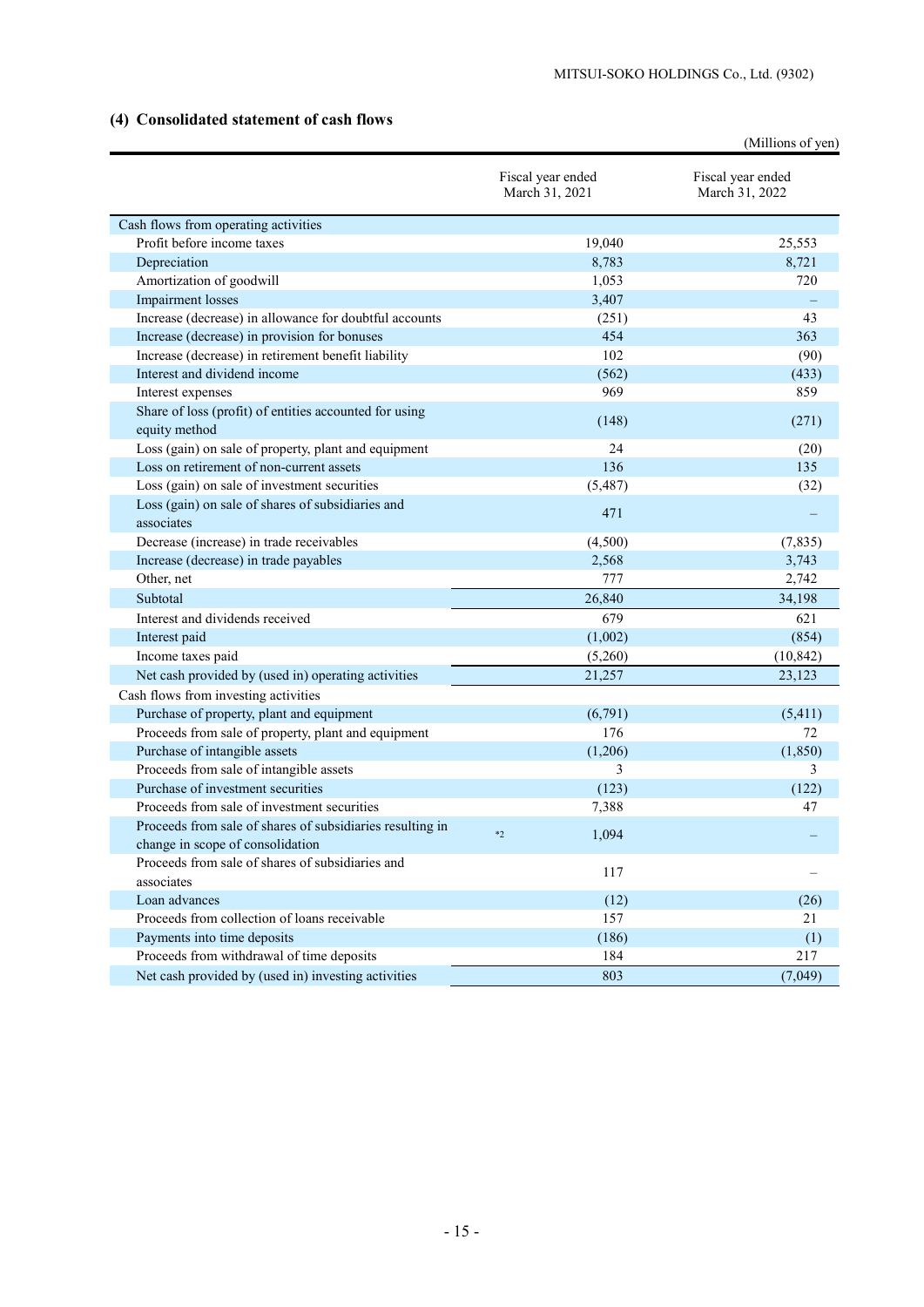(Millions of yen)

|                                                                                         | Fiscal year ended<br>March 31, 2021 | Fiscal year ended<br>March 31, 2022 |
|-----------------------------------------------------------------------------------------|-------------------------------------|-------------------------------------|
| Cash flows from financing activities                                                    |                                     |                                     |
| Proceeds from short-term borrowings                                                     | 45,500                              | 116,023                             |
| Repayments of short-term borrowings                                                     | (41,316)                            | (120, 500)                          |
| Proceeds from long-term borrowings                                                      | 3,357                               | 3,501                               |
| Repayments of long-term borrowings                                                      | (16,509)                            | (13,095)                            |
| Redemption of bonds                                                                     | (10,000)                            |                                     |
| Dividends paid                                                                          | (1,241)                             | (1,614)                             |
| Purchase of shares of subsidiaries not resulting in<br>change in scope of consolidation | (200)                               |                                     |
| Other, net                                                                              | (1,271)                             | (1, 532)                            |
| Net cash provided by (used in) financing activities                                     | (21, 683)                           | (17,218)                            |
| Effect of exchange rate change on cash and cash<br>equivalents                          | 960                                 | 1,249                               |
| Net increase (decrease) in cash and cash equivalents                                    | 1,338                               | 104                                 |
| Cash and cash equivalents at beginning of period                                        | 21,380                              | 22,718                              |
| Cash and cash equivalents at end of period                                              | 22,718<br>$*1$                      | 22,822<br>$*1$                      |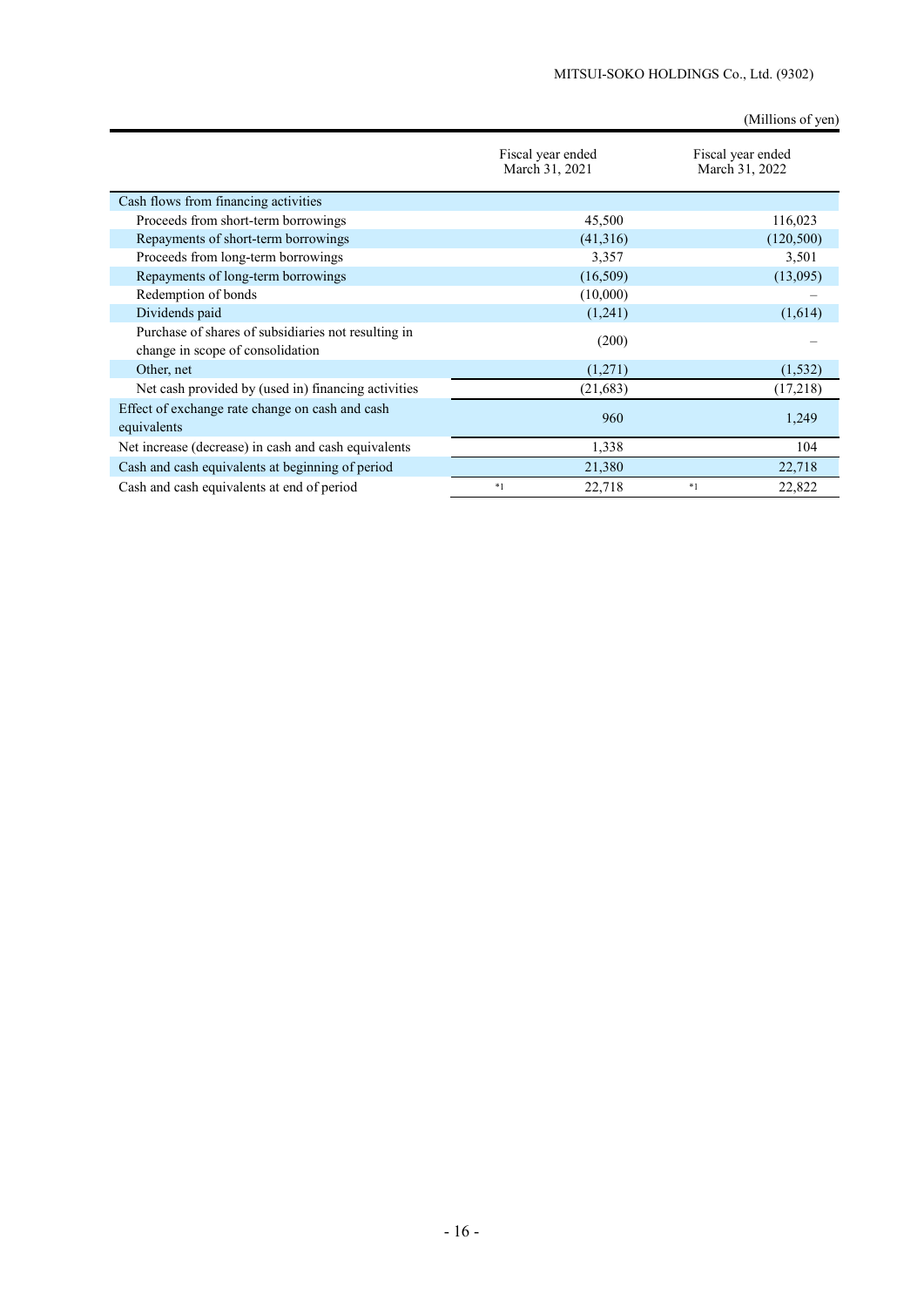### **(5) Notes to consolidated financial statements**

### **Notes on premise of going concern**

Not applicable.

### **Significant accounting policies for preparation of consolidated financial statements**

- 1. Disclosure of scope of consolidation
	- (1) Number of consolidated subsidiaries: 79

Names of major consolidated subsidiaries are provided in "2. Status of the corporate group."

The following company was excluded from the scope of consolidation for the fiscal year ended March 31, 2022, due to its liquidation.

Mitsui-Soko (Philippines), Inc.

(2) Names, etc. of major non-consolidated subsidiaries

Fukumitsu-Shouji Co., Ltd.

The non-consolidated subsidiary is excluded from the scope of consolidation, because it is small in its business scale, and any amount in terms of its total assets, operating revenue and profit or loss (amount corresponding to the Company's ownership interest) as well as retained earnings (amount corresponding to the Company's ownership interest) and others does not significantly affect the consolidated financial statements.

- 2. Disclosure about application of equity method
	- (1) Number of associates accounted for using equity method: 6

Names of major associates accounted for using equity method are provided in "2. Status of the corporate group."

- (2) Non-consolidated subsidiary not accounted for using the equity method (Fukumitsu-Shouji Co., Ltd.) and associates not accounted for using the equity method (American Terminal Service Co., Ltd. and two other companies) are excluded from the scope of application of the equity method, because such exclusion has only an immaterial effect on the consolidated financial statements in terms of each company's profit or loss (amount corresponding to the Company's ownership interest) and retained earnings (amount corresponding to the Company's ownership interest), and they have no significance as a whole.
- 3. Disclosure about fiscal years, etc. of consolidated subsidiaries

Of consolidated subsidiaries, 30 companies have fiscal year-ends different from the consolidated balance sheet date, or accounting periods different from the consolidated accounting period. Therefore, they are consolidated based on the financial statements provisionally prepared in accordance with regular year-end closing procedures as of the consolidated balance sheet date. Other consolidated subsidiaries' fiscal year-end is the same as the consolidated balance sheet date.

- 4. Disclosure of accounting policies
	- (1) Valuation basis and methods for significant assets
		- a. Securities

Other securities

1) Securities other than shares with no market value, etc.

Fair value method based on market price, etc. on the consolidated balance sheet date (with the entire amount of valuation differences posted directly to net assets, and the cost of sales calculated using the moving average method)

2) Shares with no market value, etc.

Stated at cost determined by the moving average method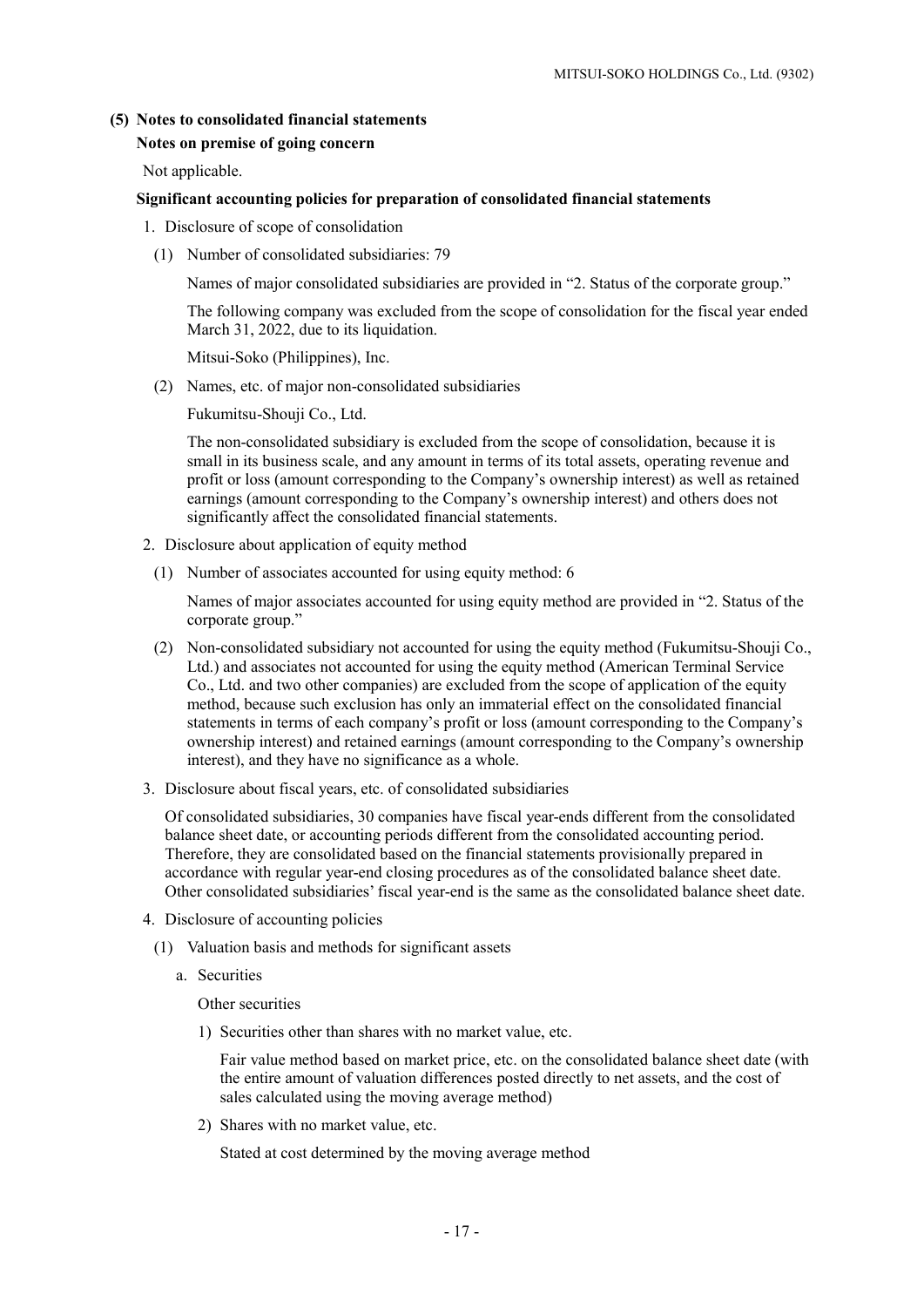b. Derivatives

Stated at fair value

c. Inventories

Stated at cost determined by the moving average method (method of lowering book value based on a decline in profitability)

- (2) Accounting methods for depreciation of significant depreciable assets
	- a. Property, plant and equipment (excluding leased assets)

The declining balance method is applied, while the straight-line method is applied for buildings acquired on or after April 1, 1998 (excluding facilities attached to buildings), facilities attached to buildings and structures acquired on or after April 1, 2016, and consolidated foreign subsidiaries.

Major useful lives are as follows:

| Buildings and structures | $3-50$ years |
|--------------------------|--------------|
| Machinery and vehicles   | $2-15$ years |

b. Intangible assets (excluding leased assets)

The straight-line method is applied, while software for internal use is amortized using the straight-line method over its useful life as internally determined (five years).

c. Leased assets

Leased assets related to finance lease transactions that transfer ownership

The same depreciation method applied to non-current assets owned by the Company is applied.

Leased assets related to finance lease transactions that do not transfer ownership

The straight-line method is applied assuming the lease period as the useful life without residual value.

(3) Accounting methods for significant deferred assets

Bond issuance costs

Bond issuance costs are fully charged to expenses when incurred.

- (4) Accounting policy for significant provisions
	- a. Allowance for doubtful accounts

To prepare for credit losses on receivables, an estimated uncollectable amount is provided at the amount estimated by either using the historical rate of credit loss for general receivables, or based on individual consideration of collectability for specific receivables such as highly doubtful receivables.

b. Provision for bonuses

To provide for payment of bonuses to employees, of the estimated amount of bonuses to be paid in the future, the amount estimated to cover the bonus payment for services rendered by employees with respect to the relevant fiscal year is provided.

(5) Accounting methods for retirement benefits

To prepare for payment of retirement benefits payable to employees, projected retirement benefit obligations and plan assets at the end of the relevant fiscal year are recorded based on deemed either accrued or realized amount at the end of the fiscal year.

a. Method of attributing expected retirement benefits to periods

In the calculation of retirement benefit obligations, expected retirement benefits are attributed to the period up to the end of the fiscal year on a benefit formula basis.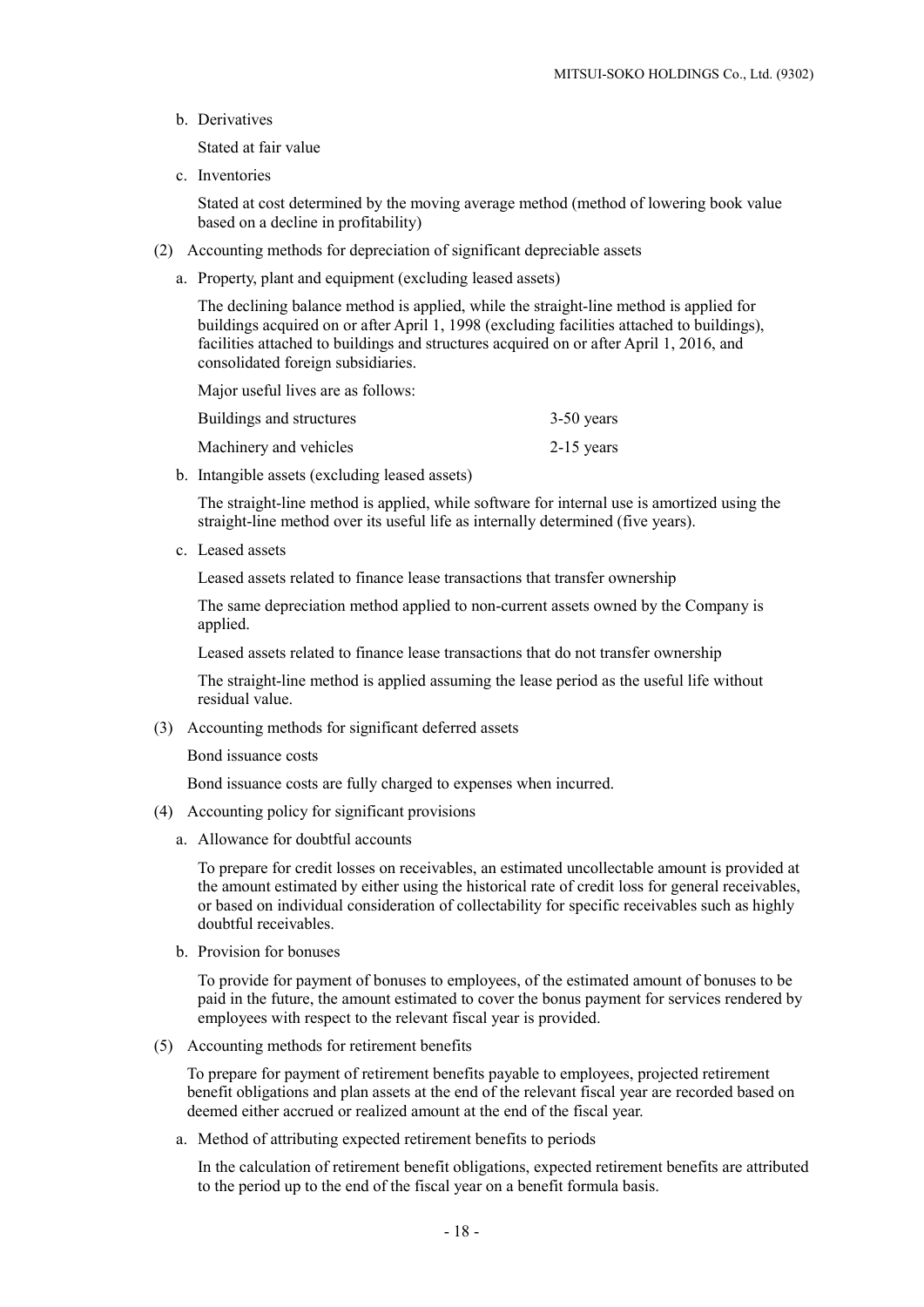b. Method of amortizing actuarial gains and losses and past service cost

Actuarial gains and losses are amortized using the straight-line method over the average remaining service years (six to 15 years) of employees when incurred in each fiscal year, from the fiscal year following the accrual of each gain or loss.

Past service cost is amortized using the straight-line method over the average remaining service years (11 years) of employees when incurred.

(6) Accounting policy for significant revenues and expenses

The Group recognizes revenue based on the following five step approach.

| Step 1: |  | Identify the contract(s) with a customer |  |
|---------|--|------------------------------------------|--|
|---------|--|------------------------------------------|--|

- Step 2: Identify the performance obligations in the contract
- Step 3: Determine the transaction price
- Step 4: Allocate the transaction price to separate performance obligations in the contract
- Step 5: Recognize revenue when (or as) the entity satisfies a performance obligation

The Group provides comprehensive logistics services, such as warehousing, cargo handling, port-related work, inland transport and international transport, and real estate leasing services centered on building leases. In determining a contract with a customer, the Group recognizes that existence of characteristics that contracts should have and economic substance are reflected in the contract, and at the same time, identifies goods or services promised to be transferred to the customer under the contract as well as performance obligations to be accounted for individually.

In calculating a transaction price, the Group measures it at an amount of consideration to which the entity expects to be entitled in exchange for the transfer of promised goods or services to the customer. Contracts with customers do not include any significant financial component.

For contracts of which the transaction price needs to be allocated to each performance obligation, revenue is recognized by allocating goods or services constituting each performance obligation based on the proportion of the standalone selling price.

As for revenue recognition, control over the underlying goods or services is recognized at a point in time or over a certain period of time, only if performance obligations meet the qualifications.

(7) Accounting policy for translation of significant foreign currency assets or liabilities into Japanese yen

Monetary receivables and payables in foreign currencies are translated into Japanese yen at the spot exchange rate prevailing as of the consolidated balance sheet date, and translation differences are accounted for as profit or loss. Assets and liabilities of foreign subsidiaries, etc. are translated into Japanese yen at the spot exchange rate prevailing as of the consolidated balance sheet date, and their revenues and expenses are translated into Japanese yen at the average exchange rate during the period. Translation differences are included in foreign currency translation adjustment and non-controlling interests under net assets.

(8) Accounting method and period for amortization of goodwill

Goodwill is amortized in equal amounts over the period in which its effects will be realized within 20 years.

(9) Scope of cash and cash equivalents in consolidated statement of cash flows

Cash and cash equivalents in the consolidated statement of cash flows are comprised of cash in hand, demand deposits and short-term investments with maturities of three months or less from the acquisition date that are highly liquid, readily convertible into cash and are exposed to only an insignificant risk of fluctuations in value.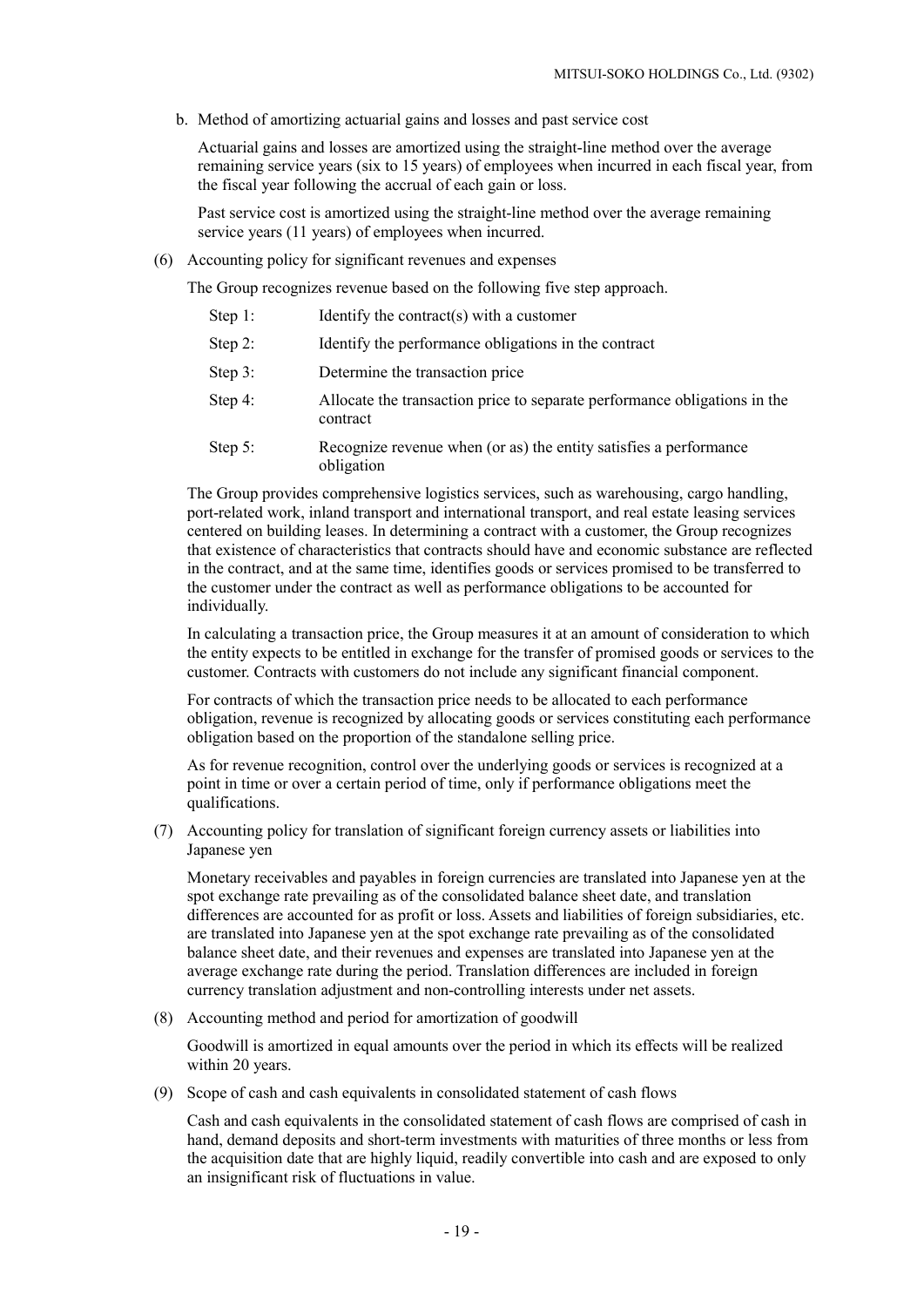(10) Accounting methods for hedging

In principle, the deferral hedge accounting is applied. Exceptional accounting method is applied to interest rate swaps that meet the requirements.

(11) Methods for recognizing impairment of securities

For listed shares, impairment is recognized if the share price at the end of the fiscal year has decreased by 30% or more against the historical cost. For unlisted shares, impairment is recognized if the net asset value of the issuer has decreased by 50% or more against the historical cost and the recovery cannot be expected.

#### **Changes in accounting policies**

#### *Application of Accounting Standard for Revenue Recognition, etc.*

The Company has applied the "Accounting Standard for Revenue Recognition" (ASBJ Statement No. 29, March 31, 2020) and relevant ASBJ regulations from the beginning of the fiscal year under review, and it has recognized revenue at the time the control of promised goods or services is transferred to the customer at the amount expected to be received upon exchange of said goods or services.

The application of the Accounting Standard for Revenue Recognition and relevant ASBJ regulations is subject to the transitional treatment provided for in the proviso to paragraph 84 of the Accounting Standard for Revenue Recognition. The cumulative effect of the retrospective application, assuming the new accounting policy had been applied to periods prior to the beginning of the fiscal year under review was added to or deducted from the opening balance of retained earnings of the fiscal year under review, and thus the new accounting policy was applied from such opening balance; provided, however, that the new accounting policy was not retrospectively applied to contracts for which nearly all the revenue amounts had been recognized according to the previous treatment in periods prior to the beginning of the fiscal year under review, by applying the method provided for in paragraph 86 of the Accounting Standard for Revenue Recognition. Furthermore, by applying the method set forth in item (1) of the supplementary provisions of paragraph 86 of the Accounting Standard for Revenue Recognition, modifications to contracts carried out prior to the beginning of the fiscal year under review were accounted for based on the contractual terms after all contract modifications were reflected. Consequently, this cumulative effect was added to or deducted from the opening balance of retained earnings of the fiscal year under review.

Notes and operation accounts receivable trade, which was presented under current assets on the consolidated balance sheet for the previous fiscal year, has been included in notes and operation accounts receivable trade, and contract assets from the fiscal year under review. Pursuant to the transitional treatment provided for in paragraph 89-2 of the Accounting Standard for Revenue Recognition, figures for the previous fiscal year have not been restated in accordance with the new approach to presentation.

The effect of this change on the consolidated financial statements for the fiscal year ended March 31, 2022 was immaterial. In addition, because the cumulative effect was reflected in net assets as of the beginning of the fiscal year under review, the opening balance of retained earnings in the consolidated statement of changes in equity decreased by ¥35 million.

#### *Application of Accounting Standard for Fair Value Measurement, etc.*

The Company has applied the "Accounting Standard for Fair Value Measurement" (ASBJ Statement No. 30, July 4, 2019) and relevant ASBJ regulations from the beginning of the fiscal year under review, and it has applied the new accounting policy provided for by the Accounting Standard for Fair Value Measurement, etc. prospectively in accordance with the transitional measures provided for in paragraph 19 of the Accounting Standard For Fair Value Measurement, and paragraph 44-2 of the "Accounting Standard for Financial Instruments" (ASBJ Statement No. 10, July 4, 2019). This does not affect the consolidated financial statements for the fiscal year ended March 31, 2022.

#### **Changes in presentation**

#### *Consolidated balance sheet*

"Lease liabilities" included in "other" under "current liabilities" and "non-current liabilities" in the previous fiscal year have been separately presented from the current fiscal year due to increased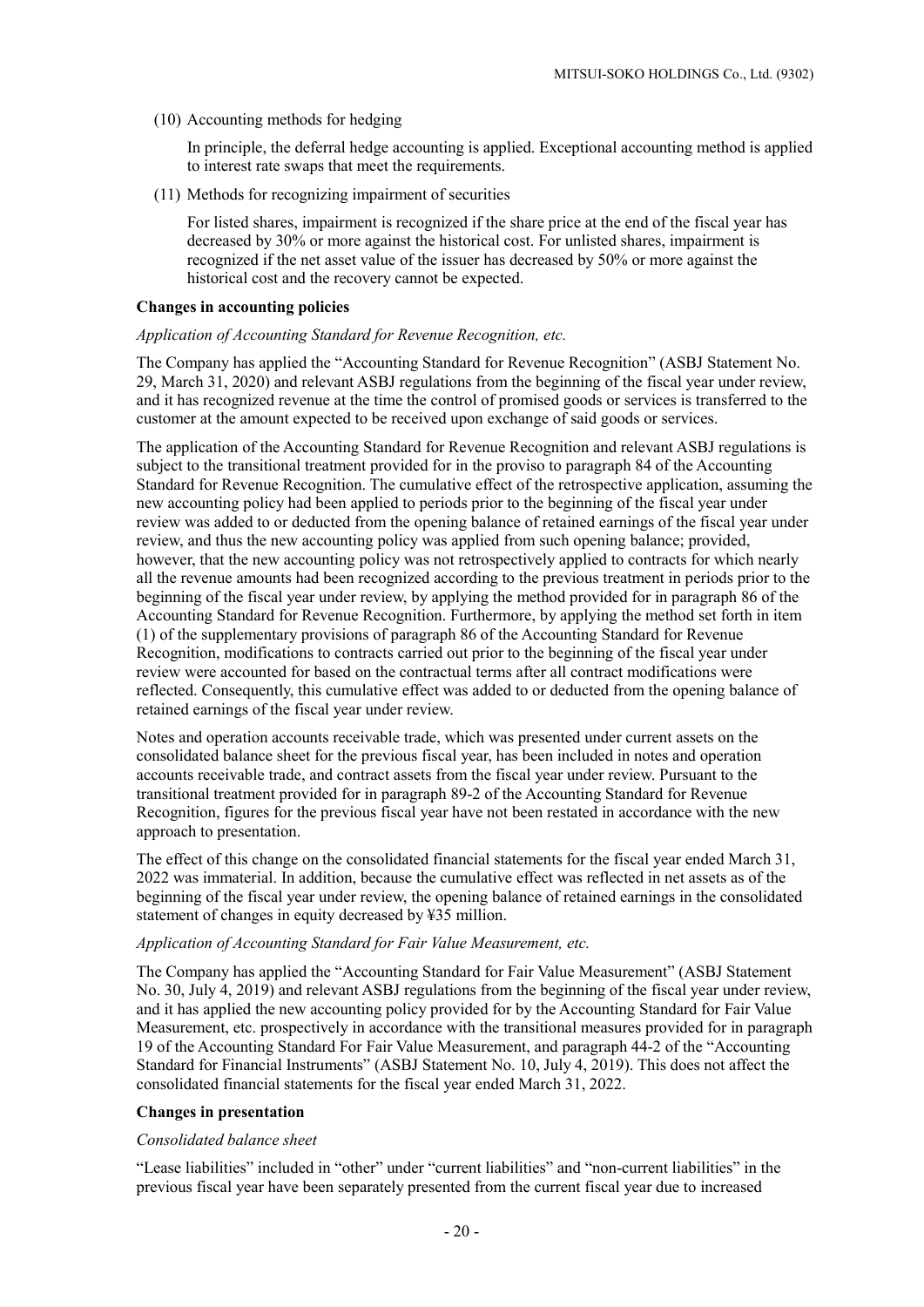financial materiality. The consolidated financial statements for the previous fiscal year have been restated to reflect this change in presentation. As a result, the amount of ¥17,843 million presented in "other" under "current liabilities" on the consolidated balance sheet of the previous fiscal year has been restated with ¥779 million allocated to "lease liabilities" and ¥17,063 million allocated to "other." In addition, the amount of ¥5,790 million presented in "other" under "non-current liabilities" has been restated with ¥1,033 million allocated to "lease liabilities" and ¥4,757 million allocated to "other."

### **Consolidated balance sheet**

\*1 The amount to unconsolidated subsidiaries and associates accounted for using equity method are as follows:

|                                |                      | (Millions of yen)    |
|--------------------------------|----------------------|----------------------|
|                                | As of March 31, 2021 | As of March 31, 2022 |
| Investment securities (shares) | 393                  | 603                  |
| Other (investments in capital) | 4.147                | 4,656                |
| Total                          | 4.540                | 5,260                |

#### \*2 Pledged assets and secured liabilities

Assets pledged as collateral are as follows:

| ັ                        |                      | (Millions of yen)    |
|--------------------------|----------------------|----------------------|
|                          | As of March 31, 2021 | As of March 31, 2022 |
| Buildings and structures | 3,955                | 2,581                |
| Land                     | 5,074                |                      |
| Total                    | 9.029                | 2,582                |

The maximum amount of revolving mortgage associated with such assets in the previous fiscal year and the current fiscal year amounts to ¥13,788 million and ¥3,000 million, respectively.

Secured liabilities are as follows:

|                                         |                      | (Millions of yen)    |
|-----------------------------------------|----------------------|----------------------|
|                                         | As of March 31, 2021 | As of March 31, 2022 |
| Short-term borrowings                   | 700                  |                      |
| Current portion of long-term borrowings | 416                  | 176                  |
| Long-term borrowings                    | 3,666                | 2,504                |
| Total                                   | 4.782                | 2,681                |

### \*3 Contingent liabilities (Guarantee obligations)

The Company guarantees bank borrowings of companies other than its consolidated subsidiaries as follows: (Millions of yen)

|                                               | (TVITHIOUS OF YELL)  |
|-----------------------------------------------|----------------------|
| As of March 31, 2021                          | As of March 31, 2022 |
| Nagoya United Container Terminal Co.,<br>Ltd. |                      |
| Total                                         | Total                |

The Company and its consolidated subsidiaries have provided guarantees for housing loans from banks to their employees as follows: (Millions of yen)

|                                                         |    |                                                         | (1.1111101100011) |
|---------------------------------------------------------|----|---------------------------------------------------------|-------------------|
| As of March 31, 2021                                    |    | As of March 31, 2022                                    |                   |
| Guarantees for housing loans from banks<br>to employees | 29 | Guarantees for housing loans from banks<br>to employees | 20                |

#### \*4 Trade notes receivable transferred by endorsement

|                                                   |                      | (Millions of yen)    |
|---------------------------------------------------|----------------------|----------------------|
|                                                   | As of March 31, 2021 | As of March 31, 2022 |
| Trade notes receivable transferred by endorsement | 30                   |                      |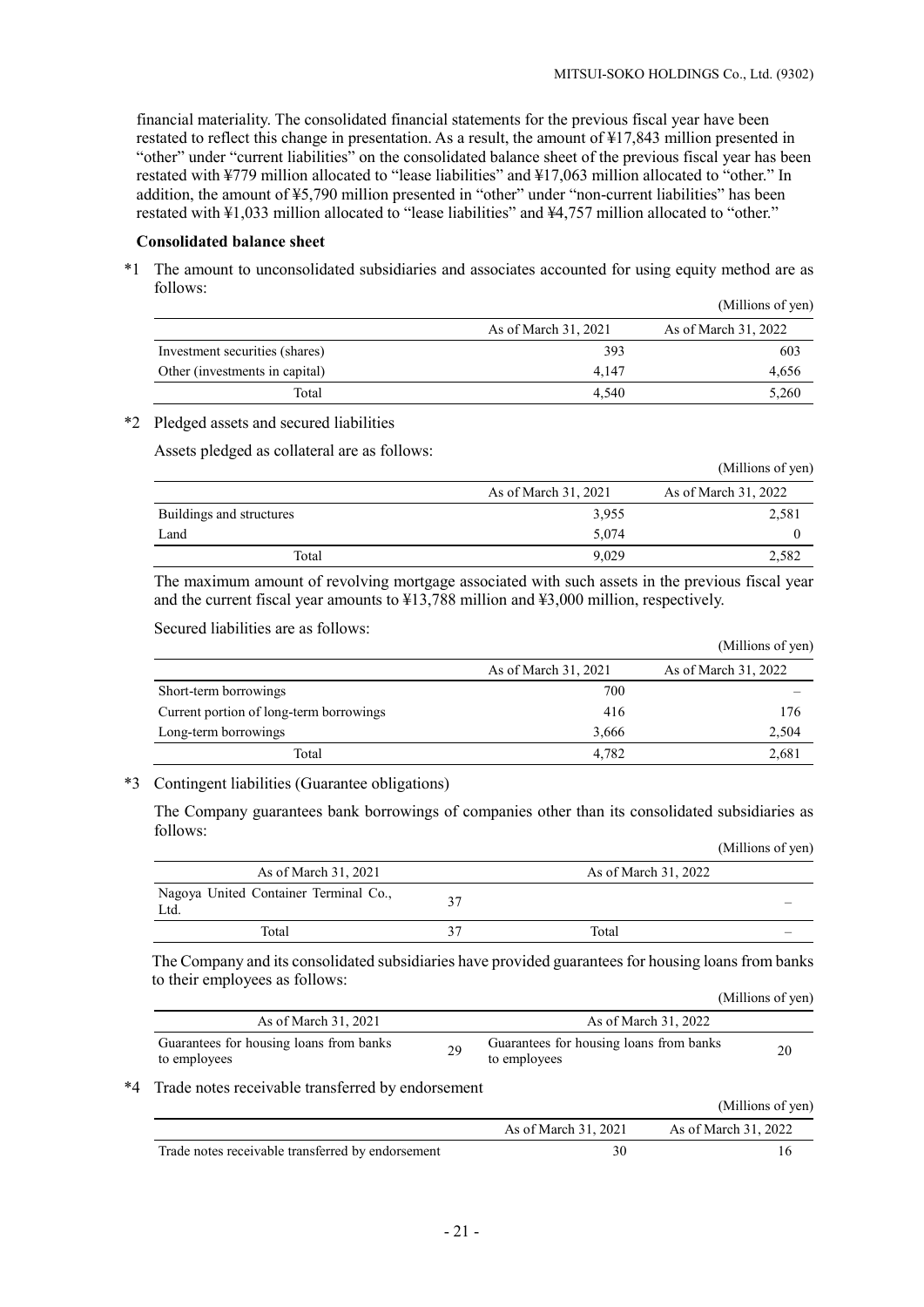(Millions of yen)

 $(M)$ llions of yen)

\*5 The Company has entered into overdraft agreements with four banks (four banks as of the end of the previous fiscal year) and loan commitment agreements with three banks (three banks as of the end of the previous fiscal year) to efficiently procure working capital. The outstanding loan balances as of the end of the respective fiscal years based on such agreements are as follows:

|                                            |                      | (Millions of yen)    |
|--------------------------------------------|----------------------|----------------------|
|                                            | As of March 31, 2021 | As of March 31, 2022 |
| Maximum amount of overdraft                | 15,000               | 15,000               |
| Outstanding balance of overdraft           | 5,000                |                      |
| Unused amount                              | 10,000               | 15,000               |
|                                            | As of March 31, 2021 | As of March 31, 2022 |
| Total line of credit                       | 5,000                | 5,000                |
| Outstanding balance of used line of credit |                      |                      |
| Unused amount                              | 5,000                | 5,000                |

#### \*6 Accumulated depreciation

Accumulated depreciation of property, plant and equipment includes accumulated impairment losses.

#### **Consolidated statement of income**

\*1 Impairment losses

Fiscal year ended March 31, 2021 (from April 1, 2020 to March 31, 2021)

1. Amount of impairment losses

In the fiscal year ended March 31, 2021, the Group recorded impairment losses on the following assets.

| Used for                   | Category                 | Amount |  |
|----------------------------|--------------------------|--------|--|
|                            | Buildings and structures | 232    |  |
| Logistics facilities, etc. | Machinery and vehicles   | 472    |  |
|                            | Others                   | 294    |  |
| Goodwill<br>Others         |                          | 2,409  |  |
| Total                      |                          | 3,407  |  |

2. Method of grouping assets

Calculating impairment loss involves grouping assets based on the smallest cash flow generating unit that is largely independent from cash flows of other assets and assets groups. Goodwill is grouped on a per company basis.

- 3. Overview and circumstances of asset groups for which impairment loss has been recognized
- (1) Impairment loss on business assets
	- (i) Overview of asset groups for which impairment loss has been recognized

|                                 |            |                                       | $\mu$ $\mu$ $\mu$ $\mu$ $\mu$ $\mu$ $\mu$ $\mu$ |
|---------------------------------|------------|---------------------------------------|-------------------------------------------------|
| Venue                           | Used for   | Class                                 | Amount                                          |
| Ota-ku, Tokyo                   | Warehouses | Buildings, machinery<br>and equipment | 855                                             |
| Naka-gun, Ibaraki               | Warehouses | <b>Buildings</b>                      | 130                                             |
| Higashihiroshima-shi, Hiroshima | Warehouses | <b>Buildings</b>                      |                                                 |

(ii) Circumstances leading up to recognition of impairment loss

The Company has recognized a decline in revenue from operating activities with respect to the aforementioned assets owned by the Company and MITSUI-SOKO Co., Ltd. in Ota-ku, Tokyo, and by MITSUI-SOKO LOGISTICS Co., Ltd. in Higashihiroshima-shi, Hiroshima Prefecture, and has deemed short-term recovery unlikely. As such, the Company has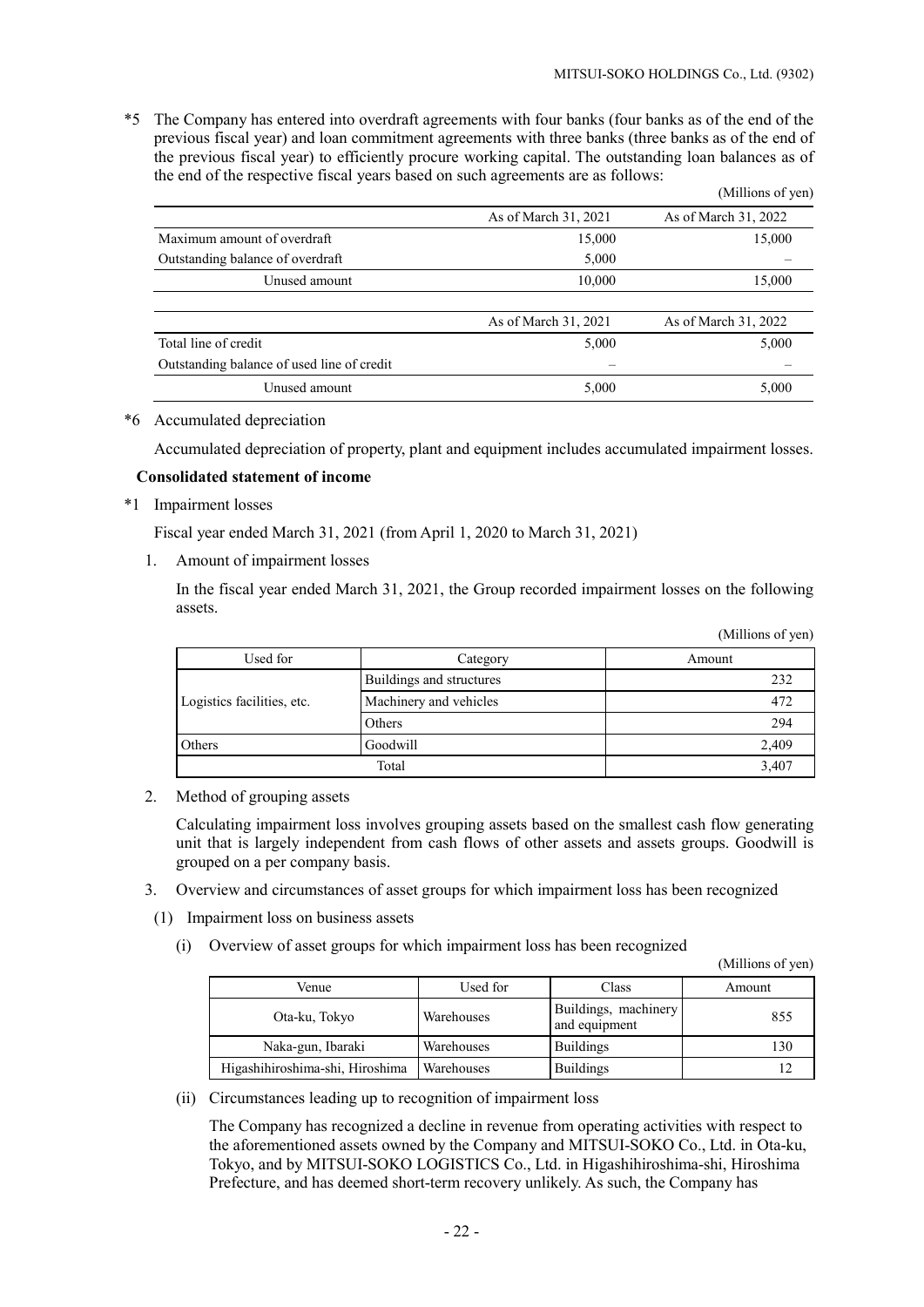(Millions of yen)

accordingly reduced the carrying amounts of assets associated with the relevant asset groups to the respective recoverable amounts, and has recognized the amount of decrease under extraordinary losses as impairment losses. With the recoverable amounts having been measured in terms of value in use, the value in use of the aforementioned assets owned in Ota-ku, Tokyo has been calculated by discounting future cash flows at a discount rate of 7.2%. Meanwhile, value in use with respect to the aforementioned assets owned in Higashihiroshima-shi, Hiroshima Prefecture has been set to zero.

With respect to the aforementioned assets owned by the Company in Naka-gun, Ibaraki Prefecture, the Company has reduced the carrying amounts of assets associated with the relevant asset groups to the recoverable amounts due to the Company's withdrawal from the location. Meanwhile, the recoverable amounts have been measured in terms of value in use, which has been set to zero.

- (2) Impairment loss on goodwill related to consolidated subsidiary MS Supply Chain Solutions (Malaysia) Sdn. Bhd.
	- (i) Overview of asset groups for which impairment loss has been recognized

| /enue | Jsed for      | – lass       | Amount |
|-------|---------------|--------------|--------|
| —     | <b>Others</b> | <br>Goodwill | 2,409  |

(ii) Circumstances leading up to recognition of impairment loss

If indications of impairment have been recognized with respect to an asset group including goodwill, then the Company deems there is a need to recognize impairment loss by comparing the carrying amount against the total of undiscounted future cash flows derived from the asset group.

MS Supply Chain Solutions (Malaysia) Sdn. Bhd., which serves as the Company's overseas subsidiary handling the Group's supply chain management support operations in Malaysia, has achieved financial results that largely align with business plans, in taking on operations that include procurement logistics; in-factory cargo handling, interplant transport, and other aspects of factory logistics, and; international transport involving cargo originating in Malaysia and third-country transport. However, the Company has reduced asset group carrying amounts to the recoverable amounts upon having reviewed business plans going forward, in view of factors that include a projected decrease in freight handling volume per review of the production frameworks of major customers in Malaysia. Recoverable amounts have been measured in terms of value in use and calculated by discounting future cash flows at a discount rate of 7.9%. Whereas future cash flows used in measuring value in use have been estimated based on business plans for the subsequent fiscal year approved by management and based on earnings plans for the subsequent period, business plan estimates of freight handling volume with respect to major customers and growth rate estimates applied to earnings plans are subject to substantial uncertainty. Accordingly, such management decisions substantially affect estimates of future cash flows.

Upon having carefully reviewed such business plans and earnings plans for the subsequent period, the Company has recorded the difference between the relevant asset group's carrying amount of ¥4,796 million and its recoverable amount of ¥2,409 million in extraordinary losses as an impairment loss.

Fiscal year ended March 31, 2022 (from April 1, 2021 to March 31, 2022)

Not applicable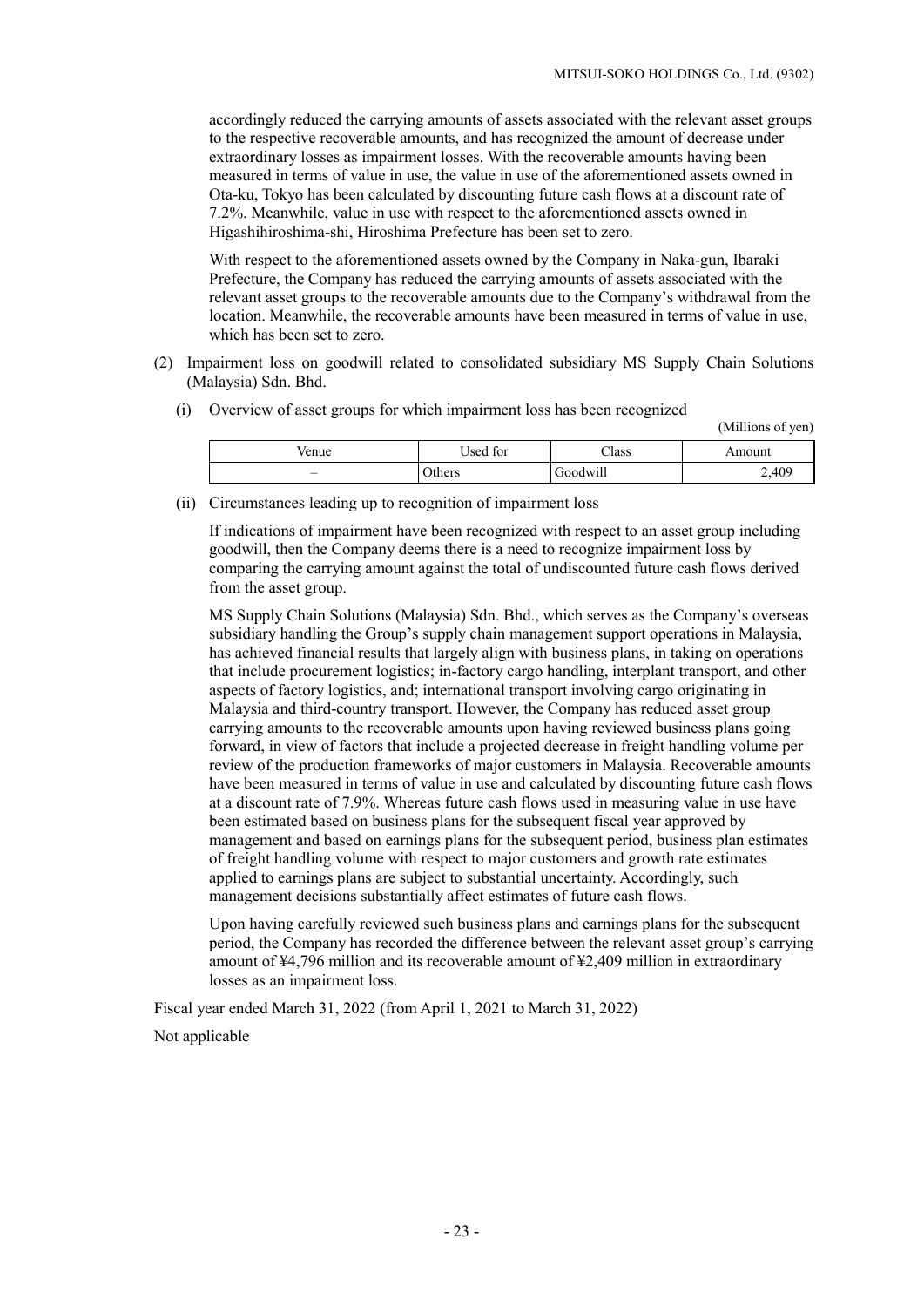### **Consolidated statement of comprehensive income**

\* Notes regarding reclassification adjustments and tax effects relating to other comprehensive income (Millions of yen)

|                                                                                      |                                                                               | $\frac{1}{1}$                                                                 |
|--------------------------------------------------------------------------------------|-------------------------------------------------------------------------------|-------------------------------------------------------------------------------|
|                                                                                      | Fiscal year ended March 31,<br>2021 (from April 1, 2020 to<br>March 31, 2021) | Fiscal year ended March 31,<br>2022 (from April 1, 2021 to<br>March 31, 2022) |
| Valuation difference on available-for-sale securities                                |                                                                               |                                                                               |
| Amount arising during the year                                                       | 3,607                                                                         | (392)                                                                         |
| Reclassification adjustments                                                         | (5, 487)                                                                      | (32)                                                                          |
| Before income tax effects                                                            | (1,880)                                                                       | (425)                                                                         |
| Tax (expense) or benefit                                                             | 527                                                                           | 140                                                                           |
| Valuation difference on available-for-sale securities                                | (1, 352)                                                                      | (284)                                                                         |
| Deferred gains or losses on hedges                                                   |                                                                               |                                                                               |
| Amount arising during the year                                                       | $\theta$                                                                      | 3                                                                             |
| Tax (expense) or benefit                                                             | (0)                                                                           | (0)                                                                           |
| Deferred gains or losses on hedges                                                   | $\theta$                                                                      | $\overline{c}$                                                                |
| Foreign currency translation adjustment                                              |                                                                               |                                                                               |
| Amount arising during the year                                                       | 2,415                                                                         | 3,454                                                                         |
| Reclassification adjustments                                                         | 460                                                                           | (0)                                                                           |
| Foreign currency translation adjustment                                              | 2,875                                                                         | 3,454                                                                         |
| Remeasurements of defined benefit plans, net of tax                                  |                                                                               |                                                                               |
| Amount arising during the year                                                       | 1,527                                                                         | 591                                                                           |
| Reclassification adjustments                                                         | 179                                                                           | 222                                                                           |
| Before income tax effects                                                            | 1,706                                                                         | 814                                                                           |
| Tax (expense) or benefit                                                             | (522)                                                                         | (249)                                                                         |
| Remeasurements of defined benefit plans, net of tax                                  | 1,183                                                                         | 564                                                                           |
| Share of other comprehensive income of entities accounted<br>for using equity method |                                                                               |                                                                               |
| Amount arising during the year                                                       | 379                                                                           | 614                                                                           |
| Reclassification adjustments                                                         | 39                                                                            |                                                                               |
| Share of other comprehensive income of entities<br>accounted for using equity method | 418                                                                           | 614                                                                           |
| Total other comprehensive income                                                     | 3,125                                                                         | 4,351                                                                         |
|                                                                                      |                                                                               |                                                                               |

### **Consolidated statement of changes in equity**

Fiscal year ended March 31, 2021 (from April 1, 2020 to March 31, 2021)

1. Class and total number of issued shares, and class and number of treasury shares

|                      | Number of shares at<br>beginning of the<br>fiscal year (Shares) | Increase (Shares) | Decrease (Shares) | Number of shares at<br>end of the fiscal year<br>(Shares) |
|----------------------|-----------------------------------------------------------------|-------------------|-------------------|-----------------------------------------------------------|
| Issued shares        |                                                                 |                   |                   |                                                           |
| Common shares        | 24,883,002                                                      |                   |                   | 24,883,002                                                |
| Total                | 24,883,002                                                      |                   |                   | 24,883,002                                                |
| Treasury shares      |                                                                 |                   |                   |                                                           |
| Common shares (Note) | 46,628                                                          | 11                |                   | 46,639                                                    |
| Total                | 46,628                                                          |                   |                   | 46,639                                                    |

Note: The increase of 11 treasury shares (common shares) is attributable to the purchase of fractional shares.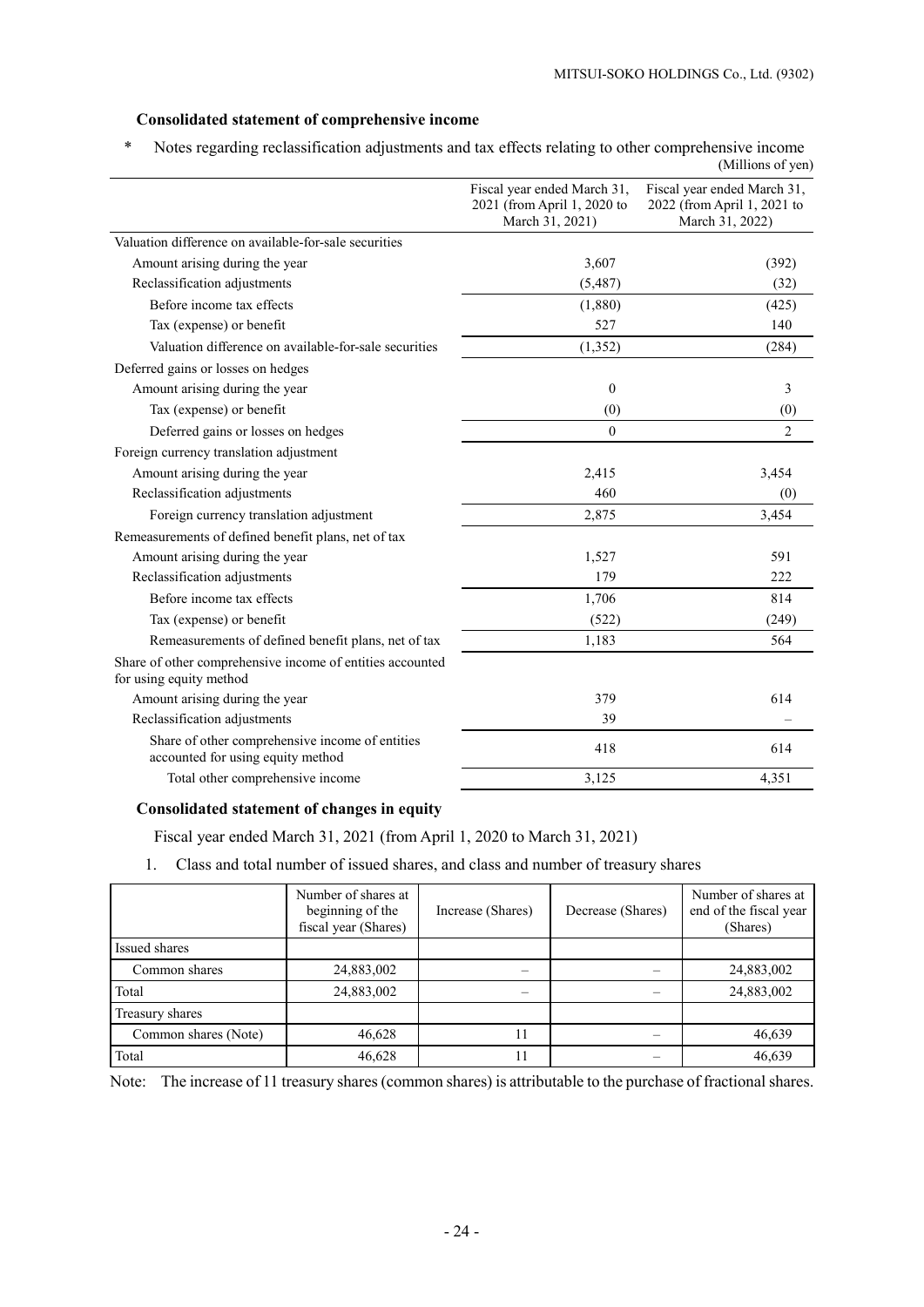# 2. Dividends

### (1) Dividends paid

| Resolution                                                | Classes of shares | Total amount of<br>dividends<br>(Millions of yen) | Dividend per<br>share (Yen) | Record date           | Effective date      |
|-----------------------------------------------------------|-------------------|---------------------------------------------------|-----------------------------|-----------------------|---------------------|
| Board of Directors<br>meeting held on May 11,<br>2020     | Common shares     | 620                                               | 25.00                       | March 31, 2020        | June 4, 2020        |
| Board of Directors<br>meeting held on<br>November 4, 2020 | Common shares     | 620                                               | 25.00                       | September 30,<br>2020 | December 2,<br>2020 |

(2) Dividends whose effective date falls in the fiscal year following the fiscal year of the record date

| Resolution                                            | Classes of<br>shares | Total amount<br>of dividends<br>(Millions of<br>yen) | Source of<br>dividend | Dividend per<br>share (Yen) | Record date       | Effective date |
|-------------------------------------------------------|----------------------|------------------------------------------------------|-----------------------|-----------------------------|-------------------|----------------|
| Board of Directors<br>meeting held on<br>May 11, 2021 | Common<br>shares     | 745                                                  | Retained<br>earnings  | 30.00                       | March 31,<br>2021 | June 4, 2021   |

Fiscal year ended March 31, 2022 (from April 1, 2021 to March 31, 2022)

1. Class and total number of issued shares, and class and number of treasury shares

|                      | Number of shares at<br>beginning of the<br>fiscal year (Shares) | Increase (Shares) | Decrease (Shares) | Number of shares at<br>end of the fiscal year<br>(Shares) |
|----------------------|-----------------------------------------------------------------|-------------------|-------------------|-----------------------------------------------------------|
| Issued shares        |                                                                 |                   |                   |                                                           |
| Common shares        | 24,883,002                                                      |                   |                   | 24,883,002                                                |
| Total                | 24,883,002                                                      |                   |                   | 24,883,002                                                |
| Treasury shares      |                                                                 |                   |                   |                                                           |
| Common shares (Note) | 46,639                                                          | 45                |                   | 46,684                                                    |
| Total                | 46,639                                                          | 45                |                   | 46,684                                                    |

Note: The increase of 45 treasury shares of common shares is the result of an increase of 45 shares due to purchase of less-than-one-unit shares.

### 2. Dividends

(1) Dividends paid

| <b>Resolution</b>                                         | Classes of shares | Total amount of<br>dividends<br>(Millions of yen) | Dividend per<br>share (Yen) | Record date           | Effective date      |
|-----------------------------------------------------------|-------------------|---------------------------------------------------|-----------------------------|-----------------------|---------------------|
| Board of Directors<br>meeting held on May<br>11, 2021     | Common shares     | 745                                               | 30.00                       | March 31, 2021        | June 4, 2021        |
| Board of Directors<br>meeting held on<br>November 4, 2021 | Common shares     | 869                                               | 35.00                       | September 30,<br>2021 | December 2,<br>2021 |

(2) Dividends whose effective date falls in the fiscal year following the fiscal year of the record date

| Resolution                                               | Classes of<br>shares | Total amount<br>of dividends<br>(Millions of<br>yen) | Source of<br>dividend | Dividend per<br>share (Yen) | Record date       | Effective date |
|----------------------------------------------------------|----------------------|------------------------------------------------------|-----------------------|-----------------------------|-------------------|----------------|
| Board of<br>Directors<br>meeting held on<br>May 10, 2022 | Common<br>shares     | 2,334                                                | Retained<br>earnings  | 94.00                       | March 31,<br>2022 | June 3, 2022   |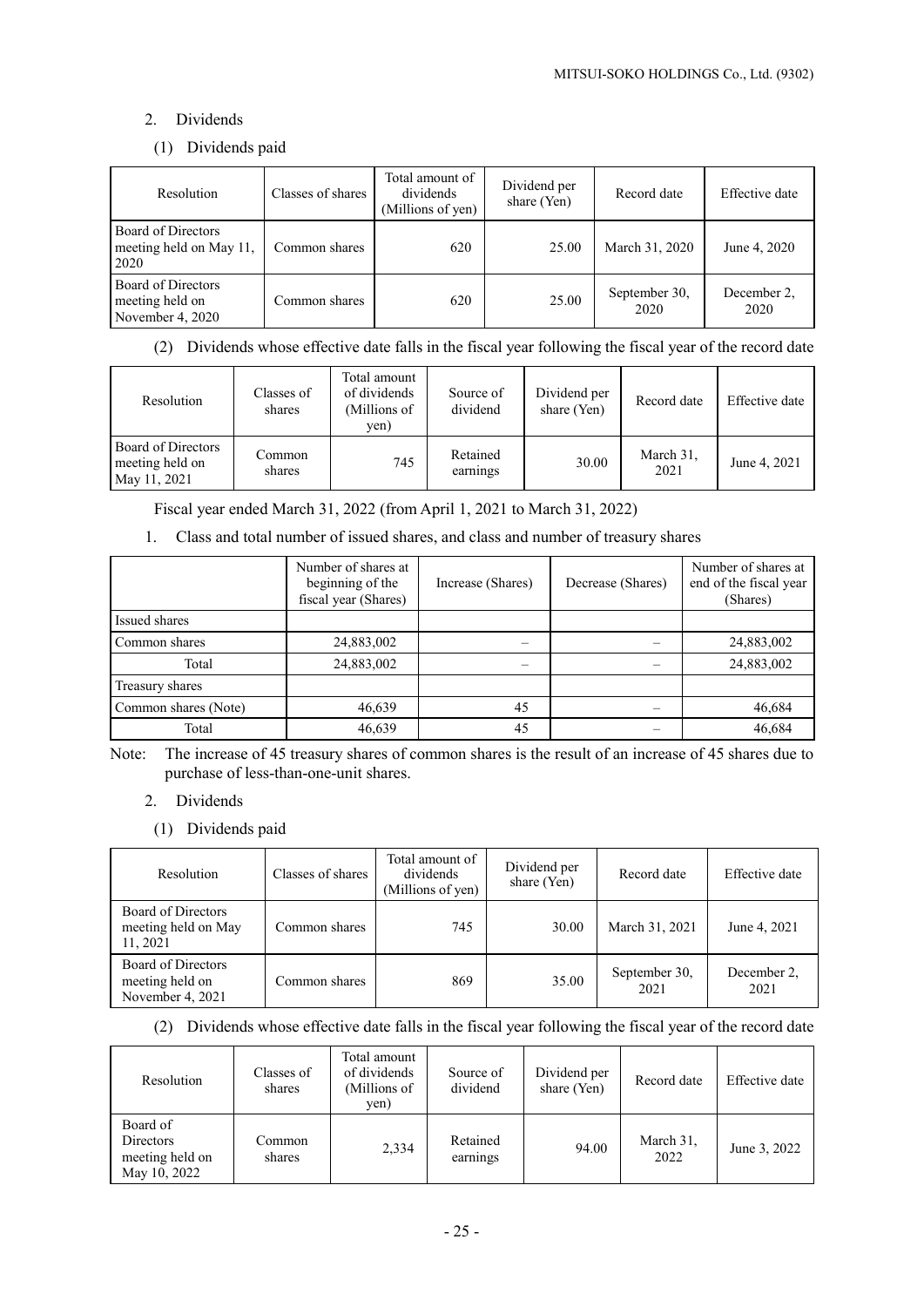### **Consolidated statement of cash flows**

\*1 Reconciliation of ending balance of cash and cash equivalents with account balances per consolidated balance sheet

|                                           |                                                                               | (Millions of yen)                                                             |
|-------------------------------------------|-------------------------------------------------------------------------------|-------------------------------------------------------------------------------|
|                                           | Fiscal year ended March 31,<br>2021 (from April 1, 2020 to<br>March 31, 2021) | Fiscal year ended March 31,<br>2022 (from April 1, 2021 to<br>March 31, 2022) |
| Cash and deposits                         | 23,225                                                                        | 23,109                                                                        |
| Time deposits with maturity over 3 months | (506)                                                                         | (286)                                                                         |
| Cash and cash equivalents                 | 22.718                                                                        | 22,822                                                                        |

\*2 Breakdown of major assets and liabilities of consolidated subsidiaries excluded from consolidation due to stock sales during the previous fiscal year

The following is a breakdown of assets and liabilities of consolidated subsidiaries excluded from the scope of consolidation upon sales of stock of Prime Cargo A/S and five other companies, the sales price of such shares, and proceeds from sales:

|                                                                                                    | (Millions of yen) |
|----------------------------------------------------------------------------------------------------|-------------------|
| Current assets                                                                                     | 2,735             |
| Non-current assets                                                                                 | 2,578             |
| Current liabilities                                                                                | (2,761)           |
| Non-current liabilities                                                                            | (926)             |
| Foreign currency translation adjustment                                                            | 460               |
| Others                                                                                             | (276)             |
| Incidental expenses in conjunction with the sale of shares                                         | 103               |
| Loss on sale of shares of subsidiaries and associates                                              | (435)             |
| Sale value of shares                                                                               | 1,477             |
| Incidental expenses in conjunction with the sale of shares                                         | (103)             |
| Cash and cash equivalents                                                                          | (280)             |
| Net: proceeds from sale of shares of subsidiaries resulting in<br>change in scope of consolidation | 1,094             |

#### **Securities**

1. Other securities

As of March 31, 2021

|                                                                      |                 |                  | (Millions of yen) |
|----------------------------------------------------------------------|-----------------|------------------|-------------------|
| Categories                                                           | Carrying amount | Acquisition cost | Difference        |
| Securities whose carrying amount exceeds acquisition<br>cost         |                 |                  |                   |
| <b>Stocks</b>                                                        | 8,487           | 2,901            | 5,586             |
| Subtotal                                                             | 8,487           | 2,901            | 5,586             |
| Securities whose carrying amount does not exceed<br>acquisition cost |                 |                  |                   |
| <b>Stocks</b>                                                        | 140             | 149              | (8)               |
| Subtotal                                                             | 140             | 149              | (8)               |
| Total                                                                | 8,627           | 3,050            | 5,577             |

Note: "Acquisition cost" presented in the table constitutes the carrying amount after impairment.

Unlisted shares (carrying amount of ¥888 million) and contributions to limited liability investment partnerships (carrying amount of ¥99 million) are not included in "other securities" in the table above because it is extremely difficult to determine fair value given that it is not possible to estimate future cash flows due to lack of market price.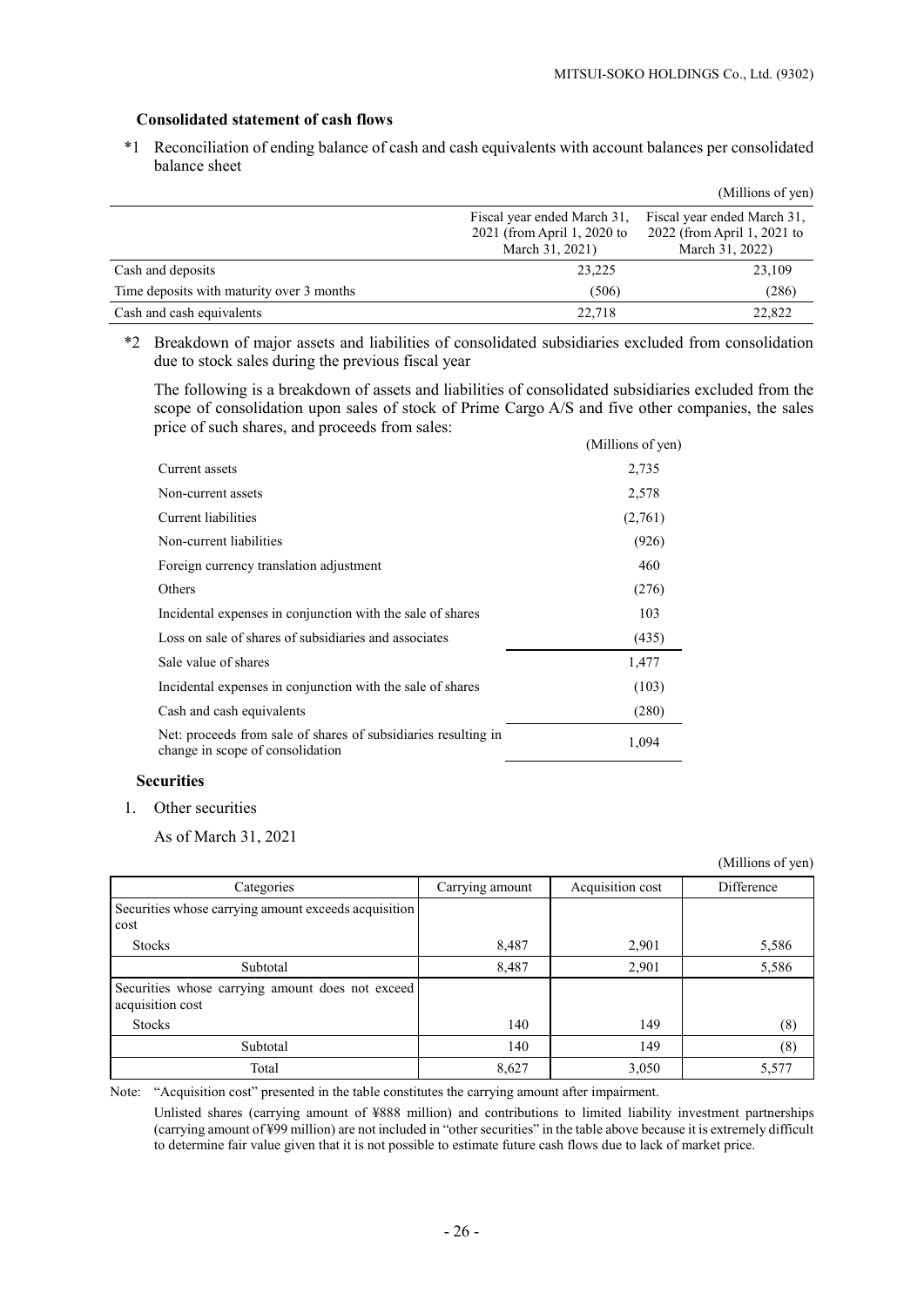#### As of March 31, 2022

|                                                                 |                 |                  | (Millions of yen) |
|-----------------------------------------------------------------|-----------------|------------------|-------------------|
| Categories                                                      | Carrying amount | Acquisition cost | Difference        |
| Items whose carrying amount exceeds acquisition<br>cost         |                 |                  |                   |
| <b>Stocks</b>                                                   | 8,082           | 2,903            | 5,179             |
| Subtotal                                                        | 8,082           | 2,903            | 5,179             |
| Items whose carrying amount does not exceed<br>acquisition cost |                 |                  |                   |
| <b>Stocks</b>                                                   | 111             | 138              | (27)              |
| Subtotal                                                        | 111             | 138              | (27)              |
| Total                                                           | 8,194           | 3,042            | 5,152             |

Note: "Acquisition cost" in the above table represents the carrying amount after impairment.

Unlisted shares (carrying amount on the consolidated balance sheet: ¥988 million) and investments in investment business limited partnership (carrying amount on the consolidated balance sheet: ¥96 million) are not included in "other securities" in the table above.

#### 2. Other securities sold

Fiscal year ended March 31, 2021 (from April 1, 2020 to March 31, 2021)

(Millions of yen)

| Category | Sale proceeds | Total gain on sale | Total loss on sale |
|----------|---------------|--------------------|--------------------|
| Shares   | 7,388         | 5,499              |                    |
| Total    | 7,388         | 5,499              |                    |

#### Fiscal year ended March 31, 2022 (from April 1, 2021 to March 31, 2022)

| (Millions of yen) |  |
|-------------------|--|
|                   |  |

| Category      | Sale proceeds | Total gain on sale | Total loss on sale |
|---------------|---------------|--------------------|--------------------|
| <b>Shares</b> | 47            | $\sim$<br>ے ر      |                    |
| Total         | 47            | $\sim$<br>ے ر      |                    |

#### **Real estate for lease, etc.**

The Company and some of the consolidated subsidiaries have rental office buildings, etc. (including land) in Tokyo and other regions. Rental income related to such rental properties and other real estate in the previous fiscal year amounts to ¥6,236 million (recorded in operating profit). Rental income related to such rental properties and other real estate in the current fiscal year amounts to ¥5,902 million (recorded in operating profit).

In addition, carrying amounts, increase (decrease) during fiscal period, and fair value of the rental properties and other real estate are as follows:

(Millions of yen)

|                                    | Fiscal year ended March<br>31, 2021 (from April 1,<br>2020 to March 31, 2021) | Fiscal year ended March<br>31, 2022 (from April 1,<br>2021 to March 31, 2022) |
|------------------------------------|-------------------------------------------------------------------------------|-------------------------------------------------------------------------------|
| Carrying amount                    |                                                                               |                                                                               |
| Balance at beginning of period     | 35,112                                                                        | 31,781                                                                        |
| Increase or decrease during period | (3,331)                                                                       | (1,350)                                                                       |
| Balance at end of period           | 31,781                                                                        | 30,430                                                                        |
| Fair value at end of period        | 153,648                                                                       | 151,936                                                                       |

Notes: 1. The carrying amounts are calculated by subtracting accumulated depreciation from acquisition cost.

2. Of the increases (decreases) during fiscal period, the main component of decrease for both the previous fiscal year and the current fiscal year is depreciation.

3. The fair value as of March 31, 2022 represents the amount based on real estate appraisal by external real estate appraisers for major properties, and the amount internally calculated by the income approach for other properties.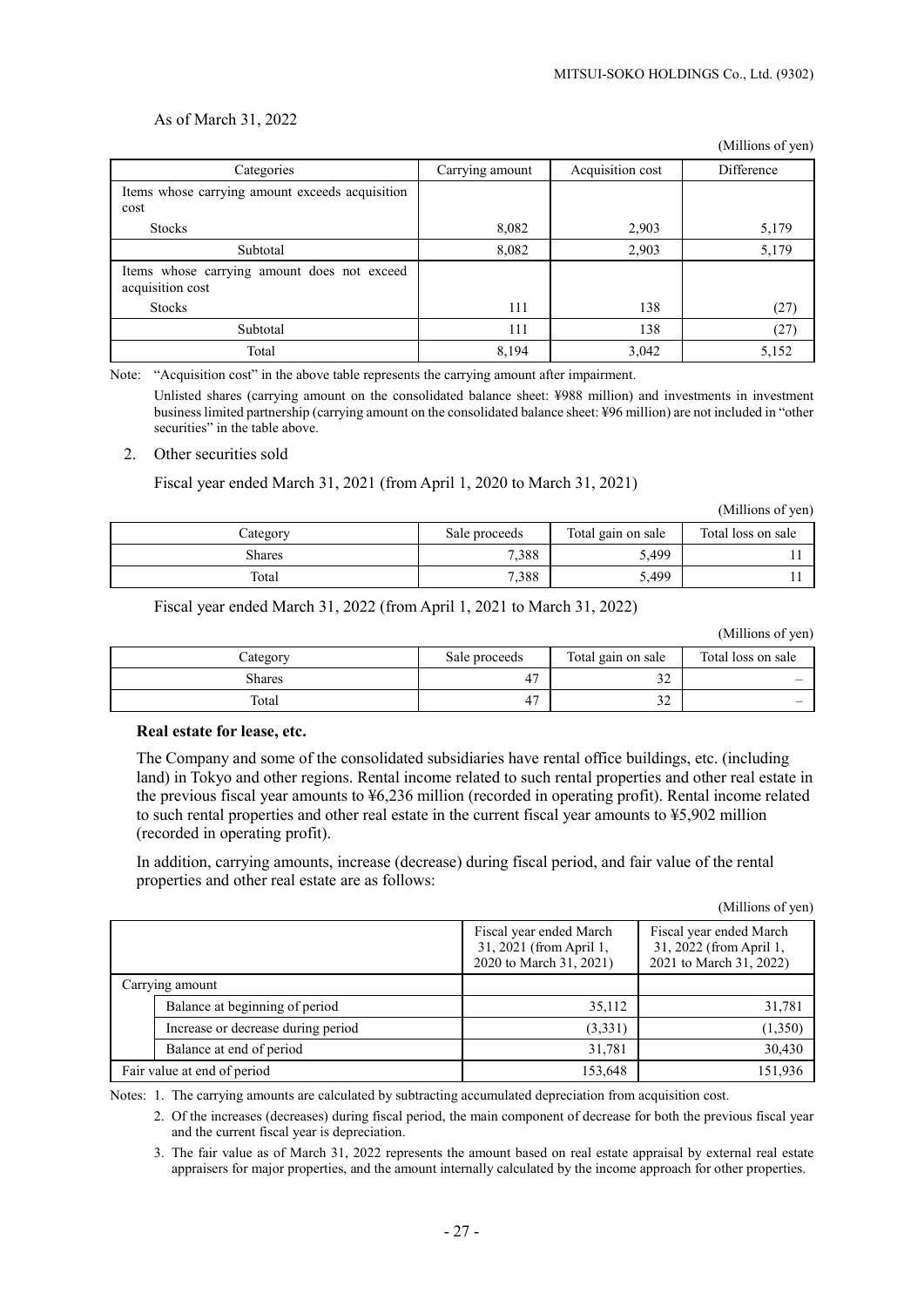$(A)$  (11)  $\cdots$  of  $\cdots$ )

#### **Segment information, etc.**

[Segment information]

1. Description of reportable segments

The Group's reportable segments are constituent units of the Group for which separate financial information is available and are subject to periodic review so that it is possible for the Board of Directors to make decisions on allocating management resources and to evaluate financial performance.

The Group consists of the Logistics Business that provides clients with various logistics services in an organic and efficient manner through operations that include warehousing and cargo handling, port-related work, inland transport and international transport, and the Real Estate Business is centered on building leases. The Group's reportable segments are comprised of the following two segments.

- Logistics Business: The segment provides various logistics services such as warehousing and cargo handling, port-related work and transport, overseas logistics services, multimodal forwarding, airfreight forwarding, third-party logistics (3PL), supply chain management support, and land transportation.
- Real Estate Business: The segment provides services centered on building lease.
- 2. Calculation methods for operating revenue, profit (loss), assets and other items by reportable segment

The accounting methods used for reportable segments are consistent with those presented under "Significant accounting policies for preparation of consolidated financial statements."

Reportable segment profit figures are net amortization of goodwill.

Intersegment revenue and transfers are based on prevailing market prices.

3. Information on operating revenue, profit (loss), assets and other items by reportable segment

Fiscal year ended March 31, 2021 (from April 1, 2020 to March 31, 2021)

|                                                                       | Reportable segment           |                                       |         |                        | TMITHOUS OF ACH<br>Amount on                        |
|-----------------------------------------------------------------------|------------------------------|---------------------------------------|---------|------------------------|-----------------------------------------------------|
|                                                                       | Logistics<br><b>Business</b> | <b>Real Estate</b><br><b>Business</b> | Total   | Adjustment<br>(Note 1) | consolidated<br>financial<br>statements<br>(Note 2) |
| Operating revenue                                                     |                              |                                       |         |                        |                                                     |
| Operating revenue from<br>(1)<br>external customers                   | 244,645                      | 8,914                                 | 253,559 |                        | 253,559                                             |
| Intersegment revenue or<br>(2)<br>transfers                           |                              | 706                                   | 706     | (706)                  |                                                     |
| Total                                                                 | 244,645                      | 9,621                                 | 254,266 | (706)                  | 253,559                                             |
| Segment operating profit                                              | 14,984                       | 5,833                                 | 20,818  | (3,156)                | 17,661                                              |
| Segment assets                                                        | 157,082                      | 36,413                                | 193,495 | 44,875                 | 238,371                                             |
| Other items                                                           |                              |                                       |         |                        |                                                     |
| Depreciation                                                          | 3,988                        | 1,734                                 | 5,722   | 3,060                  | 8,783                                               |
| Investments in entities<br>accounted for using equity<br>method       | 4,523                        |                                       | 4,523   |                        | 4,523                                               |
| Increase in property, plant<br>and equipment and<br>intangible assets | 6,671                        | 175                                   | 6,847   | 2,469                  | 9,316                                               |

Notes: 1. Adjustments are as follows.

- (1) Segment profit adjustment of  $\frac{1}{2}(3,156)$  million is mainly expenses associated with the administrative department of the Company.
- (2) Segment assets adjustment of ¥44,875 million is expenses associated with the administrative department of the Company.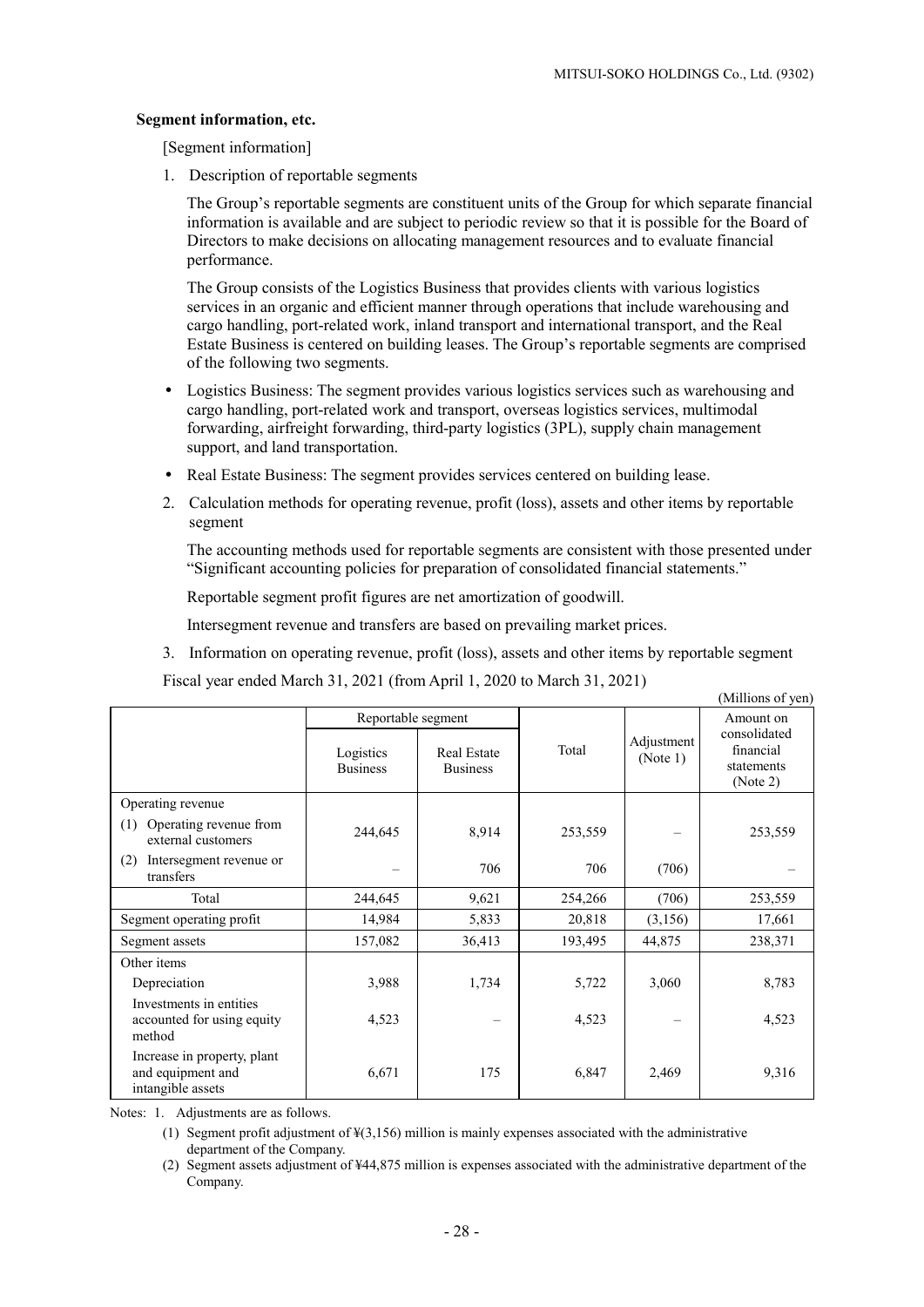- (3) Adjustment in increase in property, plant and equipment and intangible assets of ¥2,469 million is an increase associated with the administrative department of the Company.
- 2. Segment operating profit is adjusted to operating profit in the consolidated financial statements.

|                                                                       |                              |                                       |         |                        | (Millions of yen)                                   |
|-----------------------------------------------------------------------|------------------------------|---------------------------------------|---------|------------------------|-----------------------------------------------------|
|                                                                       | Reportable segment           |                                       |         |                        | Amount on                                           |
|                                                                       | Logistics<br><b>Business</b> | <b>Real Estate</b><br><b>Business</b> | Total   | Adjustment<br>(Note 1) | consolidated<br>financial<br>statements<br>(Note 2) |
| Operating revenue                                                     |                              |                                       |         |                        |                                                     |
| Operating revenue from<br>(1)<br>external customers                   | 292,213                      | 8,808                                 | 301,022 |                        | 301,022                                             |
| Intersegment revenue or<br>(2)<br>transfers                           |                              | 765                                   | 765     | (765)                  |                                                     |
| Total                                                                 | 292,213                      | 9,574                                 | 301,788 | (765)                  | 301,022                                             |
| Segment operating profit                                              | 23,734                       | 5,798                                 | 29,532  | (3,593)                | 25,939                                              |
| Segment assets                                                        | 179,444                      | 35,090                                | 214,534 | 43,762                 | 258,297                                             |
| Other items                                                           |                              |                                       |         |                        |                                                     |
| Depreciation                                                          | 3,903                        | 1,788                                 | 5,692   | 3,028                  | 8,721                                               |
| Investments in entities<br>accounted for using equity<br>method       | 5,243                        |                                       | 5,243   |                        | 5,243                                               |
| Increase in property, plant<br>and equipment and<br>intangible assets | 7,954                        | 345                                   | 8,299   | 3,146                  | 11,446                                              |

Fiscal year ended March 31, 2022 (from April 1, 2021 to March 31, 2022)

Notes: 1. Adjustments are as follows.

- (1) Segment profit adjustment of ¥(3,593) million is mainly expenses associated with the administrative department of the Company.
- (2) Segment assets adjustment of ¥43,762 million is expenses associated with the administrative department of the Company.

(3) Adjustment on increase in property, plant and equipment and intangible assets amounting to ¥3,146 million constitutes an increase associated with the administrative department of the Company.

2. Segment operating profit is adjusted to operating profit in the consolidated financial statements.

#### [Related information]

Fiscal year ended March 31, 2021 (from April 1, 2020 to March 31, 2021)

1. Information for each product or service

Information for each product or service has been omitted because similar information has been disclosed under segment information.

- 2. Information for each region
	- (1) Operating revenue

(Millions of yen)

| Japan   | <b>Other</b> | Total                                             |
|---------|--------------|---------------------------------------------------|
| 192,851 | 60,707       | $\sim$ $\sim$ $\sim$ $\sim$ $\sim$<br>ر ت ت د ت ت |

Notes: 1. Operating revenue is categorized by country or region based on customer location.

- 2. Operating revenue associated with respective major countries and regions has been combined and presented under "Other" given the small sums thereof.
- 3. Major countries or regions included in "Other":

United States, China, Europe, Thailand and Malaysia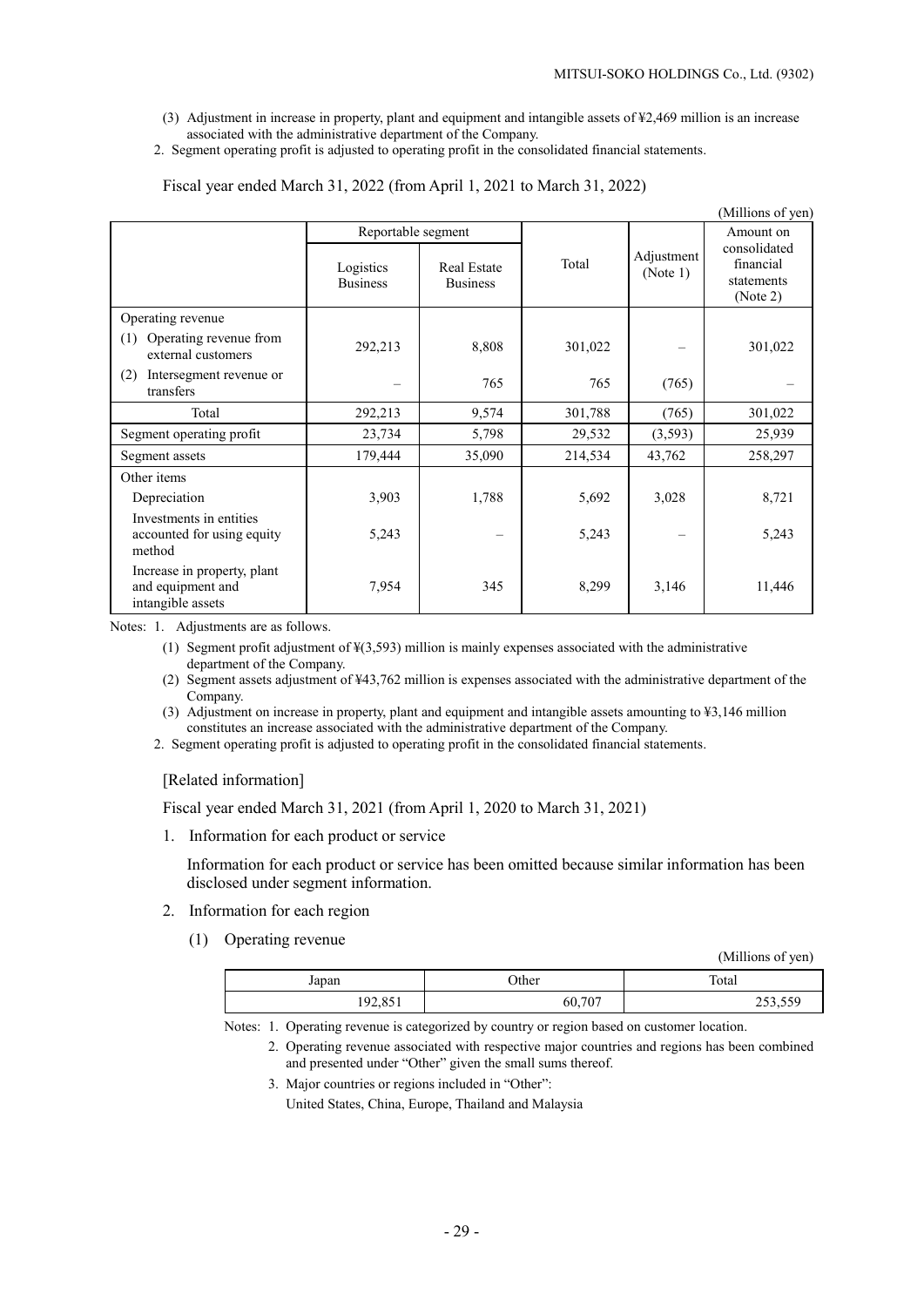(2) Property, plant and equipment

(Millions of yen)

 $(Af(1))$  is  $(Af(2))$ 

| Japan   | Other  | Total   |
|---------|--------|---------|
| 121,933 | 14,325 | 136,258 |

Notes: 1. Property, plant and equipment is categorized by country or region based on customer location. 2. Property, plant and equipment associated with respective major countries and regions has been

- combined and presented under "Other" given the small sums thereof.
- 3. Major countries or regions included in "Other":

United States, China, Europe, Thailand, Indonesia, Malaysia, South Korea

3. Information for each of main customers

Information for each of main customers has been omitted because operating revenue involving sales to designated external customers amounts to less than 10% of operating revenue on the consolidated statement of income.

Fiscal year ended March 31, 2022 (from April 1, 2021 to March 31, 2022)

1. Information for each product or service

Information for each product or service has been omitted because similar information has been disclosed under segment information.

- 2. Information for each region
	- (1) Operating revenue

|         |        | (TVITHIOHS OF YELL) |
|---------|--------|---------------------|
| Japan   | Other  | Total               |
| 228,474 | 72,547 | 301,022             |

Notes: 1. Operating revenue is categorized by country or region based on customer location.

- 2. Operating revenue associated with respective major countries and regions has been combined and presented under "Other" given the small sums thereof.
- 3. Major countries or regions included in "Other":

United States, China, Europe, Thailand and Malaysia

(2) Property, plant and equipment

|         |        | (Millions of yen) |
|---------|--------|-------------------|
| Japan   | Other  | Total             |
| 123,979 | 15,514 | 139,493           |

Notes: 1. Property, plant and equipment is categorized by country or region based on customer location.

- 2. Property, plant and equipment associated with respective major countries and regions has been combined and presented under "Other" given the small sums thereof.
	- 3. Major countries or regions included in "Other":

United States, China, Europe, Thailand, Indonesia, Malaysia, South Korea

3. Information for each of main customers

The information is omitted, because external operating revenue from a specific customer accounted for less than 10% of total operating revenue in the consolidated statement of income.

[Information about impairment losses of non-current assets for each reportable segment]

Fiscal year ended March 31, 2021 (from April 1, 2020 to March 31, 2021)

The Logistics Business segment recorded total impairment losses of ¥3,407 million, consisting of impairment loss on goodwill of ¥2,409 million and impairment loss on non-current assets of ¥998 million.

Fiscal year ended March 31, 2022 (from April 1, 2021 to March 31, 2022)

Not applicable.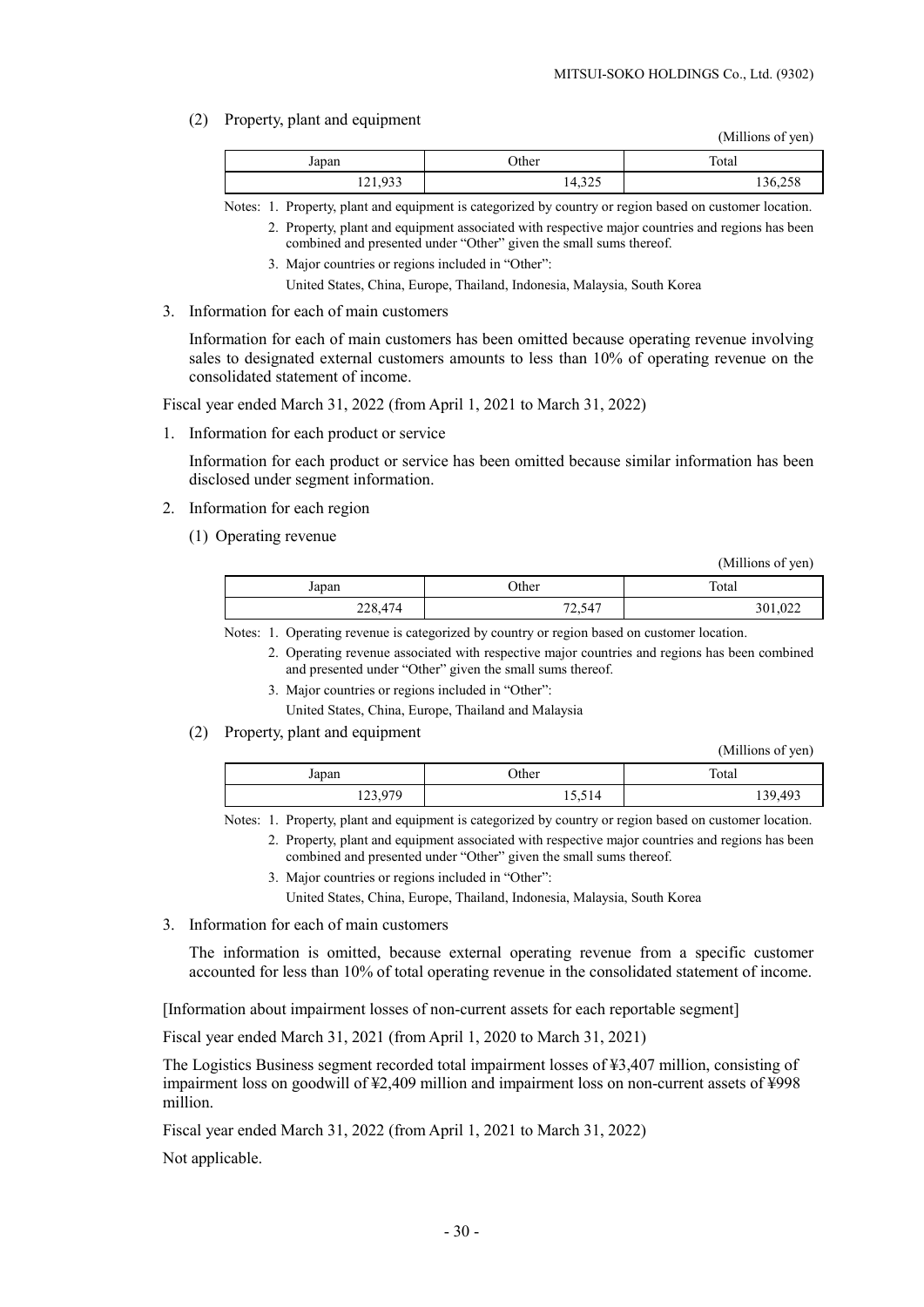[Information about amortization and unamortized balance of goodwill by reportable segment] Fiscal year ended March 31, 2021 (from April 1, 2020 to March 31, 2021)

|                                 | Logistics Business | Real Estate Business | Total |
|---------------------------------|--------------------|----------------------|-------|
| Amortization in the fiscal year | .053               |                      | .053  |
| Balance at end of period        | 2.549              | –                    | 2.549 |

Fiscal year ended March 31, 2022 (from April 1, 2021 to March 31, 2022)

(Millions of yen)

|                                 | Logistics Business | Real Estate Business | Total |
|---------------------------------|--------------------|----------------------|-------|
| Amortization in the fiscal year | 720                |                      |       |
| Balance at end of period        | 0.917              |                      | .917  |

[Information about gain on bargain purchase by reportable segment]

Not applicable.

#### **Per share information**

(Yen)

| <b>Items</b>             | Fiscal year ended March 31, Fiscal year ended March 31,<br>2021 (from April 1, 2020 to<br>March 31, 2021) | 2022 (from April 1, 2021 to<br>March 31, 2022) |
|--------------------------|-----------------------------------------------------------------------------------------------------------|------------------------------------------------|
| Net assets per share     | 2.524.44                                                                                                  | 3,199.28                                       |
| Basic earnings per share | 465.01                                                                                                    | 583.98                                         |

Notes: 1. Diluted earnings per share have not been presented for the previous fiscal year or the current fiscal year because there are no potentially dilutive shares.

2. The bases for calculating basic earnings per share are as follows:

| <b>Items</b>                                                           |                   | Fiscal year ended March 31,<br>2021 (from April 1, 2020 to<br>March 31, 2021) | Fiscal year ended March 31,<br>2022 (from April 1, 2021 to<br>March 31, 2022) |
|------------------------------------------------------------------------|-------------------|-------------------------------------------------------------------------------|-------------------------------------------------------------------------------|
| Profit attributable to owners of parent                                | (Millions of yen) | 11,549                                                                        | 14,503                                                                        |
| Profit not attributable to common shareholders                         | (Millions of yen) |                                                                               |                                                                               |
| Profit attributable to owners of parent pertaining to common<br>shares | (Millions of yen) | 11.549                                                                        | 14,503                                                                        |
| Average number of shares outstanding during the<br>period              | (Shares)          | 24,836,364                                                                    | 24,836,324                                                                    |

### **Significant subsequent events**

#### *Introduction of restricted share-based remuneration plan*

At its meeting of the Board of Directors held on May 10, 2022, the Company decided to submit a proposal for the introduction of a restricted share-based remuneration plan to its 174th Ordinary General Meeting of Shareholders to be held on June 23, 2022.

For further details, please refer to the "Notice Regarding Introduction of Restricted Share-based Remuneration Plan" (in Japanese only), released on May 10, 2022.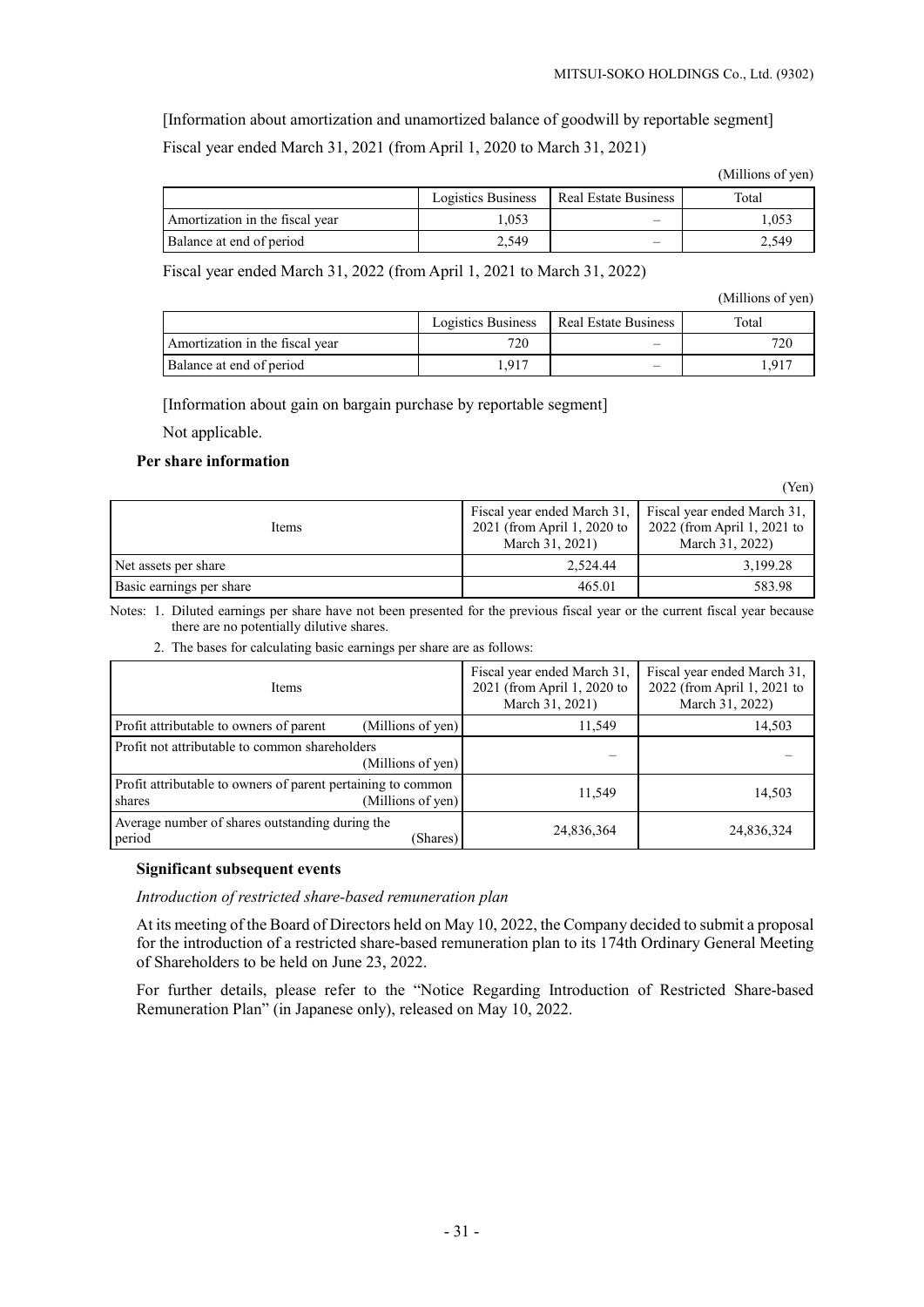# **6. Non-consolidated financial statements**

# **(1) Non-consolidated balance sheet**

|                                                          |                      | (Millions of yen)    |
|----------------------------------------------------------|----------------------|----------------------|
|                                                          | As of March 31, 2021 | As of March 31, 2022 |
| Assets                                                   |                      |                      |
| Current assets                                           |                      |                      |
| Cash and deposits                                        | 4,981                | 2,414                |
| Trade accounts receivable                                | 303                  | 337                  |
| Prepaid expenses                                         | 377                  | 385                  |
| Income taxes refund receivable                           |                      | 1,866                |
| Short-term loans receivable                              | 3,376                | 4,089                |
| Other                                                    | 734                  | 946                  |
| Total current assets                                     | 9,775                | 10,040               |
| Non-current assets                                       |                      |                      |
| Property, plant and equipment                            |                      |                      |
| <b>Buildings</b>                                         | 48,567               | 46,407               |
| <b>Structures</b>                                        | 834                  | 781                  |
| Machinery and equipment                                  | 786                  | 810                  |
| Vehicles                                                 | 19                   | 11                   |
| Tools, furniture and fixtures                            | 857                  | 884                  |
| Land                                                     | 36,752               | 36,752               |
| Construction in progress                                 | 6                    |                      |
| Total property, plant and equipment                      | 87,824               | 85,648               |
| Intangible assets                                        |                      |                      |
| Leasehold interests in land                              | 2.212                | 2.212                |
| Software                                                 | 3,003                | 3,924                |
| Other                                                    | 11                   | 10                   |
| Total intangible assets                                  | 5,227                | 6,147                |
| Investments and other assets                             |                      |                      |
| Investment securities                                    | 7,585                | 7,490                |
| Shares of subsidiaries and associates                    | 46,814               | 46,814               |
| Investments in capital of subsidiaries and<br>associates | 7,234                | 7,234                |
| Long-term loans receivable                               | 11,475               | 12,822               |
| Prepaid pension costs                                    | 2,860                | 2,520                |
| Other                                                    | 2,145                | 1,856                |
| Allowance for doubtful accounts                          | (318)                | (170)                |
| Total investments and other assets                       | 77,797               | 78,569               |
| Total non-current assets                                 | 170,849              | 170,365              |
| Total assets                                             | 180,624              | 180,406              |
|                                                          |                      |                      |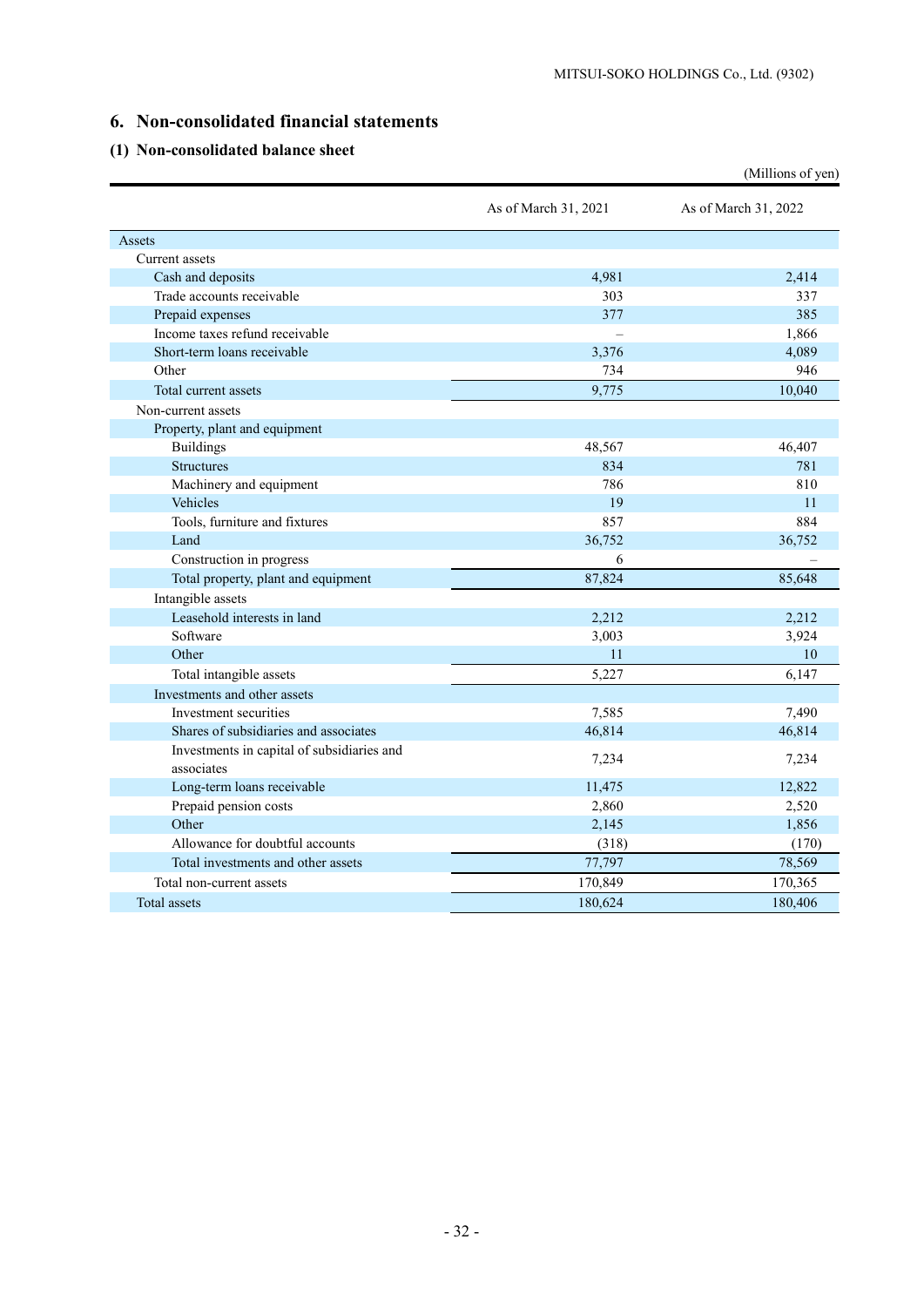|                                                       |                      | (Millions of yen)    |
|-------------------------------------------------------|----------------------|----------------------|
|                                                       | As of March 31, 2021 | As of March 31, 2022 |
| Liabilities                                           |                      |                      |
| <b>Current liabilities</b>                            |                      |                      |
| Trade accounts payable                                | 96                   | 114                  |
| Short-term borrowings                                 | 34,142               | 40,617               |
| Current portion of long-term borrowings               | 11,663               | 7,105                |
| Accounts payable - other                              | 923                  | 1,205                |
| Income taxes payable                                  | 2,757                |                      |
| Advances received                                     | 357                  | 412                  |
| Deposits received                                     | 101                  | 110                  |
| Provision for bonuses                                 | 1,026                | 1,080                |
| Other                                                 | 545                  | 468                  |
| Total current liabilities                             | 51,614               | 51,114               |
| Non-current liabilities                               |                      |                      |
| Bonds payable                                         | 25,000               | 25,000               |
| Long-term borrowings                                  | 57,911               | 54,305               |
| Deferred tax liabilities                              | 3,227                | 3,214                |
| Provision for retirement benefits                     | 49                   | 49                   |
| Other                                                 | 2,493                | 2,491                |
| Total non-current liabilities                         | 88,682               | 85,061               |
| <b>Total liabilities</b>                              | 140,297              | 136,176              |
| Net assets                                            |                      |                      |
| Shareholders' equity                                  |                      |                      |
| Share capital                                         | 11,100               | 11,100               |
| Capital surplus                                       |                      |                      |
| Legal capital surplus                                 | 5,563                | 5,563                |
| Total capital surplus                                 | 5,563                | 5,563                |
| Retained earnings                                     |                      |                      |
| Legal retained earnings                               | 2,562                | 2,562                |
| Other retained earnings                               |                      |                      |
| Reserve for tax purpose reduction entry of            | 7,676                | 7,593                |
| non-current assets                                    |                      |                      |
| Retained earnings brought forward                     | 10,451               | 14,564               |
| Total retained earnings                               | 20,690               | 24,719               |
| Treasury shares                                       | (103)                | (103)                |
| Total shareholders' equity                            | 37,250               | 41,280               |
| Valuation and translation adjustments                 |                      |                      |
| Valuation difference on available-for-sale securities | 3,076                | 2,950                |
| Total valuation and translation adjustments           | 3,076                | 2,950                |
| Total net assets                                      | 40,327               | 44,230               |
| Total liabilities and net assets                      | 180,624              | 180,406              |

#### MITSUI-SOKO HOLDINGS Co., Ltd. (9302)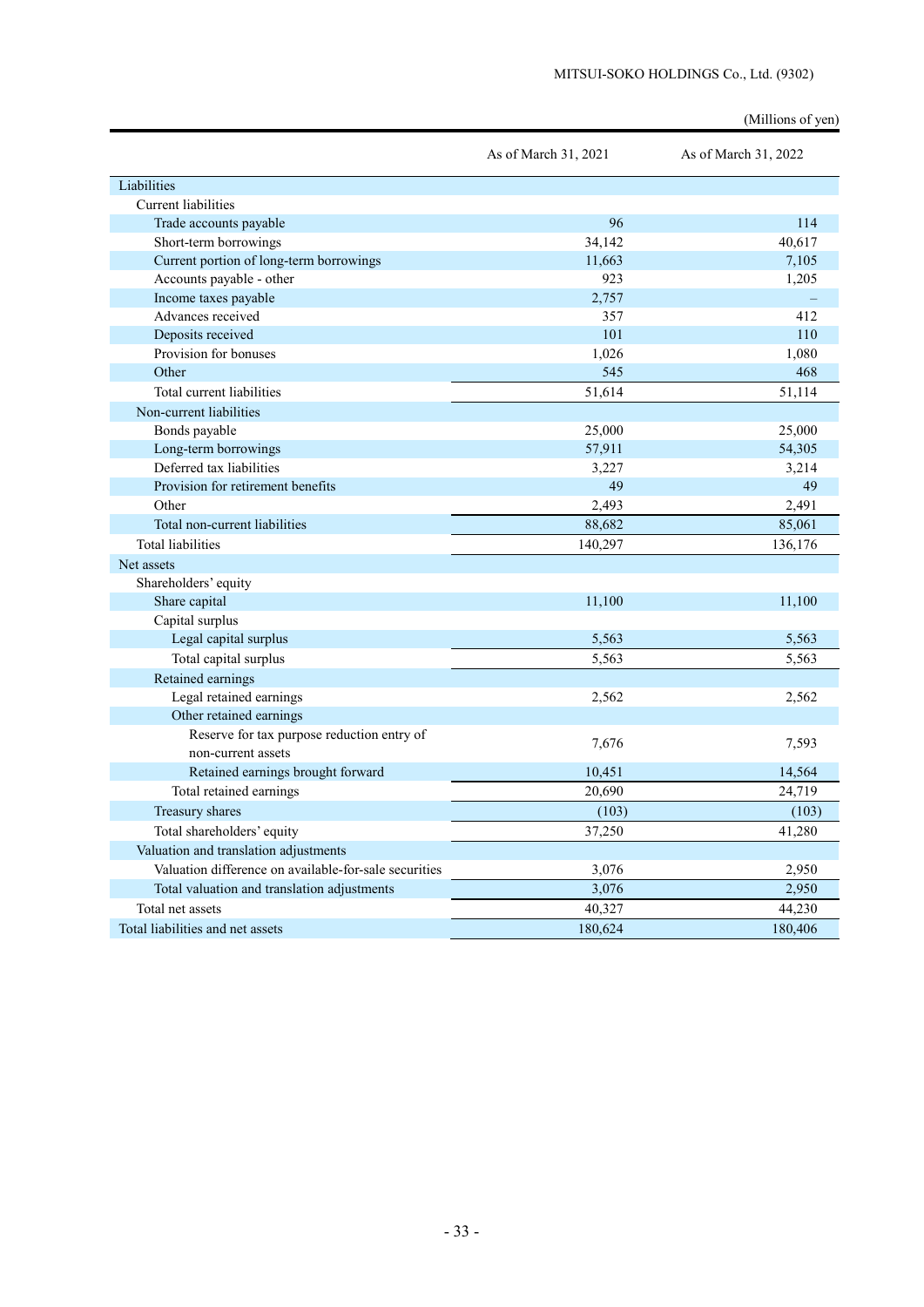# **(2) Non-consolidated statement of income**

|                                                                          |                                     | (Millions of yen)                   |
|--------------------------------------------------------------------------|-------------------------------------|-------------------------------------|
|                                                                          | Fiscal year ended<br>March 31, 2021 | Fiscal year ended<br>March 31, 2022 |
| Operating revenue                                                        |                                     |                                     |
| Group operating income                                                   | 6,861                               | 6,876                               |
| Dividends from subsidiaries and associates                               | 2,366                               | 4,625                               |
| Real estate income                                                       | 9,291                               | 9,244                               |
| Other                                                                    | 142                                 | 171                                 |
| Total operating revenue                                                  | 18,661                              | 20,917                              |
| Operating costs                                                          |                                     |                                     |
| Rent expenses                                                            | 821                                 | 812                                 |
| Depreciation                                                             | 3,661                               | 3,581                               |
| Salaries and allowances                                                  | 127                                 | 158                                 |
| Taxes and dues                                                           | 1,445                               | 1,417                               |
| Other                                                                    | 1,528                               | 1,600                               |
| Total operating costs                                                    | 7,584                               | 7,569                               |
| Operating gross profit                                                   | 11,076                              | 13,348                              |
| Selling, general and administrative expenses                             | 5,988                               | 6,487                               |
| Operating profit                                                         | 5,087                               | 6,861                               |
| Non-operating income                                                     |                                     |                                     |
| Interest and dividend income                                             | 577                                 | 424                                 |
| Other                                                                    | 176                                 | 136                                 |
| Total non-operating income                                               | 754                                 | 560                                 |
| Non-operating expenses                                                   |                                     |                                     |
| Interest expenses                                                        | 882                                 | 735                                 |
| Loss on retirement of non-current assets                                 | 115                                 | 114                                 |
| Other                                                                    | 169                                 | 474                                 |
| Total non-operating expenses                                             | 1,168                               | 1,324                               |
| Ordinary profit                                                          | 4,673                               | 6,097                               |
| Extraordinary income                                                     |                                     |                                     |
| Gain on sale of investment securities                                    | 5,487                               |                                     |
| Gain on sale of investments in capital of subsidiaries<br>and associates | 11                                  |                                     |
| Total extraordinary income                                               | 5,499                               |                                     |
| <b>Extraordinary losses</b>                                              |                                     |                                     |
| Impairment losses                                                        | 130                                 |                                     |
| Total extraordinary losses                                               | 130                                 |                                     |
| Profit before income taxes                                               | 10,041                              | 6,097                               |
| Income taxes - current                                                   | 3,381                               | 400                                 |
| Income taxes - deferred                                                  | (1,098)                             | 52                                  |
| Total income taxes                                                       | 2,283                               | 453                                 |
| Profit                                                                   | 7,758                               | 5,644                               |
|                                                                          |                                     |                                     |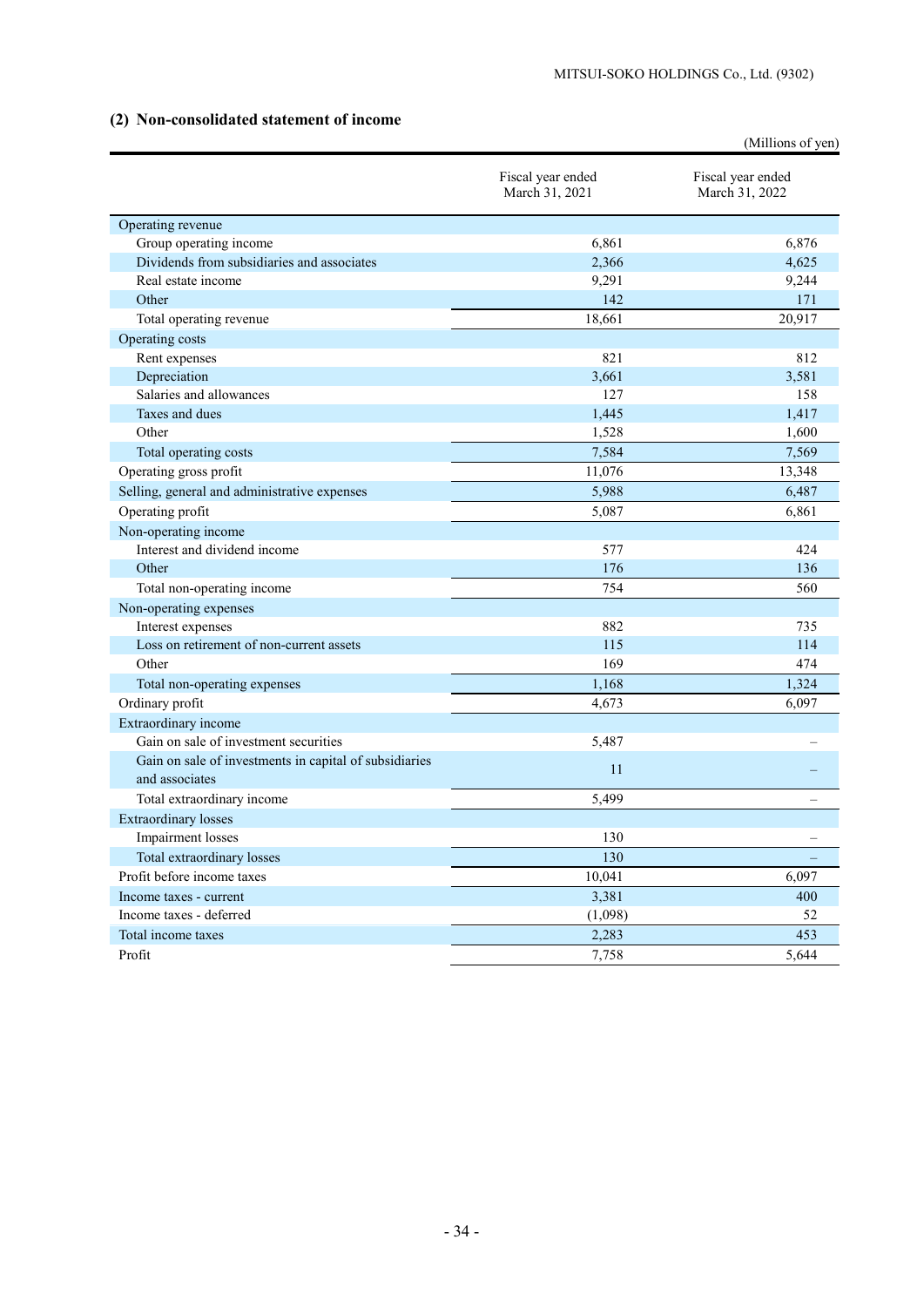# **(3) Non-consolidated statement of changes in equity**

Fiscal year ended March 31, 2021 (from April 1, 2020 to March 31, 2021)

(Millions of yen)

|                                                                                  | Shareholders' equity     |                             |                             |                               |                                                                                     |                                            |                               |                    |                                       |
|----------------------------------------------------------------------------------|--------------------------|-----------------------------|-----------------------------|-------------------------------|-------------------------------------------------------------------------------------|--------------------------------------------|-------------------------------|--------------------|---------------------------------------|
|                                                                                  |                          |                             | Capital surplus             |                               | Retained earnings                                                                   |                                            |                               |                    |                                       |
|                                                                                  |                          |                             |                             |                               |                                                                                     | Other retained earnings                    |                               |                    |                                       |
|                                                                                  | Share<br>capital         | Legal<br>capital<br>surplus | Total<br>capital<br>surplus | Legal<br>retained<br>earnings | Reserve<br>for tax<br>purpose<br>reduction<br>entry of<br>non-<br>current<br>assets | Retained<br>earnings<br>brought<br>forward | Total<br>retained<br>earnings | Treasury<br>shares | Total<br>share-<br>holders'<br>equity |
| Balance at beginning of period                                                   | 11,100                   | 5,563                       | 5,563                       | 2,562                         | 7,761                                                                               | 3,849                                      | 14,173                        | (103)              | 30,734                                |
| Changes during period                                                            |                          |                             |                             |                               |                                                                                     |                                            |                               |                    |                                       |
| Dividends of surplus                                                             |                          |                             |                             |                               |                                                                                     | (1,241)                                    | (1,241)                       |                    | (1,241)                               |
| Reversal of reserve for tax<br>purpose reduction entry of non-<br>current assets |                          |                             |                             |                               | (85)                                                                                | 85                                         | $\qquad \qquad -$             |                    |                                       |
| Profit                                                                           |                          |                             |                             |                               |                                                                                     | 7,758                                      | 7,758                         |                    | 7,758                                 |
| Purchase of treasury shares                                                      |                          |                             |                             |                               |                                                                                     |                                            |                               | (0)                | (0)                                   |
| Net changes in items other than<br>shareholders' equity                          |                          |                             |                             |                               |                                                                                     |                                            |                               |                    |                                       |
| Total changes during period                                                      | $\overline{\phantom{0}}$ | $\overline{\phantom{0}}$    | $\qquad \qquad -$           | $\overline{\phantom{0}}$      | (85)                                                                                | 6,602                                      | 6,516                         | (0)                | 6,516                                 |
| Balance at end of period                                                         | 11,100                   | 5,563                       | 5,563                       | 2,562                         | 7,676                                                                               | 10,451                                     | 20,690                        | (103)              | 37,250                                |

|                                                                                  | Valuation and translation<br>adjustments                        |                                                      |                     |  |
|----------------------------------------------------------------------------------|-----------------------------------------------------------------|------------------------------------------------------|---------------------|--|
|                                                                                  | Valuation<br>difference on<br>available-for-<br>sale securities | Total<br>valuation and<br>translation<br>adjustments | Total net<br>assets |  |
| Balance at beginning of period                                                   | 4,825                                                           | 4,825                                                | 35,559              |  |
| Changes during period                                                            |                                                                 |                                                      |                     |  |
| Dividends of surplus                                                             |                                                                 |                                                      | (1,241)             |  |
| Reversal of reserve for tax<br>purpose reduction entry of non-<br>current assets |                                                                 |                                                      |                     |  |
| Profit                                                                           |                                                                 |                                                      | 7,758               |  |
| Purchase of treasury shares                                                      |                                                                 |                                                      | (0)                 |  |
| Net changes in items other than<br>shareholders' equity                          | (1,748)                                                         | (1,748)                                              | (1,748)             |  |
| Total changes during period                                                      | (1,748)                                                         | (1,748)                                              | 4,767               |  |
| Balance at end of period                                                         | 3,076                                                           | 3,076                                                | 40.327              |  |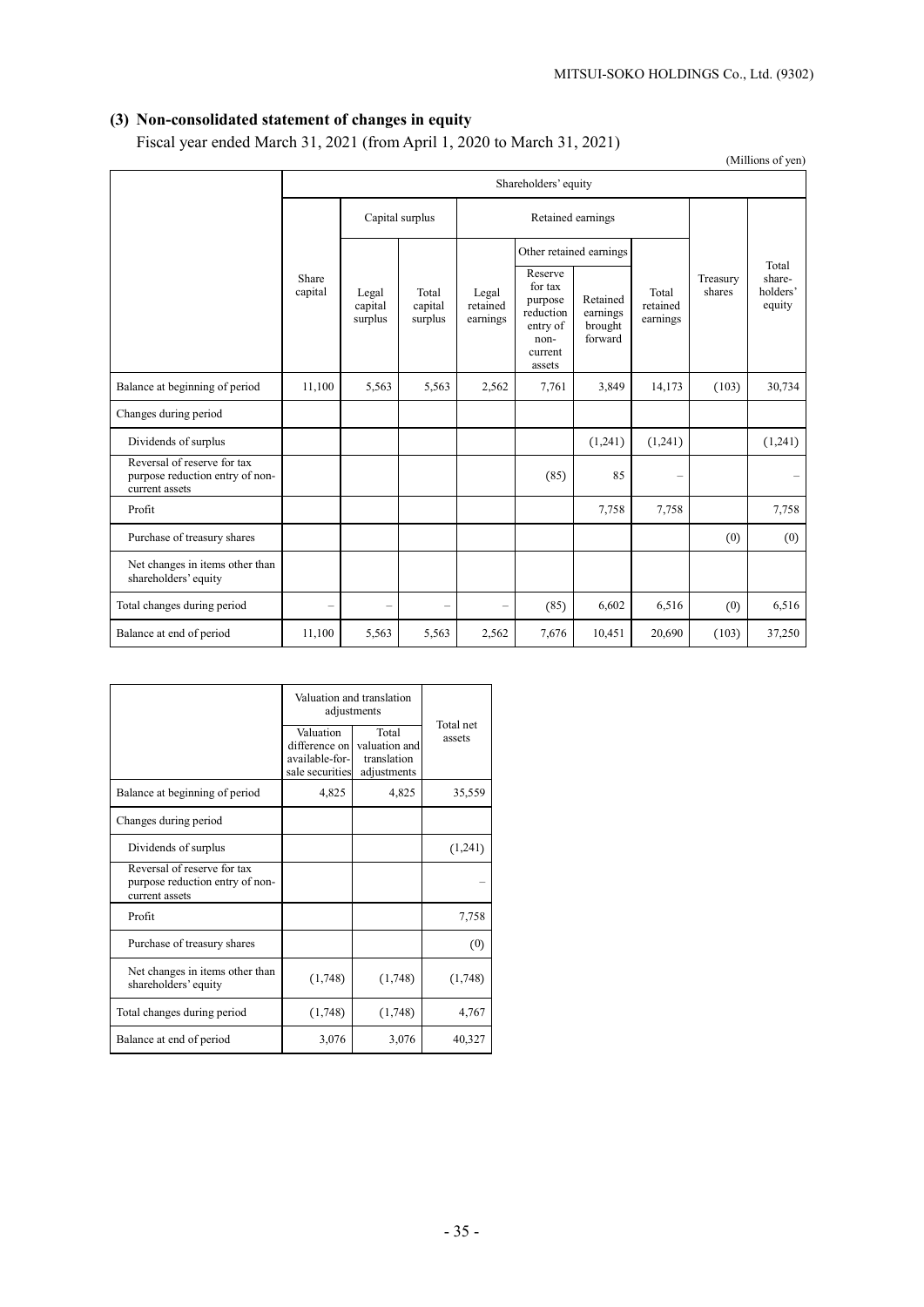# Fiscal year ended March 31, 2022 (from April 1, 2021 to March 31, 2022)

|                                                                                  |                          |                                      |                             |                               |                                                                                     |                                            |                               |                    | (Millions of yen)                     |  |
|----------------------------------------------------------------------------------|--------------------------|--------------------------------------|-----------------------------|-------------------------------|-------------------------------------------------------------------------------------|--------------------------------------------|-------------------------------|--------------------|---------------------------------------|--|
|                                                                                  | Shareholders' equity     |                                      |                             |                               |                                                                                     |                                            |                               |                    |                                       |  |
|                                                                                  |                          | Capital surplus<br>Retained earnings |                             |                               |                                                                                     |                                            |                               |                    |                                       |  |
|                                                                                  | Share<br>capital         |                                      |                             |                               |                                                                                     | Other retained earnings                    |                               |                    |                                       |  |
|                                                                                  |                          | Legal<br>capital<br>surplus          | Total<br>capital<br>surplus | Legal<br>retained<br>earnings | Reserve<br>for tax<br>purpose<br>reduction<br>entry of<br>non-<br>current<br>assets | Retained<br>earnings<br>brought<br>forward | Total<br>retained<br>earnings | Treasury<br>shares | Total<br>share-<br>holders'<br>equity |  |
| Balance at beginning of period                                                   | 11,100                   | 5,563                                | 5,563                       | 2,562                         | 7,676                                                                               | 10,451                                     | 20,690                        | (103)              | 37,250                                |  |
| Changes during period                                                            |                          |                                      |                             |                               |                                                                                     |                                            |                               |                    |                                       |  |
| Dividends of surplus                                                             |                          |                                      |                             |                               |                                                                                     | (1,614)                                    | (1,614)                       |                    | (1,614)                               |  |
| Reversal of reserve for tax<br>purpose reduction entry of non-<br>current assets |                          |                                      |                             |                               | (83)                                                                                | 83                                         |                               |                    |                                       |  |
| Profit                                                                           |                          |                                      |                             |                               |                                                                                     | 5,644                                      | 5,644                         |                    | 5,644                                 |  |
| Purchase of treasury shares                                                      |                          |                                      |                             |                               |                                                                                     |                                            |                               | (0)                | (0)                                   |  |
| Net changes in items other than<br>shareholders' equity                          |                          |                                      |                             |                               |                                                                                     |                                            |                               |                    |                                       |  |
| Total changes during period                                                      | $\overline{\phantom{0}}$ | $\overline{\phantom{a}}$             | $\overline{\phantom{0}}$    | $\overline{\phantom{0}}$      | (83)                                                                                | 4,113                                      | 4,029                         | (0)                | 4,029                                 |  |
| Balance at end of period                                                         | 11,100                   | 5,563                                | 5,563                       | 2,562                         | 7,593                                                                               | 14,564                                     | 24,719                        | (103)              | 41,280                                |  |

|                                                                                  | Valuation and translation<br>adjustments                        |                                                      |                     |
|----------------------------------------------------------------------------------|-----------------------------------------------------------------|------------------------------------------------------|---------------------|
|                                                                                  | Valuation<br>difference on<br>available-for-<br>sale securities | Total<br>valuation and<br>translation<br>adjustments | Total net<br>assets |
| Balance at beginning of period                                                   | 3,076                                                           | 3,076                                                | 40,327              |
| Changes during period                                                            |                                                                 |                                                      |                     |
| Dividends of surplus                                                             |                                                                 |                                                      | (1,614)             |
| Reversal of reserve for tax<br>purpose reduction entry of non-<br>current assets |                                                                 |                                                      |                     |
| Profit                                                                           |                                                                 |                                                      | 5,644               |
| Purchase of treasury shares                                                      |                                                                 |                                                      | (0)                 |
| Net changes in items other than<br>shareholders' equity                          | (125)                                                           | (125)                                                | (125)               |
| Total changes during period                                                      | (125)                                                           | (125)                                                | 3,903               |
| Balance at end of period                                                         | 2,950                                                           | 2,950                                                | 44,230              |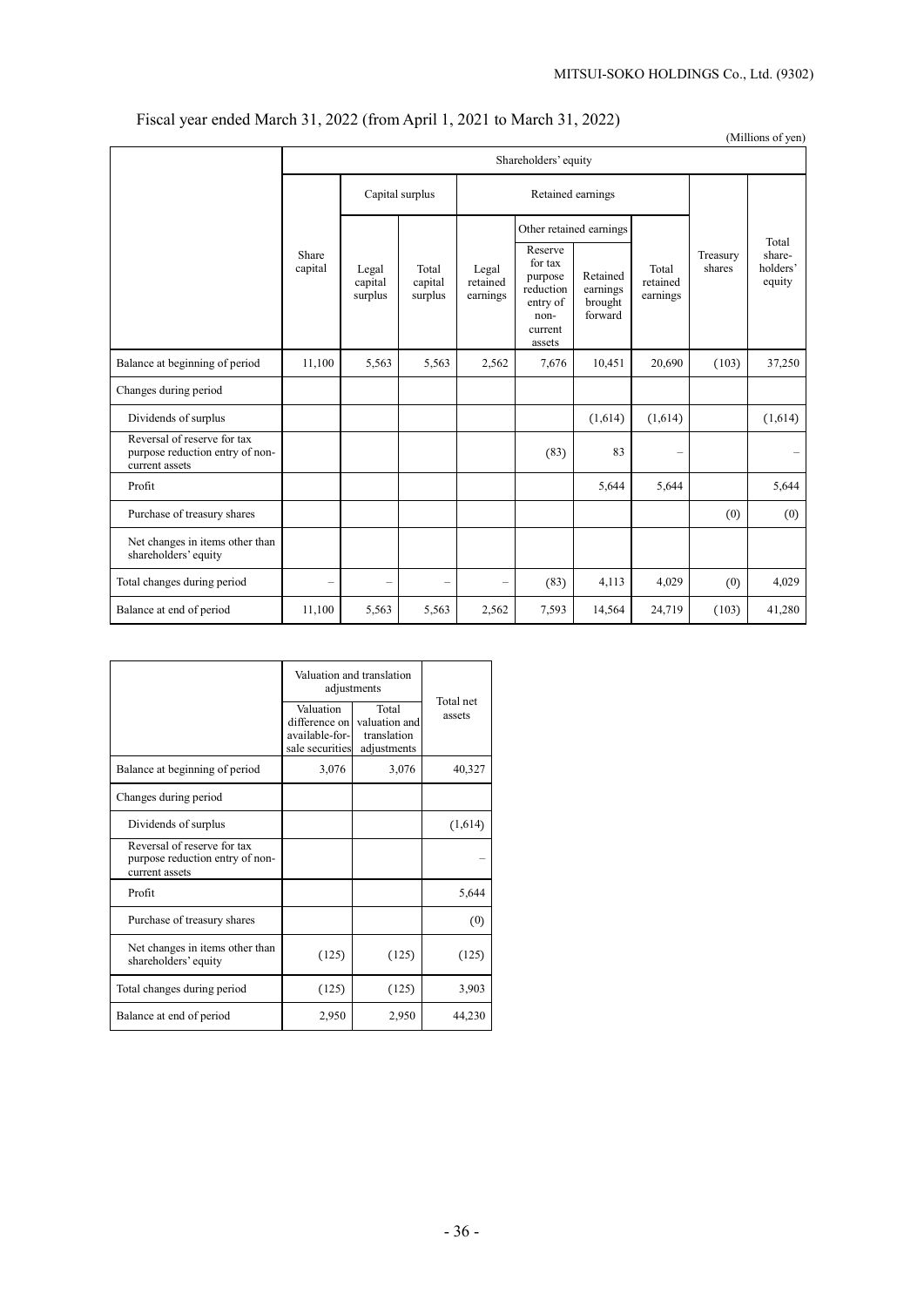# **7. Others**

# **Reference materials on the financial results for the fiscal year ended March 31, 2022**

1. Overview of operating results (Consolidated)

|                                            | Fiscal year ended | Fiscal year ended | Changes         |                    |  |
|--------------------------------------------|-------------------|-------------------|-----------------|--------------------|--|
|                                            | March 31, 2021    | March 31, 2022    | Monetary amount | Percentage $(\% )$ |  |
| Operating revenue                          | 253,559           | 301,022           | 47,462          | 18.7               |  |
| Operating profit                           | 17,661            | 25.939            | 8.278           | 46.9               |  |
| Ordinary profit                            | 17.240            | 25,553            | 8.312           | 48.2               |  |
| Profit attributable to owners<br>of parent | 11,549            | 14,503            | 2,954           | 25.6               |  |

2. Financial position (Consolidated)

(Millions of yen)

|                | As of          | As of          | Changes                       |                    |  |
|----------------|----------------|----------------|-------------------------------|--------------------|--|
|                | March 31, 2021 | March 31, 2022 | Monetary amount<br>and others | Percentage $(\% )$ |  |
| Equity capital | 62,697         | 79,458         | 16,760                        | 26.7               |  |
| Total assets   | 238,371        | 258,297        | 19,925                        | 8.4                |  |
| Equity ratio   | 26.3%          | 30.8%          | +4.5 percentage<br>points     | 17.0               |  |
| Net D/E ratio  | 1.35           | 0.89           | (0.46)                        | (33.9)             |  |

3. Status of depreciation (Consolidated)

|              |                                     |                                     | (Millions of yen) |
|--------------|-------------------------------------|-------------------------------------|-------------------|
|              | Fiscal year ended<br>March 31, 2021 | Fiscal year ended<br>March 31, 2022 | Changes           |
| Depreciation | 8,783                               | 8.721                               | (62               |

# 4. Balance of interest-bearing debt (Consolidated)

|                                          |                         |                         | (Millions of yen) |
|------------------------------------------|-------------------------|-------------------------|-------------------|
|                                          | As of<br>March 31, 2021 | As of<br>March 31, 2022 | Changes           |
| Bonds payable                            | 25,000                  | 25,000                  |                   |
| <b>Borrowings</b>                        | 82,879                  | 68,996                  | (13, 882)         |
| Total                                    | 107,879                 | 93,996                  | (13,882)          |
|                                          |                         |                         |                   |
| Cash and deposits                        | 23,225                  | 23,109                  | (115)             |
|                                          |                         |                         |                   |
| Balance of net interest-<br>bearing debt | 84,654                  | 70,887                  | (13,766)          |